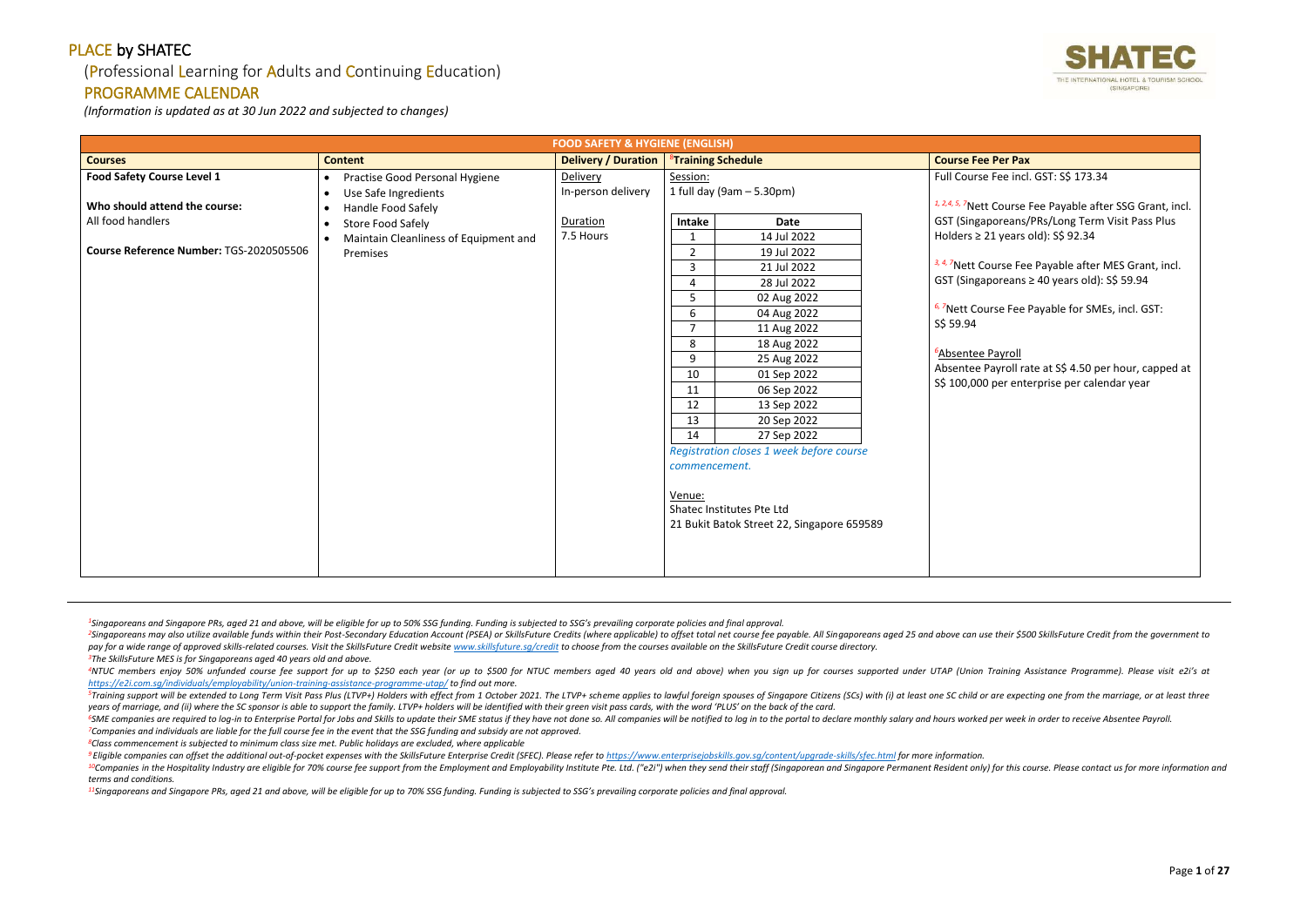## (Professional Learning for Adults and Continuing Education)

## PROGRAMME CALENDAR

*(Information is updated as at 30 Jun 2022 and subjected to changes)*

<sup>2</sup>Singaporeans may also utilize available funds within their Post-Secondary Education Account (PSEA) or SkillsFuture Credits (where applicable) to offset total net course fee payable. All Singaporeans aged 25 and above ca pay for a wide range of approved skills-related courses. Visit the SkillsFuture Credit website www.skillsfuture.sa/credit to choose from the courses available on the SkillsFuture Credit course directory. *<sup>3</sup>The SkillsFuture MES is for Singaporeans aged 40 years old and above.*

<sup>4</sup>NTUC members enjoy 50% unfunded course fee support for up to \$250 each year (or up to \$500 for NTUC members aged 40 years old and above) when you sign up for courses supported under UTAP (Union Training Assistance Progr *<https://e2i.com.sg/individuals/employability/union-training-assistance-programme-utap/> to find out more.* 

<sup>5</sup>Training support will be extended to Long Term Visit Pass Plus (LTVP+) Holders with effect from 1 October 2021. The LTVP+ scheme applies to lawful foreign spouses of Singapore Citizens (SCs) with (i) at least one SC chi *years of marriage, and (ii) where the SC sponsor is able to support the family. LTVP+ holders will be identified with their green visit pass cards, with the word 'PLUS' on the back of the card.*

<sup>6</sup>SME companies are required to log-in to Enterprise Portal for Jobs and Skills to update their SME status if they have not done so. All companies will be notified to log in to the portal to declare monthly salary and hou *<sup>7</sup>Companies and individuals are liable for the full course fee in the event that the SSG funding and subsidy are not approved.*

<sup>9</sup> Eligible companies can offset the additional out-of-pocket expenses with the SkillsFuture Enterprise Credit (SFEC). Please refer to https://www.enterpriseiobskills.gov.sa/content/uparade-skills/sfec.html for more infor <sup>10</sup>Companies in the Hospitality Industry are eligible for 70% course fee support from the Employment and Employability Institute Pte. Ltd. ("e2i") when they send their staff (Singaporean and Singapore Permanent Resident o *terms and conditions.*

*<sup>8</sup>Class commencement is subjected to minimum class size met. Public holidays are excluded, where applicable*

*<sup>11</sup>Singaporeans and Singapore PRs, aged 21 and above, will be eligible for up to 70% SSG funding. Funding is subjected to SSG's prevailing corporate policies and final approval.*



| <b>FOOD SAFETY &amp; HYGIENE (ENGLISH) [CONT'D]</b>                                                                                                                                                                                                                            |                                                                                                                                                                                                                   |                                                         |                                                                                                                                                                                                                                                                                                                                                 |                                                                                                                                                                                                                                                                                                                                                                                                                                                                                                                           |
|--------------------------------------------------------------------------------------------------------------------------------------------------------------------------------------------------------------------------------------------------------------------------------|-------------------------------------------------------------------------------------------------------------------------------------------------------------------------------------------------------------------|---------------------------------------------------------|-------------------------------------------------------------------------------------------------------------------------------------------------------------------------------------------------------------------------------------------------------------------------------------------------------------------------------------------------|---------------------------------------------------------------------------------------------------------------------------------------------------------------------------------------------------------------------------------------------------------------------------------------------------------------------------------------------------------------------------------------------------------------------------------------------------------------------------------------------------------------------------|
| <b>Courses</b>                                                                                                                                                                                                                                                                 | <b>Content</b>                                                                                                                                                                                                    | <b>Delivery / Duration</b>                              | <sup>8</sup> Training Schedule                                                                                                                                                                                                                                                                                                                  | <b>Course Fee Per Pax</b>                                                                                                                                                                                                                                                                                                                                                                                                                                                                                                 |
| <b>Food Safety Course Level 1 (Refresher)</b><br>Who should attend the course:<br>All food handlers who attended the Basic<br>Food Hygiene course 5 years ago or last<br>attended the Refresher Food Hygiene course<br>10 years ago<br>Course Reference Number: TGS-2020505507 | Practise Good Personal Hygiene<br>$\bullet$<br>Use Safe Ingredients<br>$\bullet$<br>Handle Food Safely<br>$\bullet$<br><b>Store Food Safely</b><br>$\bullet$<br>Maintain Cleanliness of Equipment and<br>Premises | Delivery<br>In-person delivery<br>Duration<br>4.5 Hours | Session:<br>Half a day (9am - 1.30pm)<br>Intake<br>Date<br>09 Jun 2022<br>$\overline{2}$<br>29 Jul 2022<br>$\mathbf{3}$<br>16 Aug 2022<br>30 Aug 2022<br>15 Sep 2022<br>5<br>6<br>29 Sep 2022<br>Registration closes 1 week before course<br>commencement.<br>Venue:<br>Shatec Institutes Pte Ltd<br>21 Bukit Batok Street 22, Singapore 659589 | Full Course Fee incl. GST: S\$ 85.60<br>1, 2, 4, 5, 7Nett Course Fee Payable after SSG Grant, incl.<br>GST (Singaporeans/PRs/Long Term Visit Pass Plus<br>Holders $\geq$ 21 years old): S\$ 45.60<br>3, 4, 7Nett Course Fee Payable after MES Grant, incl.<br>GST (Singaporeans $\geq$ 40 years old): S\$ 29.60<br>6,7Nett Course Fee Payable for SMEs, incl. GST:<br>S\$ 29.60<br><sup>6</sup> Absentee Payroll<br>Absentee Payroll rate at S\$ 4.50 per hour, capped at<br>S\$ 100,000 per enterprise per calendar year |
|                                                                                                                                                                                                                                                                                |                                                                                                                                                                                                                   |                                                         |                                                                                                                                                                                                                                                                                                                                                 |                                                                                                                                                                                                                                                                                                                                                                                                                                                                                                                           |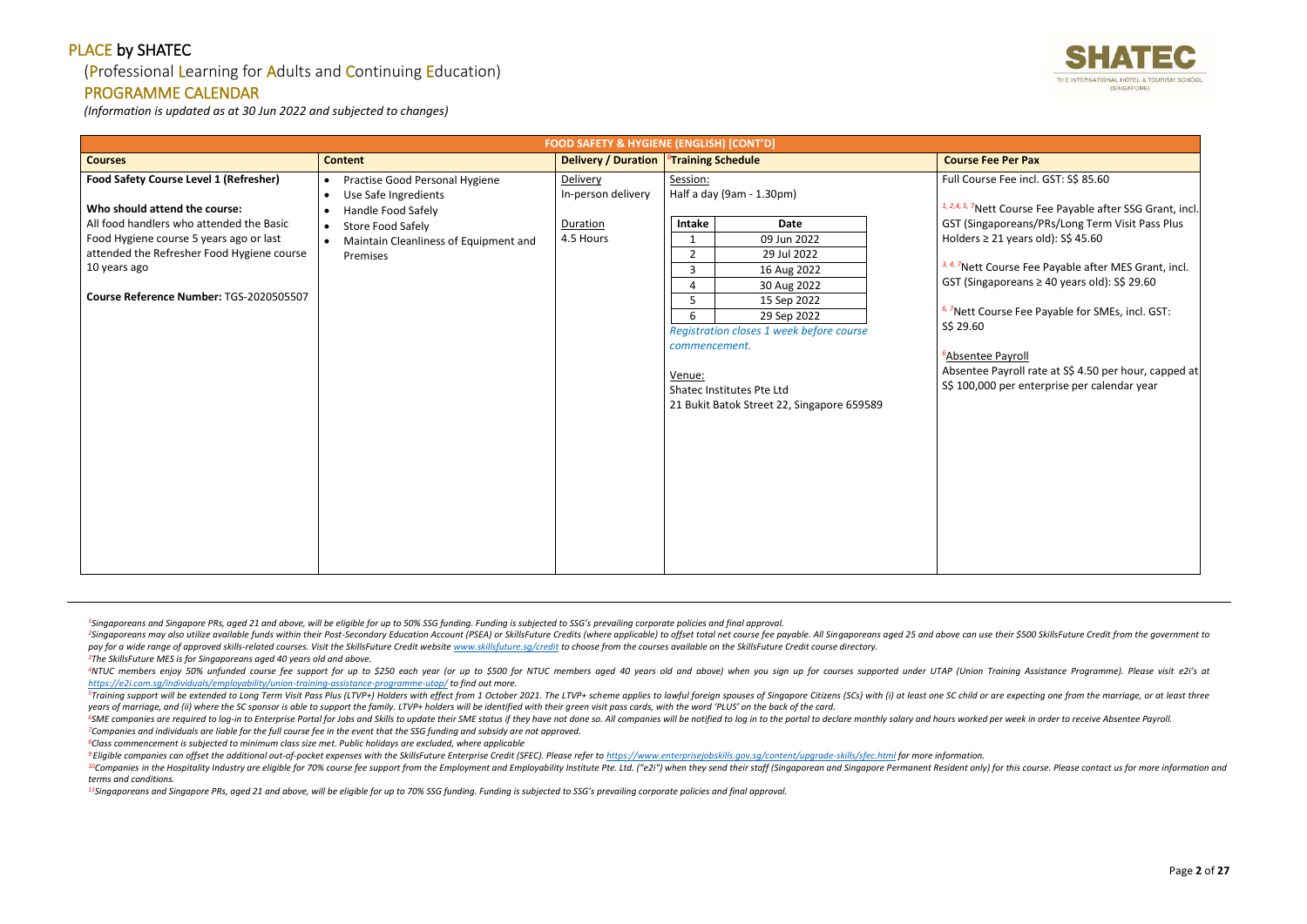## (Professional Learning for Adults and Continuing Education)

#### PROGRAMME CALENDAR

*(Information is updated as at 30 Jun 2022 and subjected to changes)*

<sup>2</sup>Singaporeans may also utilize available funds within their Post-Secondary Education Account (PSEA) or SkillsFuture Credits (where applicable) to offset total net course fee payable. All Singaporeans aged 25 and above ca pay for a wide range of approved skills-related courses. Visit the SkillsFuture Credit website www.skillsfuture.sa/credit to choose from the courses available on the SkillsFuture Credit course directory. *<sup>3</sup>The SkillsFuture MES is for Singaporeans aged 40 years old and above.*

<sup>4</sup>NTUC members enjoy 50% unfunded course fee support for up to \$250 each year (or up to \$500 for NTUC members aged 40 years old and above) when you sign up for courses supported under UTAP (Union Training Assistance Progr *<https://e2i.com.sg/individuals/employability/union-training-assistance-programme-utap/> to find out more.* 

<sup>5</sup>Training support will be extended to Long Term Visit Pass Plus (LTVP+) Holders with effect from 1 October 2021. The LTVP+ scheme applies to lawful foreign spouses of Singapore Citizens (SCs) with (i) at least one SC chi *years of marriage, and (ii) where the SC sponsor is able to support the family. LTVP+ holders will be identified with their green visit pass cards, with the word 'PLUS' on the back of the card.*

<sup>6</sup>SME companies are required to log-in to Enterprise Portal for Jobs and Skills to update their SME status if they have not done so. All companies will be notified to log in to the portal to declare monthly salary and hou *<sup>7</sup>Companies and individuals are liable for the full course fee in the event that the SSG funding and subsidy are not approved.*

<sup>9</sup> Eligible companies can offset the additional out-of-pocket expenses with the SkillsFuture Enterprise Credit (SFEC). Please refer to https://www.enterpriseiobskills.gov.sa/content/uparade-skills/sfec.html for more infor <sup>10</sup>Companies in the Hospitality Industry are eligible for 70% course fee support from the Employment and Employability Institute Pte. Ltd. ("e2i") when they send their staff (Singaporean and Singapore Permanent Resident o *terms and conditions.*

*<sup>8</sup>Class commencement is subjected to minimum class size met. Public holidays are excluded, where applicable*

*<sup>11</sup>Singaporeans and Singapore PRs, aged 21 and above, will be eligible for up to 70% SSG funding. Funding is subjected to SSG's prevailing corporate policies and final approval.*



| <b>FOOD SAFETY &amp; HYGIENE (CHINESE)</b>         |                                                                                                  |                                |                                                                                                                                                                                                                |                                                                                                                                                                                                     |  |  |
|----------------------------------------------------|--------------------------------------------------------------------------------------------------|--------------------------------|----------------------------------------------------------------------------------------------------------------------------------------------------------------------------------------------------------------|-----------------------------------------------------------------------------------------------------------------------------------------------------------------------------------------------------|--|--|
| <b>Courses</b>                                     | <b>Content</b>                                                                                   | <b>Delivery / Duration</b>     | <sup>8</sup> Training Schedule                                                                                                                                                                                 | <b>Course Fee Per Pax</b>                                                                                                                                                                           |  |  |
| <b>Food Safety Course Level 1 (Chinese)</b>        | Practise Good Personal Hygiene<br>$\bullet$                                                      | <b>Delivery</b>                | Session:                                                                                                                                                                                                       | Full Course Fee incl. GST: S\$ 173.34                                                                                                                                                               |  |  |
| Who should attend the course:<br>All food handlers | Use Safe Ingredients<br>$\bullet$<br>Handle Food Safely<br><b>Store Food Safely</b><br>$\bullet$ | In-person delivery<br>Duration | 1 full day $(9am - 5.30pm)$<br>1天(上午9点至下午5点30分)                                                                                                                                                                | <sup>1, 2,4, 5, 7</sup> Nett Course Fee Payable after SSG Grant, incl.<br>GST (Singaporeans/PRs/Long Term Visit Pass Plus                                                                           |  |  |
| Course Reference Number: TGS-2022010669            | Maintain Cleanliness of Equipment and<br>Premises                                                | 7.5 Hours                      | Intake<br><b>Date</b><br>21 Jun 2022<br>$\overline{2}$<br>26 Jul 2022                                                                                                                                          | Holders $\geq$ 21 years old): S\$ 92.34<br>3, 4, 7Nett Course Fee Payable after MES Grant, incl. GST                                                                                                |  |  |
| 食品安全课程1级(中文)                                       | 养成良好的个人卫生                                                                                        | 培训是以面对面的                       | $\overline{3}$<br>23 Aug 2022                                                                                                                                                                                  | (Singaporeans $\geq 40$ years old): S\$ 59.94                                                                                                                                                       |  |  |
| 谁应该出席:<br>从事销售或准备销售食品的任何人士                         | 使用安全的食材<br>安全地处理食物<br>安全地储存食物<br>$\bullet$<br>保持设备及工作场所的清洁<br>$\bullet$                          | 方式进行的                          | 22 Sep 2022<br>4<br>Registration closes 1 week before course<br>commencement.<br>报名在开课前1周截止。<br>Venue:<br>Shatec Institutes Pte Ltd<br>21 Bukit Batok Street 22, Singapore 659589<br>21 号武吉巴督 22 街, 新加坡 659589 | 6,7Nett Course Fee Payable for SMEs, incl. GST: S\$ 59.94<br><sup>6</sup> Absentee Payroll<br>Absentee Payroll rate at S\$ 4.50 per hour, capped at<br>S\$ 100,000 per enterprise per calendar year |  |  |
|                                                    |                                                                                                  |                                |                                                                                                                                                                                                                |                                                                                                                                                                                                     |  |  |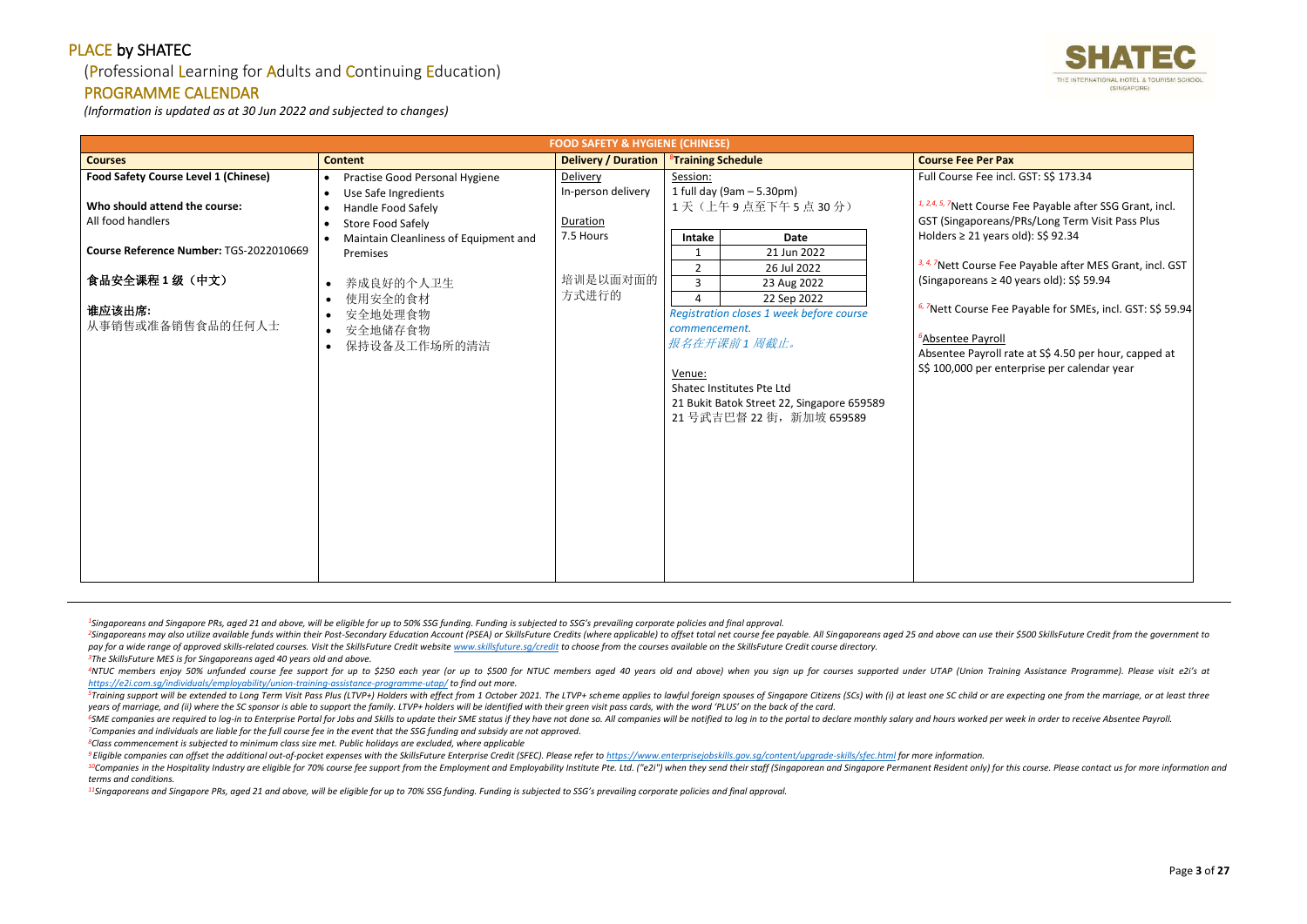## (Professional Learning for Adults and Continuing Education)

## PROGRAMME CALENDAR

*(Information is updated as at 30 Jun 2022 and subjected to changes)*

<sup>2</sup>Singaporeans may also utilize available funds within their Post-Secondary Education Account (PSEA) or SkillsFuture Credits (where applicable) to offset total net course fee payable. All Singaporeans aged 25 and above ca pay for a wide range of approved skills-related courses. Visit the SkillsFuture Credit website www.skillsfuture.sa/credit to choose from the courses available on the SkillsFuture Credit course directory. *<sup>3</sup>The SkillsFuture MES is for Singaporeans aged 40 years old and above.*

<sup>4</sup>NTUC members enjoy 50% unfunded course fee support for up to \$250 each year (or up to \$500 for NTUC members aged 40 years old and above) when you sign up for courses supported under UTAP (Union Training Assistance Progr *<https://e2i.com.sg/individuals/employability/union-training-assistance-programme-utap/> to find out more.* 

<sup>5</sup>Training support will be extended to Long Term Visit Pass Plus (LTVP+) Holders with effect from 1 October 2021. The LTVP+ scheme applies to lawful foreign spouses of Singapore Citizens (SCs) with (i) at least one SC chi *years of marriage, and (ii) where the SC sponsor is able to support the family. LTVP+ holders will be identified with their green visit pass cards, with the word 'PLUS' on the back of the card.*

<sup>6</sup>SME companies are required to log-in to Enterprise Portal for Jobs and Skills to update their SME status if they have not done so. All companies will be notified to log in to the portal to declare monthly salary and hou *<sup>7</sup>Companies and individuals are liable for the full course fee in the event that the SSG funding and subsidy are not approved.*

<sup>9</sup> Eligible companies can offset the additional out-of-pocket expenses with the SkillsFuture Enterprise Credit (SFEC). Please refer to https://www.enterpriseiobskills.gov.sa/content/uparade-skills/sfec.html for more infor <sup>10</sup>Companies in the Hospitality Industry are eligible for 70% course fee support from the Employment and Employability Institute Pte. Ltd. ("e2i") when they send their staff (Singaporean and Singapore Permanent Resident o *terms and conditions.*

*<sup>8</sup>Class commencement is subjected to minimum class size met. Public holidays are excluded, where applicable*

*<sup>11</sup>Singaporeans and Singapore PRs, aged 21 and above, will be eligible for up to 70% SSG funding. Funding is subjected to SSG's prevailing corporate policies and final approval.*



| <b>FOOD SAFETY &amp; HYGIENE (CHINESE) [CONT'D]</b>                                                                                                                                                                                     |                                                                                                                               |                                            |                                                                                                                                                                                            |                                                                                                                                                                                                                                                                                   |  |
|-----------------------------------------------------------------------------------------------------------------------------------------------------------------------------------------------------------------------------------------|-------------------------------------------------------------------------------------------------------------------------------|--------------------------------------------|--------------------------------------------------------------------------------------------------------------------------------------------------------------------------------------------|-----------------------------------------------------------------------------------------------------------------------------------------------------------------------------------------------------------------------------------------------------------------------------------|--|
| <b>Courses</b>                                                                                                                                                                                                                          | <b>Content</b>                                                                                                                | <b>Delivery / Duration</b>                 | <sup>8</sup> Training Schedule                                                                                                                                                             | <b>Course Fee Per Pax</b>                                                                                                                                                                                                                                                         |  |
| <b>Food Safety Course Level 1 (Refresher)</b><br>(Chinese)                                                                                                                                                                              | Practise Good Personal Hygiene<br>$\bullet$<br>Use Safe Ingredients<br>$\bullet$<br>Handle Food Safely<br>$\bullet$           | Delivery<br>In-person delivery             | Session:<br>Half a day (9am - 1.30pm)<br>半天(上午9点至下午1点30分)                                                                                                                                  | Full Course Fee incl. GST: S\$ 85.60<br><sup>1, 2,4, 5, 7</sup> Nett Course Fee Payable after SSG Grant, incl.                                                                                                                                                                    |  |
| Who should attend the course:<br>All food handlers who attended the Basic<br>Food Hygiene course 5 years ago or last<br>attended the Refresher Food Hygiene course<br>10 years ago<br><b>Course Reference Number:</b><br>TGS-2022010668 | <b>Store Food Safely</b><br>$\bullet$<br>Maintain Cleanliness of Equipment and<br>Premises<br>养成良好的个人卫生<br>使用安全的食材<br>安全地处理食物 | Duration<br>4.5 Hours<br>培训是以面对面的<br>方式进行的 | Intake<br>Date<br>23 Jun 2022<br>1<br>$\overline{2}$<br>12 Jul 2022<br>3<br>08 Aug 2022<br>08 Sep 2022<br>4                                                                                | GST (Singaporeans/PRs/Long Term Visit Pass Plus<br>Holders $\geq$ 21 years old): S\$ 45.60<br><sup>3, 4, 7</sup> Nett Course Fee Payable after MES Grant, incl. GST<br>(Singaporeans $\geq 40$ years old): S\$ 29.60<br>6,7Nett Course Fee Payable for SMEs, incl. GST: S\$ 29.60 |  |
| 食品安全课程1级 (复习) (中文)<br>谁应该出席:<br>所有5年前参加过基本食品卫生课程或10<br>年前最后一次参加食品卫生复习课程的食<br>物处理人员                                                                                                                                                      | 安全地储存食物<br>保持设备及工作场所的清洁                                                                                                       |                                            | Registration closes 1 week before course<br>commencement.<br>报名在开课前1周截止。<br>Venue:<br>Shatec Institutes Pte Ltd<br>21 Bukit Batok Street 22, Singapore 659589<br>21 号武吉巴督 22 街, 新加坡 659589 | <sup>6</sup> Absentee Payroll<br>Absentee Payroll rate at S\$ 4.50 per hour, capped at<br>S\$ 100,000 per enterprise per calendar year                                                                                                                                            |  |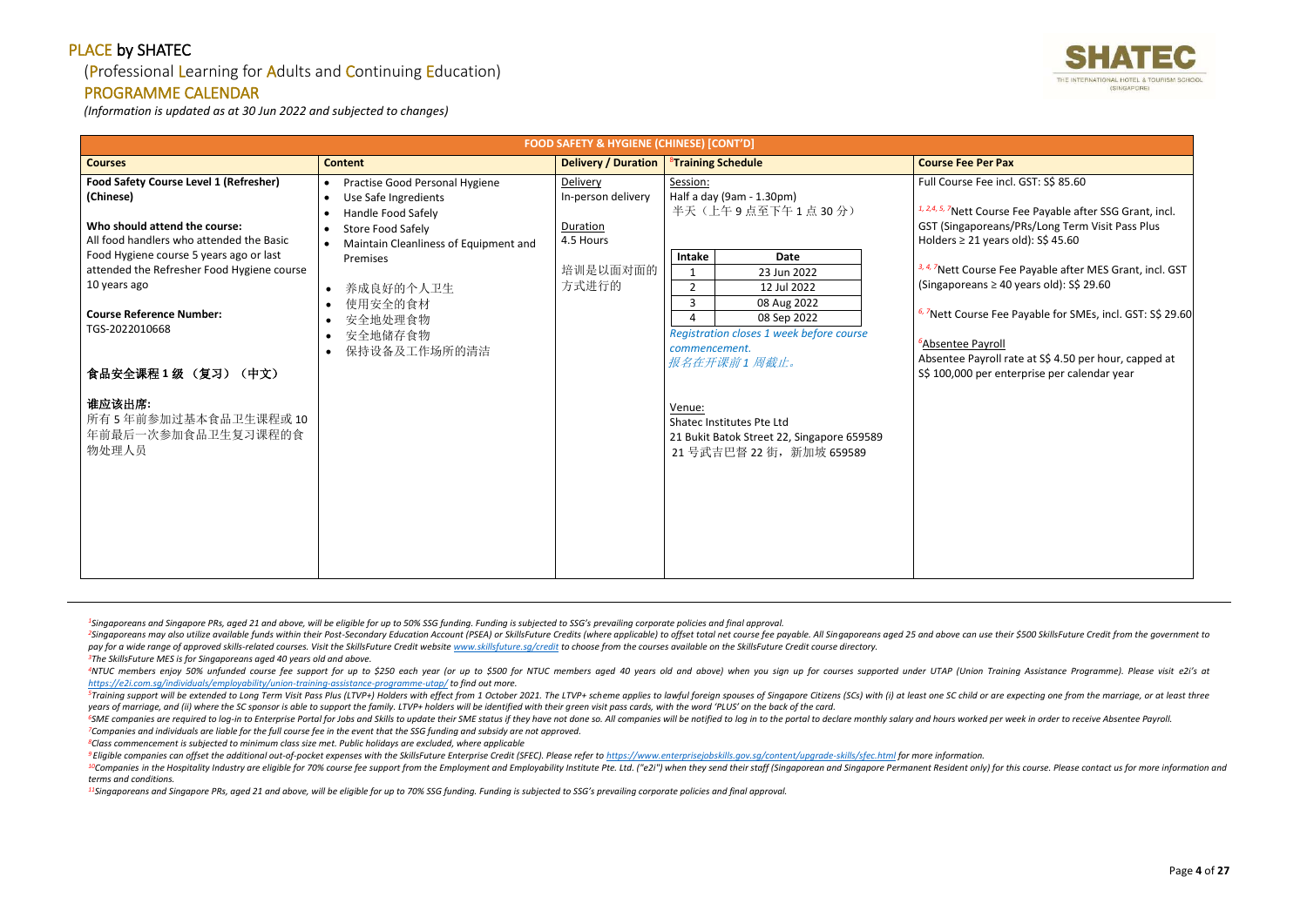#### (Professional Learning for Adults and Continuing Education)

## PROGRAMME CALENDAR

*(Information is updated as at 30 Jun 2022 and subjected to changes)*

<sup>2</sup>Singaporeans may also utilize available funds within their Post-Secondary Education Account (PSEA) or SkillsFuture Credits (where applicable) to offset total net course fee payable. All Singaporeans aged 25 and above ca pay for a wide range of approved skills-related courses. Visit the SkillsFuture Credit website www.skillsfuture.sa/credit to choose from the courses available on the SkillsFuture Credit course directory. *<sup>3</sup>The SkillsFuture MES is for Singaporeans aged 40 years old and above.*

<sup>4</sup>NTUC members enjoy 50% unfunded course fee support for up to \$250 each year (or up to \$500 for NTUC members aged 40 years old and above) when you sign up for courses supported under UTAP (Union Training Assistance Progr *<https://e2i.com.sg/individuals/employability/union-training-assistance-programme-utap/> to find out more.* 

<sup>5</sup>Training support will be extended to Long Term Visit Pass Plus (LTVP+) Holders with effect from 1 October 2021. The LTVP+ scheme applies to lawful foreign spouses of Singapore Citizens (SCs) with (i) at least one SC chi *years of marriage, and (ii) where the SC sponsor is able to support the family. LTVP+ holders will be identified with their green visit pass cards, with the word 'PLUS' on the back of the card.*

<sup>6</sup>SME companies are required to log-in to Enterprise Portal for Jobs and Skills to update their SME status if they have not done so. All companies will be notified to log in to the portal to declare monthly salary and hou *<sup>7</sup>Companies and individuals are liable for the full course fee in the event that the SSG funding and subsidy are not approved.*

<sup>9</sup> Eligible companies can offset the additional out-of-pocket expenses with the SkillsFuture Enterprise Credit (SFEC). Please refer to https://www.enterpriseiobskills.gov.sa/content/uparade-skills/sfec.html for more infor <sup>10</sup>Companies in the Hospitality Industry are eligible for 70% course fee support from the Employment and Employability Institute Pte. Ltd. ("e2i") when they send their staff (Singaporean and Singapore Permanent Resident o *terms and conditions.*

*<sup>8</sup>Class commencement is subjected to minimum class size met. Public holidays are excluded, where applicable*

*<sup>11</sup>Singaporeans and Singapore PRs, aged 21 and above, will be eligible for up to 70% SSG funding. Funding is subjected to SSG's prevailing corporate policies and final approval.*



| <b>FOOD SAFETY &amp; HYGIENE - LEVEL 3 (ENGLISH)</b>                                                                                                                                                         |                                                                                                                                                                                                                                                                                                                                                                                                                                                       |                                                        |                                                                                                                                                                                                                                                                         |                                                                                                                                                                                                                                                                                                                                                                                                                                                                                                                                           |
|--------------------------------------------------------------------------------------------------------------------------------------------------------------------------------------------------------------|-------------------------------------------------------------------------------------------------------------------------------------------------------------------------------------------------------------------------------------------------------------------------------------------------------------------------------------------------------------------------------------------------------------------------------------------------------|--------------------------------------------------------|-------------------------------------------------------------------------------------------------------------------------------------------------------------------------------------------------------------------------------------------------------------------------|-------------------------------------------------------------------------------------------------------------------------------------------------------------------------------------------------------------------------------------------------------------------------------------------------------------------------------------------------------------------------------------------------------------------------------------------------------------------------------------------------------------------------------------------|
| <b>Courses</b>                                                                                                                                                                                               | <b>Content</b>                                                                                                                                                                                                                                                                                                                                                                                                                                        | <b>Delivery / Duration</b>                             | <sup>8</sup> Training Schedule                                                                                                                                                                                                                                          | <b>Course Fee Per Pax</b>                                                                                                                                                                                                                                                                                                                                                                                                                                                                                                                 |
| Food Safety and Hygiene - Level 3<br>Who should attend the course:<br>Supervisors and managers working in retail<br>and non-retail food establishments.<br><b>Course Reference Number:</b><br>TGS-2022013816 | Food safety practices and regulatory<br>$\bullet$<br>requirements<br>Types of pre-requisite programmes<br>$\bullet$<br>implemented in food establishments<br>Methods used to conduct food safety and<br>$\bullet$<br>hygiene inspections/checks<br>Food safety and hygiene lapses and<br>$\bullet$<br>corrective actions<br>Hazard Analysis and Critical Control Point<br>$\bullet$<br>(HACCP) principles and Food Safety<br>Management System (FSMS) | Delivery<br>In-person delivery<br>Duration<br>21 Hours | Session:<br>3 full days (9am - 5pm)<br>Intake<br>Date<br>17, 18 & 19 Aug 2022<br>$2^{\circ}$<br>21, 22 & 23 Sep 2022<br>Registration closes 2 weeks before course<br>commencement.<br>Venue:<br>Shatec Institutes Pte Ltd<br>21 Bukit Batok Street 22, Singapore 659589 | Full Course Fee incl. GST: S\$ 449.40<br><sup>1, 2, 5, 7</sup> Nett Course Fee Payable after SSG Grant, incl. GST<br>(Singaporeans/PRs/Long Term Visit Pass Plus<br>Holders $\geq$ 21 years old): S\$ 134.82<br><sup>3,7</sup> Nett Course Fee Payable after MES Grant, incl. GST<br>(Singaporeans $\geq$ 40 years old): S\$ 50.82<br>6,7Nett Course Fee Payable for SMEs, incl. GST: S\$ 50.82<br><sup>6</sup> Absentee Payroll<br>Absentee Payroll rate at S\$ 4.50 per hour, capped at<br>S\$ 100,000 per enterprise per calendar year |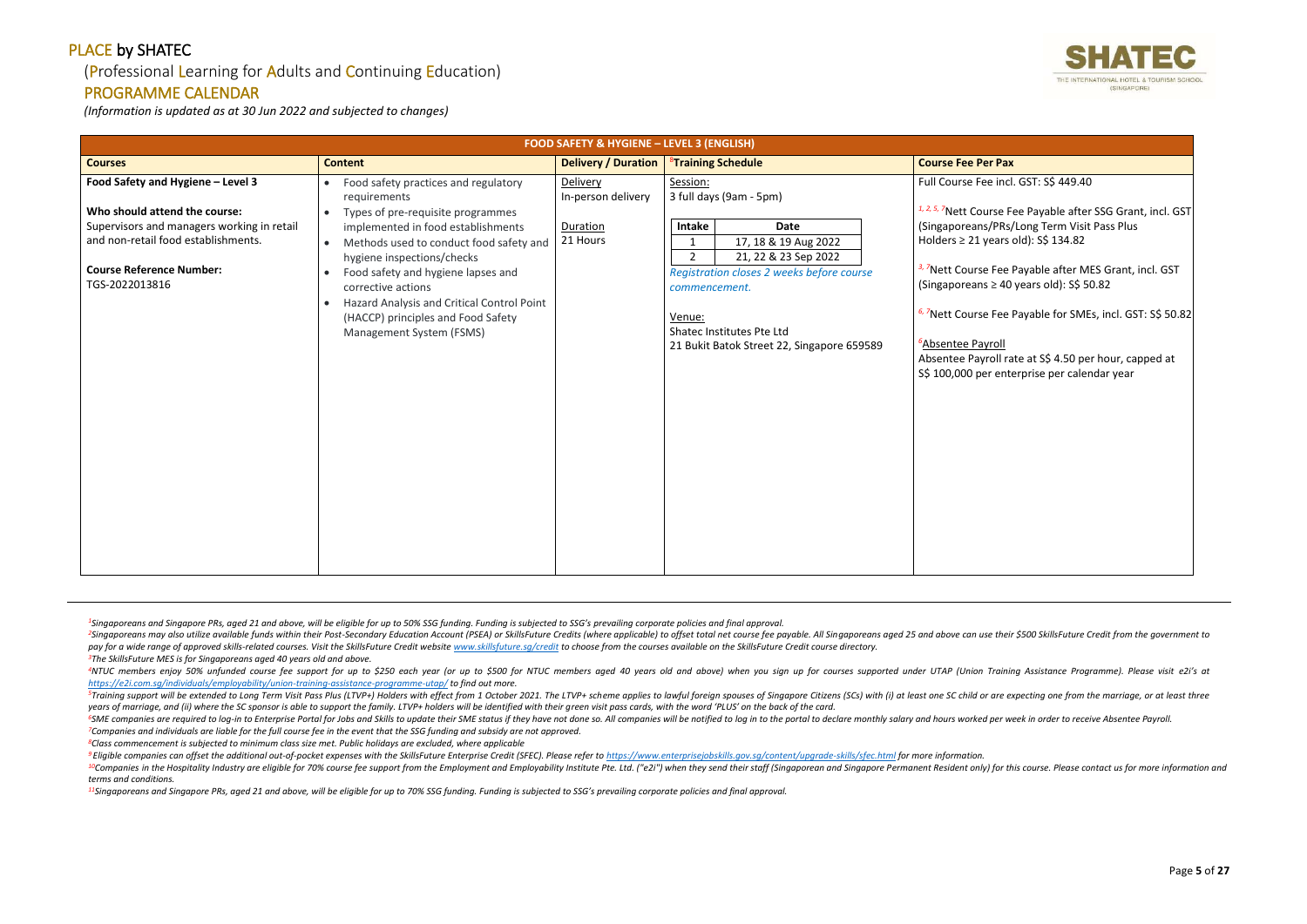## (Professional Learning for Adults and Continuing Education)

#### PROGRAMME CALENDAR

*(Information is updated as at 30 Jun 2022 and subjected to changes)*

<sup>2</sup>Singaporeans may also utilize available funds within their Post-Secondary Education Account (PSEA) or SkillsFuture Credits (where applicable) to offset total net course fee payable. All Singaporeans aged 25 and above ca pay for a wide range of approved skills-related courses. Visit the SkillsFuture Credit website www.skillsfuture.sa/credit to choose from the courses available on the SkillsFuture Credit course directory. *<sup>3</sup>The SkillsFuture MES is for Singaporeans aged 40 years old and above.*

<sup>4</sup>NTUC members enjoy 50% unfunded course fee support for up to \$250 each year (or up to \$500 for NTUC members aged 40 years old and above) when you sign up for courses supported under UTAP (Union Training Assistance Progr *<https://e2i.com.sg/individuals/employability/union-training-assistance-programme-utap/> to find out more.* 

<sup>5</sup>Training support will be extended to Long Term Visit Pass Plus (LTVP+) Holders with effect from 1 October 2021. The LTVP+ scheme applies to lawful foreign spouses of Singapore Citizens (SCs) with (i) at least one SC chi *years of marriage, and (ii) where the SC sponsor is able to support the family. LTVP+ holders will be identified with their green visit pass cards, with the word 'PLUS' on the back of the card.*

<sup>6</sup>SME companies are required to log-in to Enterprise Portal for Jobs and Skills to update their SME status if they have not done so. All companies will be notified to log in to the portal to declare monthly salary and hou *<sup>7</sup>Companies and individuals are liable for the full course fee in the event that the SSG funding and subsidy are not approved.*

<sup>9</sup> Eligible companies can offset the additional out-of-pocket expenses with the SkillsFuture Enterprise Credit (SFEC). Please refer to https://www.enterpriseiobskills.gov.sa/content/uparade-skills/sfec.html for more infor <sup>10</sup>Companies in the Hospitality Industry are eligible for 70% course fee support from the Employment and Employability Institute Pte. Ltd. ("e2i") when they send their staff (Singaporean and Singapore Permanent Resident o *terms and conditions.*

*<sup>4</sup>*Full Course Fee incl. GST: S\$ 299.60 burse Fee Payable incl. GST for Companyed Singaporeans/PRs for the Hospitality S\$ 103.60

*<sup>8</sup>Class commencement is subjected to minimum class size met. Public holidays are excluded, where applicable*

*<sup>11</sup>Singaporeans and Singapore PRs, aged 21 and above, will be eligible for up to 70% SSG funding. Funding is subjected to SSG's prevailing corporate policies and final approval.*



|                                                                                                                                                                                                      |                                                                                                                                                                                                                                                                                                                                                                                                                                                                                                                                                                                                                                                                                                                                                                                                                       | <b>HOSPITALITY SERVICES</b>                           |                                                                                                                                                                                                                                                                                                                             |                                                                                                                 |
|------------------------------------------------------------------------------------------------------------------------------------------------------------------------------------------------------|-----------------------------------------------------------------------------------------------------------------------------------------------------------------------------------------------------------------------------------------------------------------------------------------------------------------------------------------------------------------------------------------------------------------------------------------------------------------------------------------------------------------------------------------------------------------------------------------------------------------------------------------------------------------------------------------------------------------------------------------------------------------------------------------------------------------------|-------------------------------------------------------|-----------------------------------------------------------------------------------------------------------------------------------------------------------------------------------------------------------------------------------------------------------------------------------------------------------------------------|-----------------------------------------------------------------------------------------------------------------|
| <b>Courses</b>                                                                                                                                                                                       | <b>Content</b>                                                                                                                                                                                                                                                                                                                                                                                                                                                                                                                                                                                                                                                                                                                                                                                                        | <b>Delivery / Duration</b>                            | <sup>8</sup> Training Schedule                                                                                                                                                                                                                                                                                              | <b>Course Fee Per Pax</b>                                                                                       |
| <b>Customer Experience Excellence in the New</b><br><b>Normal for Hospitality Professionals (New!)</b><br>Who should attend the course:<br>Beneficial and useful to all hospitality<br>professionals | Introduction<br>$\bullet$<br>○ COVID-19: What You Need to Know<br>○ Safe Management Measures for Hotels<br>and F&B Establishments<br>o Strategies for The Hospitality Industry<br>during the "New Normal" of Covid-19<br><b>Customer Experience Excellence</b><br>$\bullet$<br>○ Customer Service vs. Customer<br>Experience: Which matters more?<br>o Pillars of Customer Experience Excellence<br>○ Excellence in Action – Case Studies<br>Driving Customer Experience Excellence<br>o The Disruptors of Customer Experience<br>o Trends for Customer Experience Post-<br>COVID-19<br><b>Elevating Customer Experience Excellence</b><br>$\bullet$<br>o How Can You Succeed with Service in<br><b>Turbulent Times?</b><br>o Building a Skill Set that Respond Well to<br>Changes<br>o The Future of Service is Care | Delivery<br>In-Person Training<br>Duration<br>8 Hours | Session:<br>1 full day (9am $-$ 6pm)<br><b>Date</b><br><b>Intake</b><br>22 Jun 2022<br>1<br>25 Jul 2022<br>$\overline{2}$<br>3<br>22 Aug 2022<br>21 Sep 2022<br>4<br>Registration closes 2 weeks before course<br>commencement.<br>Venue:<br><b>SHATEC Institutes Pte Ltd</b><br>21 Bukit Batok Street 22, Singapore 659589 | <sup>4</sup> Full Course Fee in<br><sup>10</sup> Nett Course Fee F<br>Sponsored Singapo<br>Industry: S\$ 103.60 |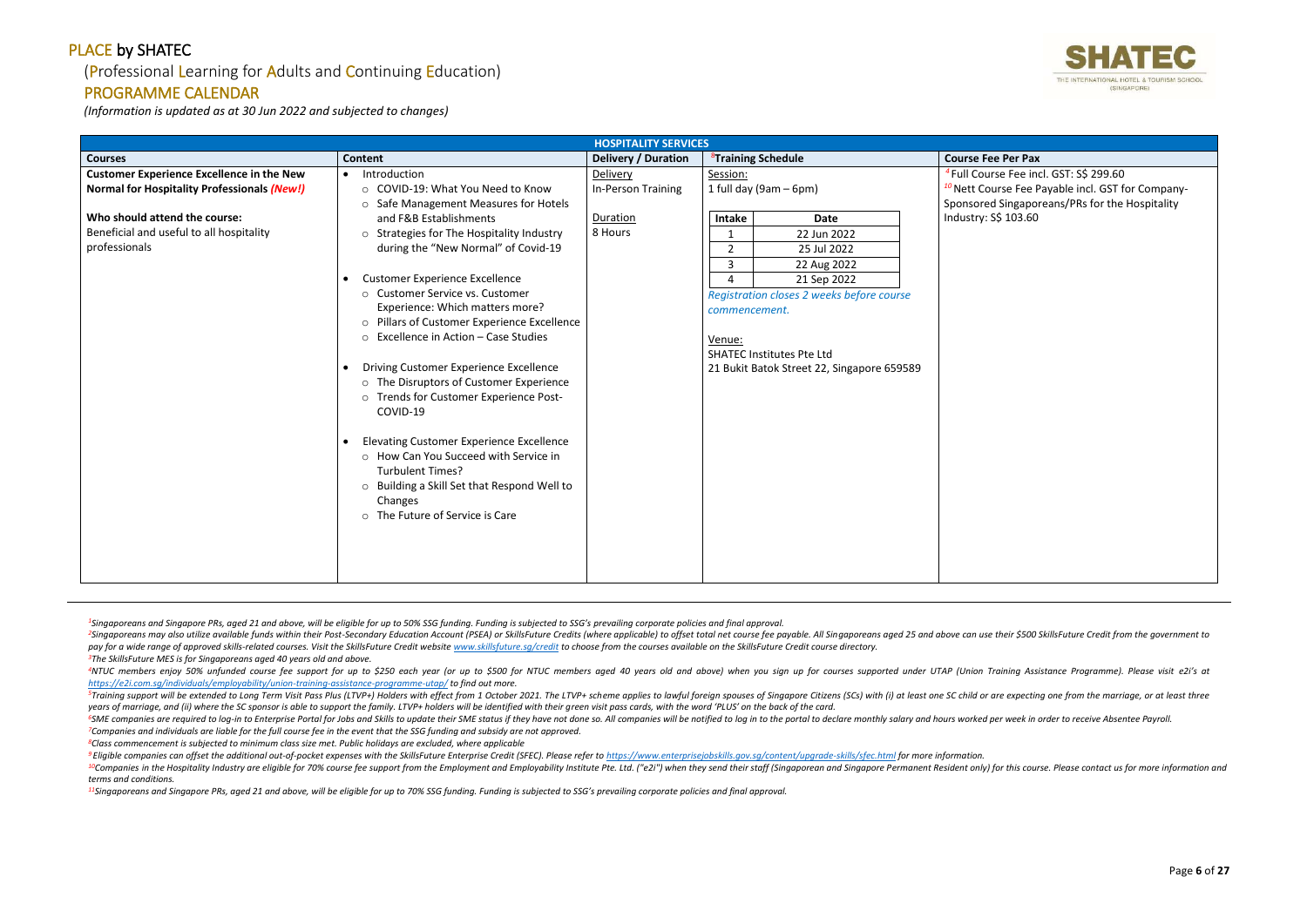## (Professional Learning for Adults and Continuing Education)

#### PROGRAMME CALENDAR

*(Information is updated as at 30 Jun 2022 and subjected to changes)*

<sup>2</sup>Singaporeans may also utilize available funds within their Post-Secondary Education Account (PSEA) or SkillsFuture Credits (where applicable) to offset total net course fee payable. All Singaporeans aged 25 and above ca pay for a wide range of approved skills-related courses. Visit the SkillsFuture Credit website www.skillsfuture.sa/credit to choose from the courses available on the SkillsFuture Credit course directory. *<sup>3</sup>The SkillsFuture MES is for Singaporeans aged 40 years old and above.*

<sup>4</sup>NTUC members enjoy 50% unfunded course fee support for up to \$250 each year (or up to \$500 for NTUC members aged 40 years old and above) when you sign up for courses supported under UTAP (Union Training Assistance Progr *<https://e2i.com.sg/individuals/employability/union-training-assistance-programme-utap/> to find out more.* 

<sup>5</sup>Training support will be extended to Long Term Visit Pass Plus (LTVP+) Holders with effect from 1 October 2021. The LTVP+ scheme applies to lawful foreign spouses of Singapore Citizens (SCs) with (i) at least one SC chi *years of marriage, and (ii) where the SC sponsor is able to support the family. LTVP+ holders will be identified with their green visit pass cards, with the word 'PLUS' on the back of the card.*

<sup>6</sup>SME companies are required to log-in to Enterprise Portal for Jobs and Skills to update their SME status if they have not done so. All companies will be notified to log in to the portal to declare monthly salary and hou *<sup>7</sup>Companies and individuals are liable for the full course fee in the event that the SSG funding and subsidy are not approved.*

<sup>9</sup> Eligible companies can offset the additional out-of-pocket expenses with the SkillsFuture Enterprise Credit (SFEC). Please refer to https://www.enterpriseiobskills.gov.sa/content/uparade-skills/sfec.html for more infor <sup>10</sup>Companies in the Hospitality Industry are eligible for 70% course fee support from the Employment and Employability Institute Pte. Ltd. ("e2i") when they send their staff (Singaporean and Singapore Permanent Resident o *terms and conditions.*

*<sup>8</sup>Class commencement is subjected to minimum class size met. Public holidays are excluded, where applicable*

*<sup>11</sup>Singaporeans and Singapore PRs, aged 21 and above, will be eligible for up to 70% SSG funding. Funding is subjected to SSG's prevailing corporate policies and final approval.*



*Irse Fee incl. GST: S\$ 513.60* 

|                                              | <b>HOSPITALITY SERVICES [CONT'D]</b>           |                            |                                |                                           |                                  |
|----------------------------------------------|------------------------------------------------|----------------------------|--------------------------------|-------------------------------------------|----------------------------------|
| <b>Courses</b>                               | Content                                        | <b>Delivery / Duration</b> | <sup>8</sup> Training Schedule |                                           | <b>Course Fee Per Pax</b>        |
| Keeping Personal Data Safe: What You Need to | Understand the scope of the Personal Data      | Delivery                   | Session:                       |                                           | <sup>4</sup> Full Course Fee ind |
| Know about PDPA (Synchronous e-learning)     | Protection Act (PDPA)                          | Home-Based                 |                                | 3 full days (9am – 6pm)                   |                                  |
|                                              | Understand the role and powers of the          | Learning                   |                                |                                           |                                  |
| Who should attend the course:                | <b>Personal Data Protection Commission</b>     |                            | Intake                         | Date                                      |                                  |
| Beneficial and useful to all hospitality     | (PDPC)                                         | Duration                   |                                | 18, 19 & 20 Jul 2022                      |                                  |
| professionals                                | Know how the PDPA applies within the local     | 24 Hours                   |                                | 10, 11 & 12 Aug 2022                      |                                  |
|                                              | legal framework                                |                            |                                | Registration closes 2 weeks before course |                                  |
|                                              | List the criminal and civil sanctions relating |                            | commencement.                  |                                           |                                  |
|                                              | to PDPA breaches                               |                            |                                |                                           |                                  |
|                                              | Define Personal Data                           |                            |                                |                                           |                                  |
|                                              | Interpret the 10 obligations and their         |                            |                                |                                           |                                  |
|                                              | exceptions                                     |                            |                                |                                           |                                  |
|                                              | Understand the operation of the Do Not         |                            |                                |                                           |                                  |
|                                              | Call (DNC) registry                            |                            |                                |                                           |                                  |
|                                              | Apply data compliance requirements within      |                            |                                |                                           |                                  |
|                                              | the organisation                               |                            |                                |                                           |                                  |
|                                              | Develop effective work systems in              |                            |                                |                                           |                                  |
|                                              | compliance with the PDPA                       |                            |                                |                                           |                                  |
|                                              |                                                |                            |                                |                                           |                                  |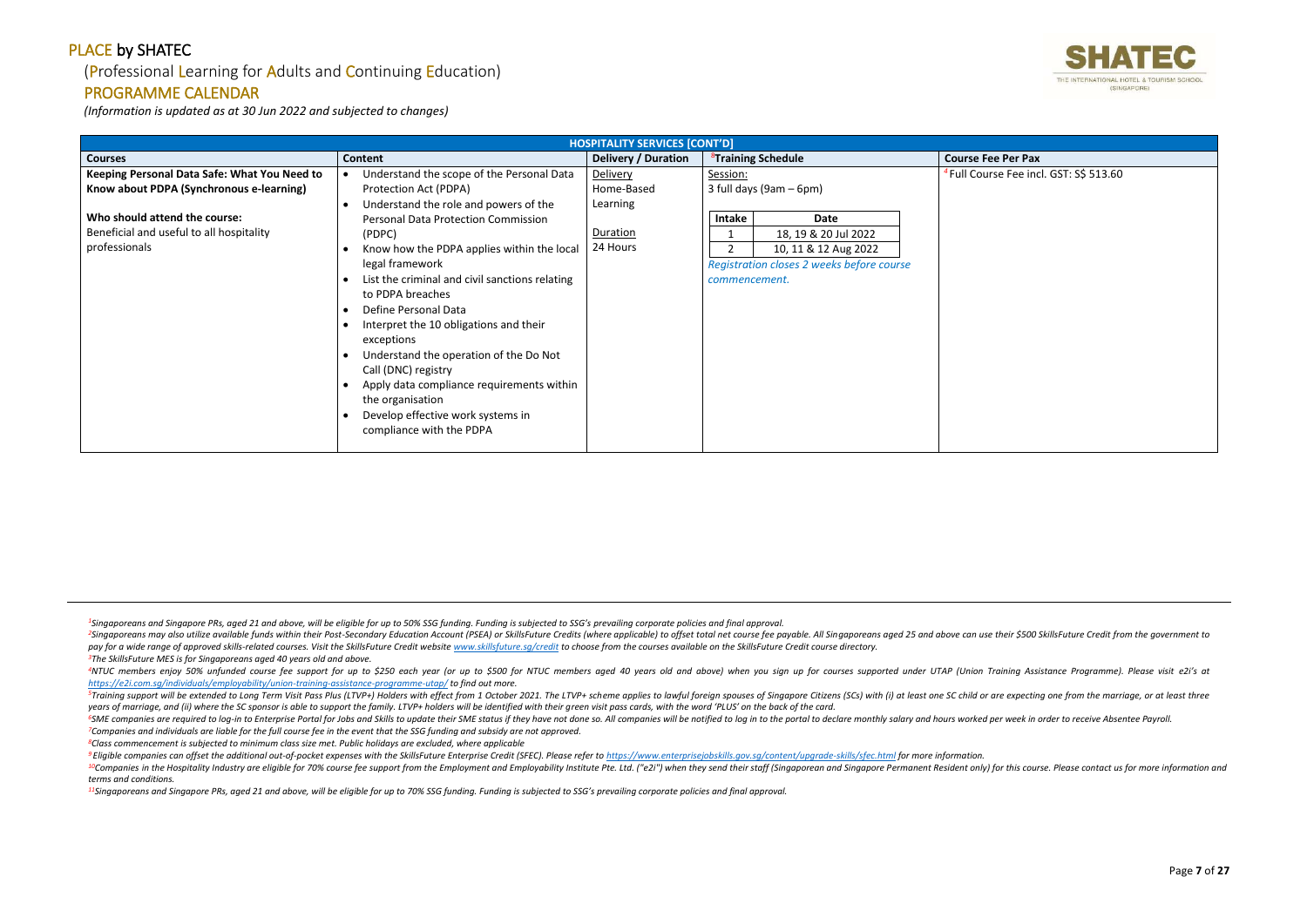## (Professional Learning for Adults and Continuing Education)

#### PROGRAMME CALENDAR

*(Information is updated as at 30 Jun 2022 and subjected to changes)*

<sup>2</sup>Singaporeans may also utilize available funds within their Post-Secondary Education Account (PSEA) or SkillsFuture Credits (where applicable) to offset total net course fee payable. All Singaporeans aged 25 and above ca pay for a wide range of approved skills-related courses. Visit the SkillsFuture Credit website www.skillsfuture.sa/credit to choose from the courses available on the SkillsFuture Credit course directory. *<sup>3</sup>The SkillsFuture MES is for Singaporeans aged 40 years old and above.*

<sup>4</sup>NTUC members enjoy 50% unfunded course fee support for up to \$250 each year (or up to \$500 for NTUC members aged 40 years old and above) when you sign up for courses supported under UTAP (Union Training Assistance Progr *<https://e2i.com.sg/individuals/employability/union-training-assistance-programme-utap/> to find out more.* 

<sup>5</sup>Training support will be extended to Long Term Visit Pass Plus (LTVP+) Holders with effect from 1 October 2021. The LTVP+ scheme applies to lawful foreign spouses of Singapore Citizens (SCs) with (i) at least one SC chi *years of marriage, and (ii) where the SC sponsor is able to support the family. LTVP+ holders will be identified with their green visit pass cards, with the word 'PLUS' on the back of the card.*

<sup>6</sup>SME companies are required to log-in to Enterprise Portal for Jobs and Skills to update their SME status if they have not done so. All companies will be notified to log in to the portal to declare monthly salary and hou *<sup>7</sup>Companies and individuals are liable for the full course fee in the event that the SSG funding and subsidy are not approved.*

<sup>9</sup> Eligible companies can offset the additional out-of-pocket expenses with the SkillsFuture Enterprise Credit (SFEC). Please refer to https://www.enterpriseiobskills.gov.sa/content/uparade-skills/sfec.html for more infor <sup>10</sup>Companies in the Hospitality Industry are eligible for 70% course fee support from the Employment and Employability Institute Pte. Ltd. ("e2i") when they send their staff (Singaporean and Singapore Permanent Resident o *terms and conditions.*

Course Fee Payable after MES Grant, incl. GST (Singaporeans ≥ 40 years old): S\$ 145.20

ourse Fee Payable for SMEs, incl. GST: 145.20

**e** Payroll Payroll rate at S\$ 4.50 per hour, capped at 00 per enterprise per calendar year

*<sup>8</sup>Class commencement is subjected to minimum class size met. Public holidays are excluded, where applicable*

*<sup>11</sup>Singaporeans and Singapore PRs, aged 21 and above, will be eligible for up to 70% SSG funding. Funding is subjected to SSG's prevailing corporate policies and final approval.*



se Fee incl. GST: S\$ 1,048.60

**Parable of the Payable after SSG Grant, incl.** aporeans/PRs/Long Term Visit Pass Plus 21 years old): S\$ 385.20

|                                                                                                                           | <b>EXECUTIVE DEVELOPMENT PROGRAMME</b>                                              |                            |                                                                                            |                                                                                                                   |
|---------------------------------------------------------------------------------------------------------------------------|-------------------------------------------------------------------------------------|----------------------------|--------------------------------------------------------------------------------------------|-------------------------------------------------------------------------------------------------------------------|
| <b>Courses</b>                                                                                                            | <b>Content</b>                                                                      | <b>Delivery / Duration</b> | <sup>8</sup> Training Schedule                                                             | <b>Course Fee Per Pax</b>                                                                                         |
| Selling from the War Room                                                                                                 | Prospecting and Qualifying Potential Clients<br>Prospecting: Methods and Approaches | Delivery<br>Home-Based     | Sessions:<br>4.5 days                                                                      | <b>Full Course Fee incl</b>                                                                                       |
| Who should attend the course:<br>Sales executive and managers in the hotel and                                            | Responding to Prospects' Interest - Customer<br>Engagement                          | Learning                   | $(Day 1 - 4: 9am - 7pm, Day 5: 9am - 2pm)$                                                 | <sup>2, 4, 5, 7, 11</sup> Nett Course<br>GST (Singaporeans/                                                       |
| F&B industry who wish to acquire the skills in<br>identifying new prospects, engaging new<br>customer & closing new sales | Closing the Deal<br>Sales and Selling in Perspective                                | Duration<br>45 Hours       | Intake<br>Date<br><b>TBA</b><br>Registration closes 3 weeks before course<br>commencement. | Holders $\geq$ 21 years<br><sup>3, 4, 7</sup> Nett Course Fee<br>(Singaporeans $\geq 40$                          |
| <b>Course Reference Number:</b><br>TGS-2018500650                                                                         |                                                                                     |                            |                                                                                            | <sup>6, 7</sup> Nett Course Fee I<br><sup>6</sup> Absentee Payroll<br>Absentee Payroll ra<br>S\$ 100,000 per ente |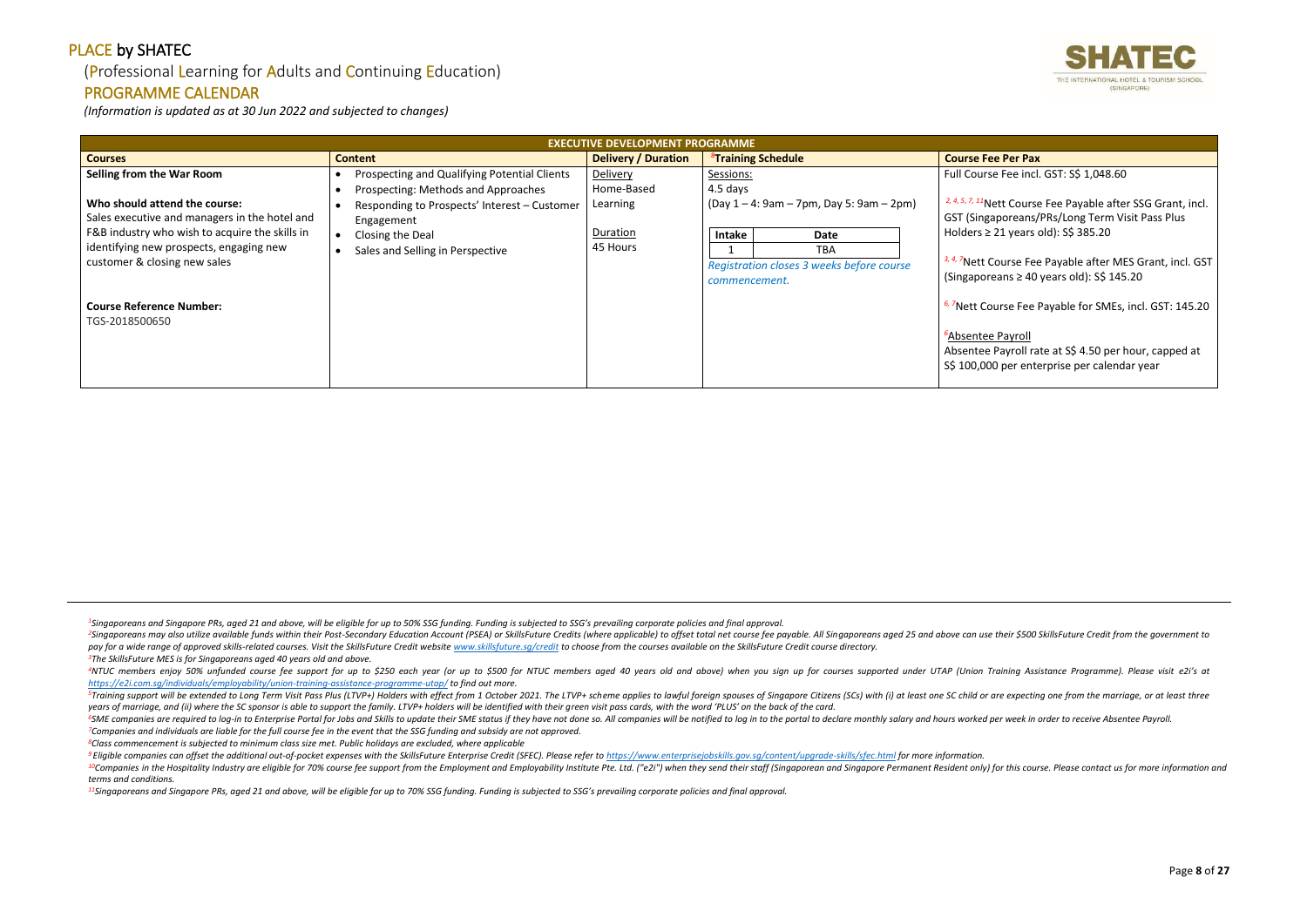## (Professional Learning for Adults and Continuing Education)

#### PROGRAMME CALENDAR

*(Information is updated as at 30 Jun 2022 and subjected to changes)*

<sup>2</sup>Singaporeans may also utilize available funds within their Post-Secondary Education Account (PSEA) or SkillsFuture Credits (where applicable) to offset total net course fee payable. All Singaporeans aged 25 and above ca pay for a wide range of approved skills-related courses. Visit the SkillsFuture Credit website www.skillsfuture.sa/credit to choose from the courses available on the SkillsFuture Credit course directory. *<sup>3</sup>The SkillsFuture MES is for Singaporeans aged 40 years old and above.*

<sup>4</sup>NTUC members enjoy 50% unfunded course fee support for up to \$250 each year (or up to \$500 for NTUC members aged 40 years old and above) when you sign up for courses supported under UTAP (Union Training Assistance Progr *<https://e2i.com.sg/individuals/employability/union-training-assistance-programme-utap/> to find out more.* 

<sup>5</sup>Training support will be extended to Long Term Visit Pass Plus (LTVP+) Holders with effect from 1 October 2021. The LTVP+ scheme applies to lawful foreign spouses of Singapore Citizens (SCs) with (i) at least one SC chi *years of marriage, and (ii) where the SC sponsor is able to support the family. LTVP+ holders will be identified with their green visit pass cards, with the word 'PLUS' on the back of the card.*

<sup>6</sup>SME companies are required to log-in to Enterprise Portal for Jobs and Skills to update their SME status if they have not done so. All companies will be notified to log in to the portal to declare monthly salary and hou *<sup>7</sup>Companies and individuals are liable for the full course fee in the event that the SSG funding and subsidy are not approved.*

<sup>9</sup> Eligible companies can offset the additional out-of-pocket expenses with the SkillsFuture Enterprise Credit (SFEC). Please refer to https://www.enterpriseiobskills.gov.sa/content/uparade-skills/sfec.html for more infor <sup>10</sup>Companies in the Hospitality Industry are eligible for 70% course fee support from the Employment and Employability Institute Pte. Ltd. ("e2i") when they send their staff (Singaporean and Singapore Permanent Resident o *terms and conditions.*

*2, 5, 7, 11*Nett Course Fee Payable after SSG Grant, incl. poreans/PRs/Long Term Visit Pass Plus 21 years old): S\$ 385.20

**Jurse Fee Payable after MES Grant, incl. GST** (Singaporeans ≥ 40 years old): S\$ 145.20

**Produce Fee Payable for SMEs, incl. GST:** 

**Payroll** Payroll rate at S\$ 4.50 per hour, capped at 00 per enterprise per calendar year

*<sup>8</sup>Class commencement is subjected to minimum class size met. Public holidays are excluded, where applicable*

*<sup>11</sup>Singaporeans and Singapore PRs, aged 21 and above, will be eligible for up to 70% SSG funding. Funding is subjected to SSG's prevailing corporate policies and final approval.*



se Fee incl. GST: S\$ 1,284.00

|                                                                                                                                                                                                                                                                                        | <b>EXECUTIVE DEVELOPMENT PROGRAMME [CONT'D]</b>                                                                                                                                                                                                                                                                                                                                                                                                      |                                                                   |                                            |                                                                                                                                           |                                                                                                                                                                                                                                                                          |
|----------------------------------------------------------------------------------------------------------------------------------------------------------------------------------------------------------------------------------------------------------------------------------------|------------------------------------------------------------------------------------------------------------------------------------------------------------------------------------------------------------------------------------------------------------------------------------------------------------------------------------------------------------------------------------------------------------------------------------------------------|-------------------------------------------------------------------|--------------------------------------------|-------------------------------------------------------------------------------------------------------------------------------------------|--------------------------------------------------------------------------------------------------------------------------------------------------------------------------------------------------------------------------------------------------------------------------|
| <b>Courses</b>                                                                                                                                                                                                                                                                         | <b>Content</b>                                                                                                                                                                                                                                                                                                                                                                                                                                       | <b>Delivery / Duration</b>                                        |                                            | <sup>8</sup> Training Schedule                                                                                                            | <b>Course Fee Per Pax</b>                                                                                                                                                                                                                                                |
| <b>Master Class: Innovations in Culinary Health</b><br>(Synchronous e-learning) (New!)<br>Who should attend the course:<br>Cooks / Chefs, Executives, supervisors,<br>managers, senior managers and owners in the<br>F&B industry<br><b>Course Reference Number:</b><br>TGS-2022011519 | Global wellness, public health and<br>environmental trends<br>Relationship between nutrition,<br>inflammation, chronic health conditions,<br>gut-microbiome, and immune system<br>Science behind taste and flavor<br>$\bullet$<br>Health promoting culinary techniques that<br>maximize flavor and enhance life-sustaining<br>nutrients<br>Healthy menu design, marketing and<br>communication strategies<br>New innovations/best practices for food | Delivery<br>Home-based<br>learning<br><b>Duration</b><br>12 Hours | Session:<br><b>Intake</b><br>commencement. | $4x$ half-day sessions (10am $-1$ pm)<br>Date<br>$30$ May $- 2$ Jun 2022<br>19 - 22 Sep 2022<br>Registration closes 1 month before course | <b>Full Course Fee incl</b><br>$2, 5, 7, 11$ Nett Course Fr<br><b>GST (Singaporeans/P</b><br>Holders $\geq$ 21 years<br><sup>3, 7</sup> Nett Course Fee I<br>(Singaporeans $\geq 40$<br><sup>6, 7</sup> Nett Course Fee I<br>S\$ 145.20<br><sup>6</sup> Absentee Payroll |
|                                                                                                                                                                                                                                                                                        | safety COVID-19                                                                                                                                                                                                                                                                                                                                                                                                                                      |                                                                   |                                            |                                                                                                                                           | Absentee Payroll ra<br>S\$ 100,000 per ente                                                                                                                                                                                                                              |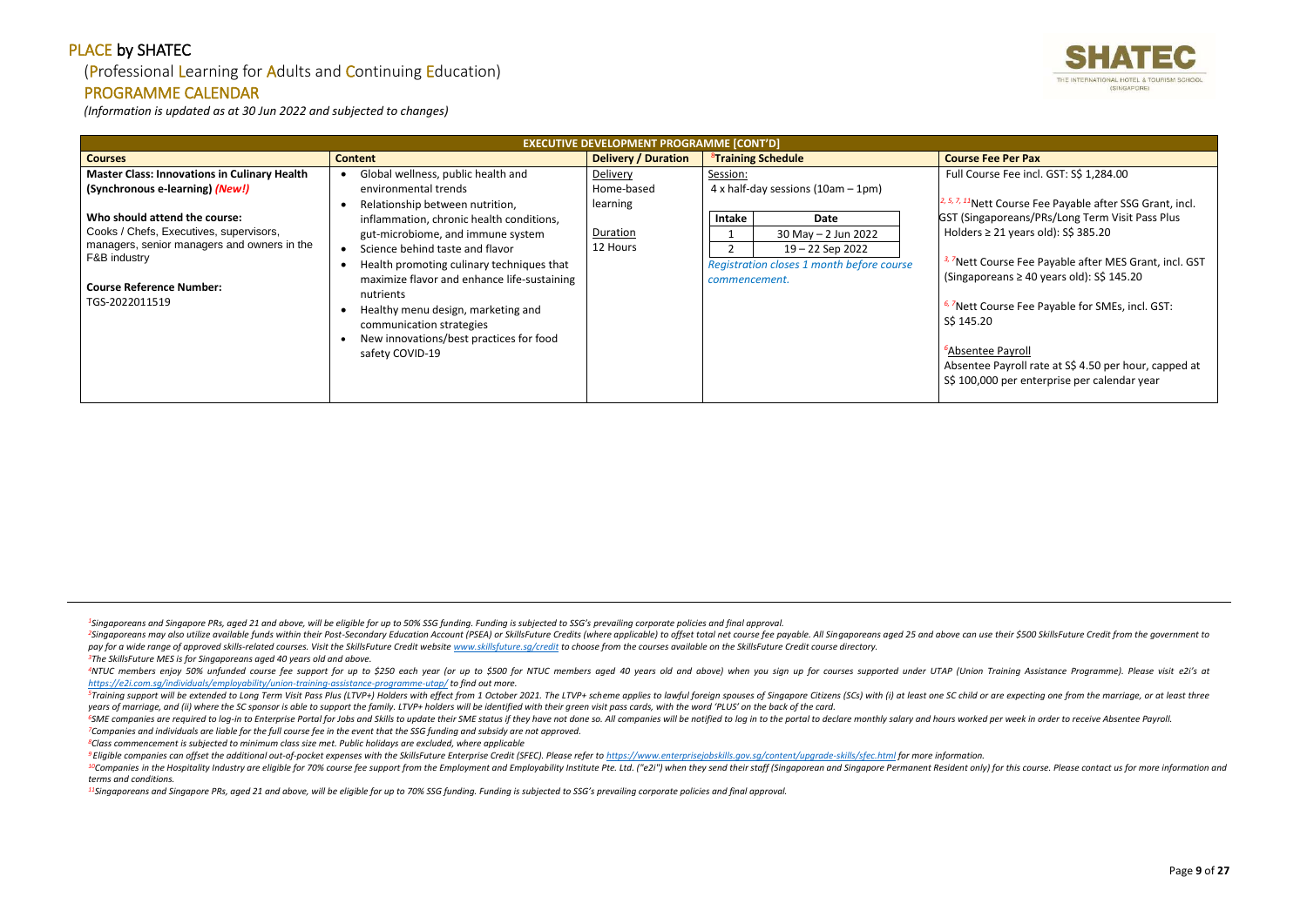## (Professional Learning for Adults and Continuing Education)

#### PROGRAMME CALENDAR

*(Information is updated as at 30 Jun 2022 and subjected to changes)*

<sup>2</sup>Singaporeans may also utilize available funds within their Post-Secondary Education Account (PSEA) or SkillsFuture Credits (where applicable) to offset total net course fee payable. All Singaporeans aged 25 and above ca pay for a wide range of approved skills-related courses. Visit the SkillsFuture Credit website www.skillsfuture.sa/credit to choose from the courses available on the SkillsFuture Credit course directory. *<sup>3</sup>The SkillsFuture MES is for Singaporeans aged 40 years old and above.*

<sup>4</sup>NTUC members enjoy 50% unfunded course fee support for up to \$250 each year (or up to \$500 for NTUC members aged 40 years old and above) when you sign up for courses supported under UTAP (Union Training Assistance Progr *<https://e2i.com.sg/individuals/employability/union-training-assistance-programme-utap/> to find out more.* 

<sup>5</sup>Training support will be extended to Long Term Visit Pass Plus (LTVP+) Holders with effect from 1 October 2021. The LTVP+ scheme applies to lawful foreign spouses of Singapore Citizens (SCs) with (i) at least one SC chi *years of marriage, and (ii) where the SC sponsor is able to support the family. LTVP+ holders will be identified with their green visit pass cards, with the word 'PLUS' on the back of the card.*

<sup>6</sup>SME companies are required to log-in to Enterprise Portal for Jobs and Skills to update their SME status if they have not done so. All companies will be notified to log in to the portal to declare monthly salary and hou *<sup>7</sup>Companies and individuals are liable for the full course fee in the event that the SSG funding and subsidy are not approved.*

<sup>9</sup> Eligible companies can offset the additional out-of-pocket expenses with the SkillsFuture Enterprise Credit (SFEC). Please refer to https://www.enterpriseiobskills.gov.sa/content/uparade-skills/sfec.html for more infor <sup>10</sup>Companies in the Hospitality Industry are eligible for 70% course fee support from the Employment and Employability Institute Pte. Ltd. ("e2i") when they send their staff (Singaporean and Singapore Permanent Resident o *terms and conditions.*

*<sup>8</sup>Class commencement is subjected to minimum class size met. Public holidays are excluded, where applicable*

*2, 5, 7, 11*Nett Course Fee Payable after SSG Grant, incl. aporeans/PRs/Long Term Visit Pass Plus 21 years old): S\$ 314.58

*<u>B</u> Zuererage Fee Payable after MES Grant, incl. GST*  $r$ eans ≥ 40 years old): S\$ 118.58

ourse Fee Payable for SMEs, incl. GST:

*e* Payroll Payroll rate at S\$ 4.50 per hour, capped at 00 per enterprise per calendar year

*<sup>11</sup>Singaporeans and Singapore PRs, aged 21 and above, will be eligible for up to 70% SSG funding. Funding is subjected to SSG's prevailing corporate policies and final approval.*



se Fee incl. GST: S\$ 1,284.00

#### se Fee incl. GST: S\$ 1048.60

|                                                                                                                                                                                                                                   | <b>EXECUTIVE DEVELOPMENT PROGRAMME [CONTD]</b>                                                                                                                                                                                                          |                                                            |                                    |                                                                                                         |                                                                              |
|-----------------------------------------------------------------------------------------------------------------------------------------------------------------------------------------------------------------------------------|---------------------------------------------------------------------------------------------------------------------------------------------------------------------------------------------------------------------------------------------------------|------------------------------------------------------------|------------------------------------|---------------------------------------------------------------------------------------------------------|------------------------------------------------------------------------------|
| <b>Courses</b>                                                                                                                                                                                                                    | <b>Content</b>                                                                                                                                                                                                                                          | <b>Delivery / Duration</b>                                 |                                    | <b><sup>8</sup>Training Schedule</b>                                                                    | <b>Course Fee Per Pax</b>                                                    |
| <b>Master Class: Persuasive Storytelling with Data</b><br><b>Visualisation (New!)</b><br>Who should attend the course:<br>Executives, supervisors, managers, senior<br>managers and owners in the hotel, F&B and<br>MICE industry | How to Design Narratives to Communicate<br>$\bullet$<br>Effectively<br>Understanding Audience and Context<br>$\bullet$<br>Combining Data from Multiple Sources for<br>$\bullet$<br>Analysis<br>Creating Effective Data Visualizations from<br>$\bullet$ | Delivery<br>Home-based<br>learning<br>Duration<br>14 hours | Session:<br>Intake<br>$\mathbf{1}$ | 4 x half-day sessions<br><b>Date</b><br>$16 - 19$ May 2022<br>Registration closes 1 month before course | <b>Full Course Fee incl</b>                                                  |
| <b>Digital Marketing in Hospitality (Synchronous</b><br>e-learning) (Synchronous & Asynchronous e-                                                                                                                                | <b>Structured Data</b><br>Delivering Effective Data-Rich Presentations<br>$\bullet$<br>The nature and context of digital marketing<br>$\bullet$<br><b>Understanding Meta Search</b><br>$\bullet$                                                        | Delivery<br>Home-based                                     | commencement.<br>Session:          | $(Day 1 - 4: 9am - 7pm, Day 5: 9am - 2pm)$                                                              | <b>Full Course Fee incl</b>                                                  |
| learning)                                                                                                                                                                                                                         | Email marketing campaigns<br>$\bullet$<br>Social media marketing<br>$\bullet$                                                                                                                                                                           | learning                                                   | Intake                             | <b>Date</b>                                                                                             | $2, 5, 7, 11$ Nett Course F<br><b>GST (Singaporeans/F</b>                    |
| Who should attend the course:                                                                                                                                                                                                     | Reputation management and recovery<br>$\bullet$                                                                                                                                                                                                         | Duration                                                   |                                    | 28, 29, 30 Jun & 05, 06 Jul 2022                                                                        | Holders $\geq$ 21 years                                                      |
| Executives, supervisors, managers, senior<br>managers and owners in the hotel, F&B and<br>MICE industry                                                                                                                           | strategies                                                                                                                                                                                                                                              | 45 hours                                                   | commencement.                      | Registration closes 1 month before course                                                               | <sup>3, 7</sup> Nett Course Fee I<br>(Singaporeans $\geq 40$                 |
| <b>Course Reference Number:</b><br>TGS-2017501222                                                                                                                                                                                 |                                                                                                                                                                                                                                                         |                                                            |                                    |                                                                                                         | <sup>6, 7</sup> Nett Course Fee I<br>S\$ 118.58                              |
|                                                                                                                                                                                                                                   |                                                                                                                                                                                                                                                         |                                                            |                                    |                                                                                                         | <sup>6</sup> Absentee Payroll<br>Absentee Payroll ra<br>S\$ 100,000 per ente |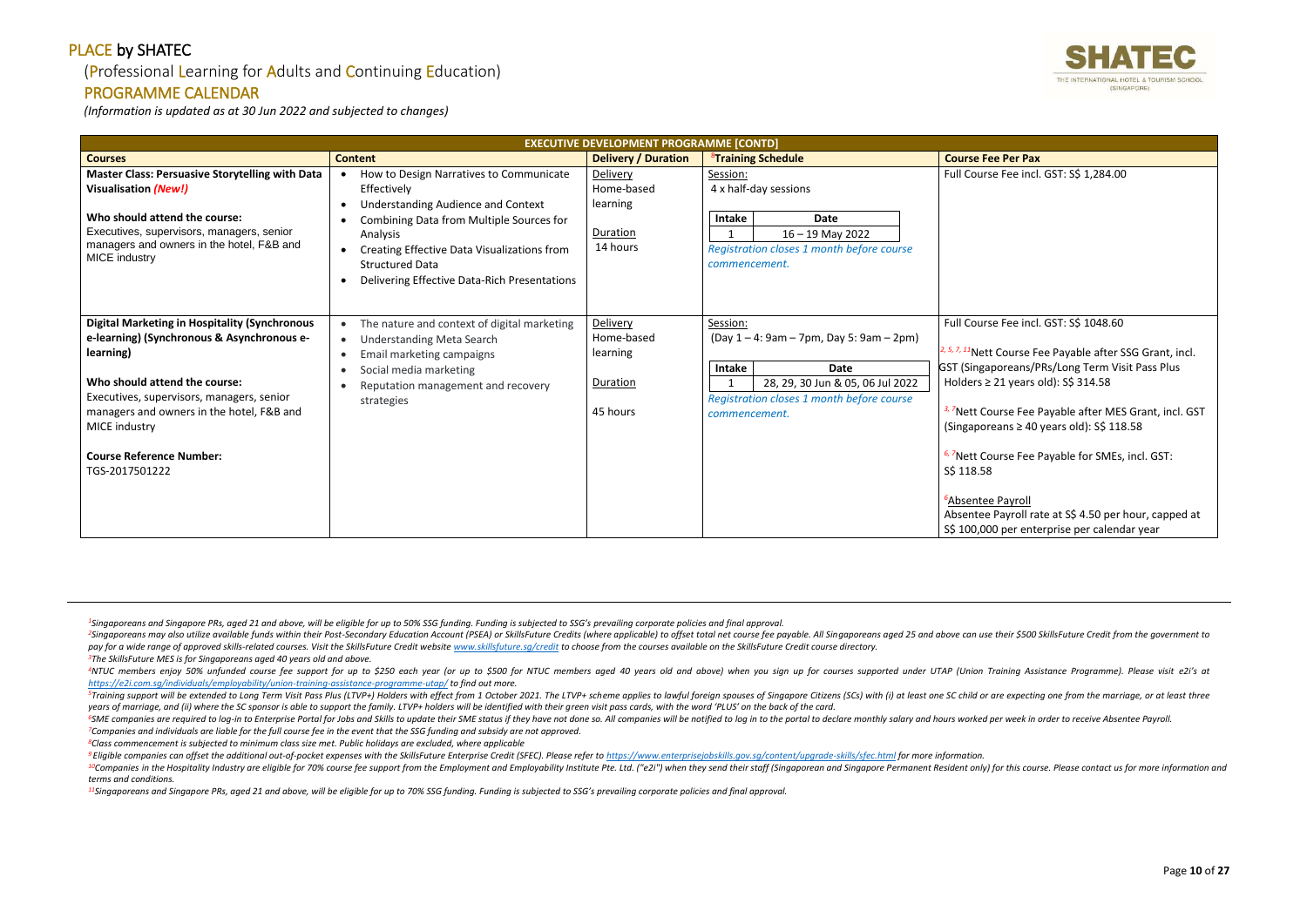## (Professional Learning for Adults and Continuing Education)

#### PROGRAMME CALENDAR

*(Information is updated as at 30 Jun 2022 and subjected to changes)*

<sup>2</sup>Singaporeans may also utilize available funds within their Post-Secondary Education Account (PSEA) or SkillsFuture Credits (where applicable) to offset total net course fee payable. All Singaporeans aged 25 and above ca pay for a wide range of approved skills-related courses. Visit the SkillsFuture Credit website www.skillsfuture.sa/credit to choose from the courses available on the SkillsFuture Credit course directory. *<sup>3</sup>The SkillsFuture MES is for Singaporeans aged 40 years old and above.*

<sup>4</sup>NTUC members enjoy 50% unfunded course fee support for up to \$250 each year (or up to \$500 for NTUC members aged 40 years old and above) when you sign up for courses supported under UTAP (Union Training Assistance Progr *<https://e2i.com.sg/individuals/employability/union-training-assistance-programme-utap/> to find out more.* 

<sup>5</sup>Training support will be extended to Long Term Visit Pass Plus (LTVP+) Holders with effect from 1 October 2021. The LTVP+ scheme applies to lawful foreign spouses of Singapore Citizens (SCs) with (i) at least one SC chi *years of marriage, and (ii) where the SC sponsor is able to support the family. LTVP+ holders will be identified with their green visit pass cards, with the word 'PLUS' on the back of the card.*

<sup>6</sup>SME companies are required to log-in to Enterprise Portal for Jobs and Skills to update their SME status if they have not done so. All companies will be notified to log in to the portal to declare monthly salary and hou *<sup>7</sup>Companies and individuals are liable for the full course fee in the event that the SSG funding and subsidy are not approved.*

<sup>9</sup> Eligible companies can offset the additional out-of-pocket expenses with the SkillsFuture Enterprise Credit (SFEC). Please refer to https://www.enterpriseiobskills.gov.sa/content/uparade-skills/sfec.html for more infor <sup>10</sup>Companies in the Hospitality Industry are eligible for 70% course fee support from the Employment and Employability Institute Pte. Ltd. ("e2i") when they send their staff (Singaporean and Singapore Permanent Resident o *terms and conditions.*

*3 Jurse Fee Payable after MES Grant, incl. GST* (Singaporeans ≥ 40 years old): S\$ 33.88

*6* Payable for SMEs, incl. GST: S\$ 33.88

**e** Payroll Payroll rate at S\$ 4.50 per hour, capped at 00 per enterprise per calendar year

*<sup>8</sup>Class commencement is subjected to minimum class size met. Public holidays are excluded, where applicable*

*<sup>11</sup>Singaporeans and Singapore PRs, aged 21 and above, will be eligible for up to 70% SSG funding. Funding is subjected to SSG's prevailing corporate policies and final approval.*



e Fee incl. GST: S\$ 299.60

**2,** *5,7, 2001 Course Fee Payable after SSG Grant, incl. GST* ans/PRs/Long Term Visit Pass Plus 21 years old): S\$ 89.88

|                                                 |                                      | <b>STORYTELLING THROUGH YOUR LENS</b> |                                |                                            |  |                                 |
|-------------------------------------------------|--------------------------------------|---------------------------------------|--------------------------------|--------------------------------------------|--|---------------------------------|
| <b>Courses</b>                                  | <b>Content</b>                       | Delivery / Duration                   | <sup>8</sup> Training Schedule |                                            |  | <b>Course Fee Per Pax</b>       |
| <b>Basic Food Photography Workshop (New!)</b>   | Understanding your Gear              | Delivery                              | Session:                       |                                            |  | Full Course Fee incl            |
|                                                 | What's Your Story?                   | In-Person Training                    |                                | 1 full day (9.00am - 5.00pm)               |  |                                 |
| Who should attend the course:                   | Lighting and Composition             |                                       |                                |                                            |  | $2, 5, 7, 11$ Nett Course Fr    |
| This course is suitable for owners of food      | Food & Prop Styling                  | Duration                              | Intake                         | Date                                       |  | (Singaporeans/PRs/L             |
| businesses, professional chefs, homebased       | <b>Editing and Hands-on Practice</b> | 7 Hours                               |                                | 06 Jul 2022                                |  | Holders $\geq$ 21 years         |
| chefs, restaurant managers, or anyone who is    |                                      |                                       |                                | 17 Aug 2022                                |  |                                 |
| interested in food photography, without         |                                      |                                       |                                | 07 Sep 2022                                |  | <sup>3, 7</sup> Nett Course Fee |
| having to invest in expensive cameras.          |                                      |                                       |                                | Registration closes 10 days before course  |  | (Singaporeans $\geq 40$         |
|                                                 |                                      |                                       | commencement.                  |                                            |  |                                 |
| Participants should have basic English literacy |                                      |                                       |                                |                                            |  | <sup>6, 7</sup> Nett Course Fee |
| and a smartphone.                               |                                      |                                       | Venue:                         |                                            |  |                                 |
|                                                 |                                      |                                       |                                | Shatec Institutes Pte Ltd                  |  | <sup>6</sup> Absentee Payroll   |
| <b>Course Reference Number:</b>                 |                                      |                                       |                                | 21 Bukit Batok Street 22, Singapore 659589 |  | Absentee Payroll ra             |
| TGS-2022011699                                  |                                      |                                       |                                |                                            |  | S\$ 100,000 per ent             |
|                                                 |                                      |                                       |                                |                                            |  |                                 |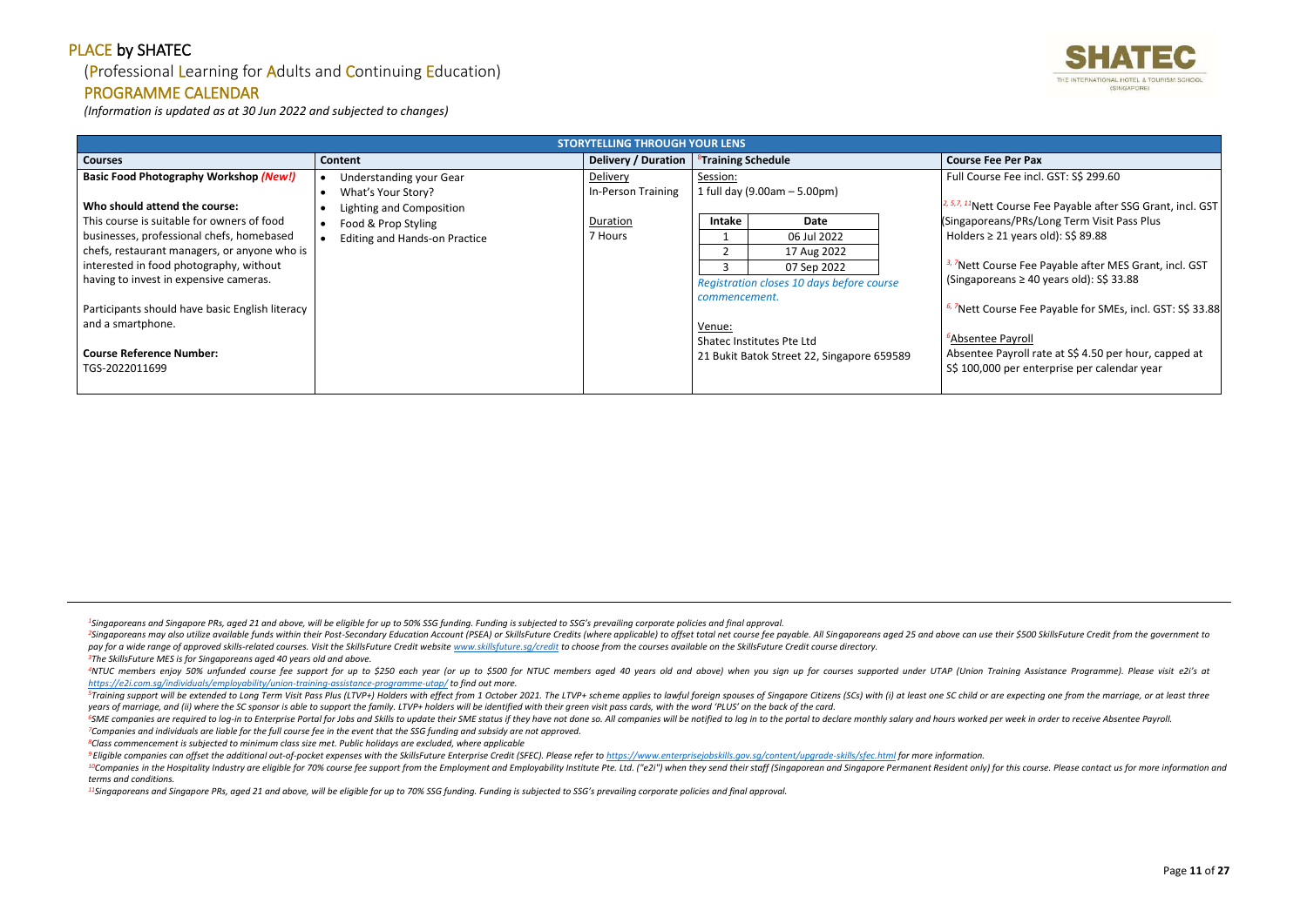## (Professional Learning for Adults and Continuing Education)

#### PROGRAMME CALENDAR

*(Information is updated as at 30 Jun 2022 and subjected to changes)*

<sup>2</sup>Singaporeans may also utilize available funds within their Post-Secondary Education Account (PSEA) or SkillsFuture Credits (where applicable) to offset total net course fee payable. All Singaporeans aged 25 and above ca pay for a wide range of approved skills-related courses. Visit the SkillsFuture Credit website www.skillsfuture.sa/credit to choose from the courses available on the SkillsFuture Credit course directory. *<sup>3</sup>The SkillsFuture MES is for Singaporeans aged 40 years old and above.*

<sup>6</sup>SME companies are required to log-in to Enterprise Portal for Jobs and Skills to update their SME status if they have not done so. All companies will be notified to log in to the portal to declare monthly salary and hou *<sup>7</sup>Companies and individuals are liable for the full course fee in the event that the SSG funding and subsidy are not approved.*

*3 Jurse Fee Payable after MES Grant, incl. GST* (Singaporeans ≥ 40 years old): S\$ 59.29

**burse Fee Payable for SMEs, incl. GST: S\$ 59.29** 

Payroll rate at S\$ 4.50 per hour, capped at 00 per enterprise per calendar year

*<sup>8</sup>Class commencement is subjected to minimum class size met. Public holidays are excluded, where applicable*

*<sup>11</sup>Singaporeans and Singapore PRs, aged 21 and above, will be eligible for up to 70% SSG funding. Funding is subjected to SSG's prevailing corporate policies and final approval.*



fee incl. GST: S\$ 524.30

*E* 2, *Lee Payable after SSG Grant, incl.* poreans/PRs/Long Term Visit Pass Plus 21 years old): S\$ 157.29

|                                                 |                                         | <b>STORYTELLING THROUGH YOUR LENS [CONTD]</b> |                                            |                                 |
|-------------------------------------------------|-----------------------------------------|-----------------------------------------------|--------------------------------------------|---------------------------------|
| <b>Courses</b>                                  | Content                                 | Delivery / Duration                           | <sup>8</sup> Training Schedule             | <b>Course Fee Per Pax</b>       |
| <b>Advanced Food Photography Workshop</b>       | <b>Mastering your Gear</b>              | <b>Delivery</b>                               | Sessions:                                  | <b>Full Course Fee incl</b>     |
| (New!)                                          | <b>Planning Your Shoot</b><br>$\bullet$ | In-Person Training                            | 2 full days $(9.00am - 5.00pm)$            |                                 |
|                                                 | Advanced Lighting and Composition       |                                               |                                            | $2, 5, 7, 11$ Nett Course F     |
| Who should attend the course:                   | <b>Advanced Food &amp; Prop Styling</b> | Duration                                      | <b>Course Start Date</b><br><b>Intake</b>  | <b>GST (Singaporeans/F</b>      |
| This course is suitable for owners of food      | Advanced Editing and Hands-on Practice  | 14 Hours                                      | $13 - 14$ Jul 2022                         | Holders $\geq$ 21 years         |
| businesses, professional chefs, homebased       |                                         |                                               | $14 - 15$ Sep 2022                         |                                 |
| chefs, restaurant managers, or anyone who is    |                                         |                                               | Registration closes 10 days before course  | <sup>3, 7</sup> Nett Course Fee |
| interested in food photography, without         |                                         |                                               | commencement.                              | (Singaporeans $\geq 40$         |
| having to invest in expensive cameras.          |                                         |                                               |                                            |                                 |
|                                                 |                                         |                                               | Venue:                                     | <sup>6, 7</sup> Nett Course Fee |
| Participants should have basic English literacy |                                         |                                               | Shatec Institutes Pte Ltd                  |                                 |
| and a smartphone & have completed the           |                                         |                                               | 21 Bukit Batok Street 22, Singapore 659589 | <sup>6</sup> Absentee Payroll   |
| SHATEC Basic Food Photography Workshop.         |                                         |                                               |                                            | Absentee Payroll ra             |
|                                                 |                                         |                                               |                                            | S\$ 100,000 per ent             |
| <b>Course Reference Number:</b>                 |                                         |                                               |                                            |                                 |
| TGS-2022011700                                  |                                         |                                               |                                            |                                 |
|                                                 |                                         |                                               |                                            |                                 |

<sup>&</sup>lt;sup>4</sup>NTUC members enjoy 50% unfunded course fee support for up to \$250 each year (or up to \$500 for NTUC members aged 40 years old and above) when you sign up for courses supported under UTAP (Union Training Assistance Progr *<https://e2i.com.sg/individuals/employability/union-training-assistance-programme-utap/> to find out more.* 

<sup>&</sup>lt;sup>5</sup>Training support will be extended to Long Term Visit Pass Plus (LTVP+) Holders with effect from 1 October 2021. The LTVP+ scheme applies to lawful foreign spouses of Singapore Citizens (SCs) with (i) at least one SC chi *years of marriage, and (ii) where the SC sponsor is able to support the family. LTVP+ holders will be identified with their green visit pass cards, with the word 'PLUS' on the back of the card.*

<sup>&</sup>lt;sup>9</sup> Eligible companies can offset the additional out-of-pocket expenses with the SkillsFuture Enterprise Credit (SFEC). Please refer to https://www.enterpriseiobskills.gov.sa/content/uparade-skills/sfec.html for more infor <sup>10</sup>Companies in the Hospitality Industry are eligible for 70% course fee support from the Employment and Employability Institute Pte. Ltd. ("e2i") when they send their staff (Singaporean and Singapore Permanent Resident o *terms and conditions.*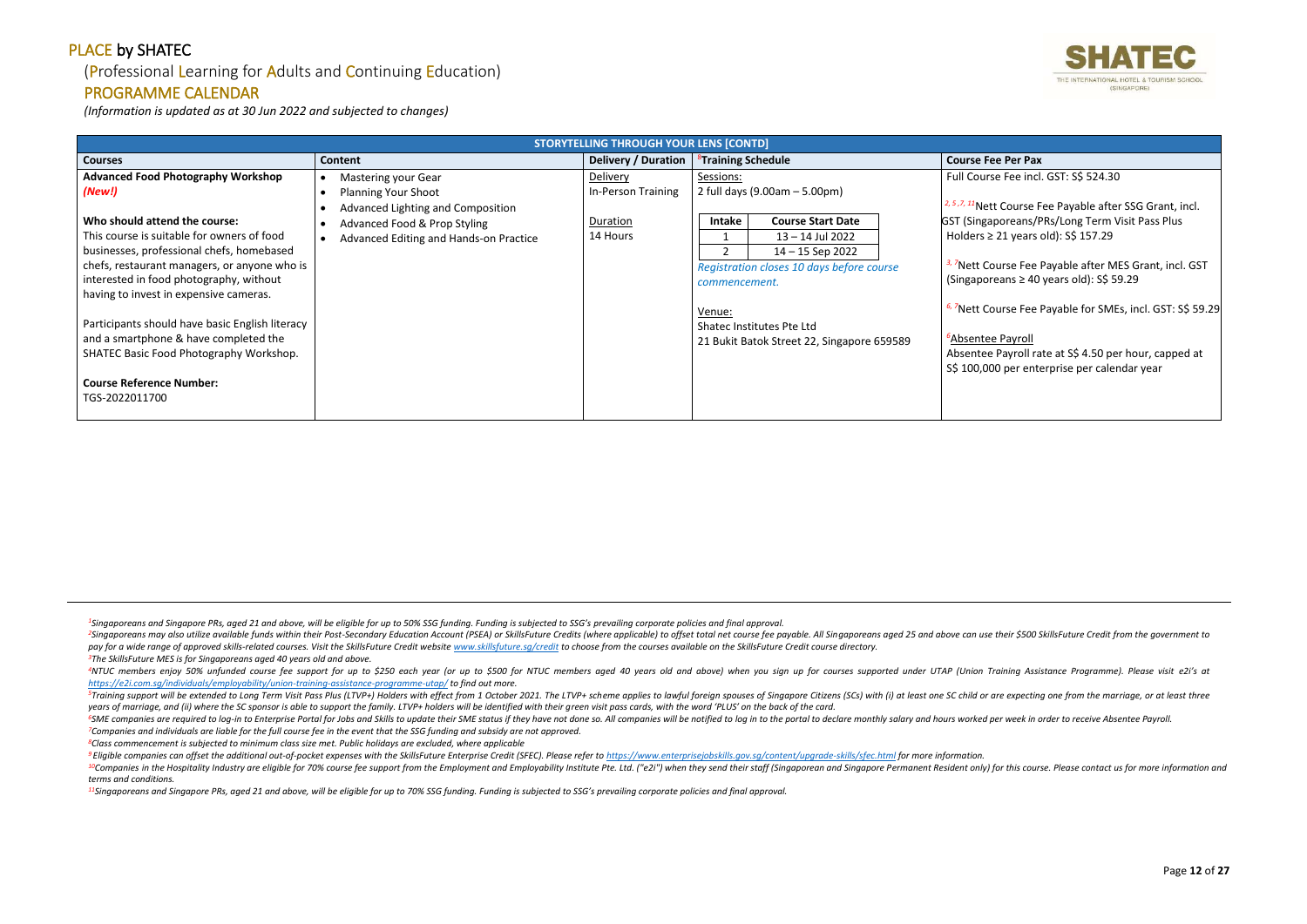## (Professional Learning for Adults and Continuing Education)

#### PROGRAMME CALENDAR

*(Information is updated as at 30 Jun 2022 and subjected to changes)*

<sup>2</sup>Singaporeans may also utilize available funds within their Post-Secondary Education Account (PSEA) or SkillsFuture Credits (where applicable) to offset total net course fee payable. All Singaporeans aged 25 and above ca pay for a wide range of approved skills-related courses. Visit the SkillsFuture Credit website www.skillsfuture.sa/credit to choose from the courses available on the SkillsFuture Credit course directory. *<sup>3</sup>The SkillsFuture MES is for Singaporeans aged 40 years old and above.*

<sup>4</sup>NTUC members enjoy 50% unfunded course fee support for up to \$250 each year (or up to \$500 for NTUC members aged 40 years old and above) when you sign up for courses supported under UTAP (Union Training Assistance Progr *<https://e2i.com.sg/individuals/employability/union-training-assistance-programme-utap/> to find out more.* 

<sup>5</sup>Training support will be extended to Long Term Visit Pass Plus (LTVP+) Holders with effect from 1 October 2021. The LTVP+ scheme applies to lawful foreign spouses of Singapore Citizens (SCs) with (i) at least one SC chi *years of marriage, and (ii) where the SC sponsor is able to support the family. LTVP+ holders will be identified with their green visit pass cards, with the word 'PLUS' on the back of the card.*

<sup>6</sup>SME companies are required to log-in to Enterprise Portal for Jobs and Skills to update their SME status if they have not done so. All companies will be notified to log in to the portal to declare monthly salary and hou *<sup>7</sup>Companies and individuals are liable for the full course fee in the event that the SSG funding and subsidy are not approved.*

<sup>9</sup> Eligible companies can offset the additional out-of-pocket expenses with the SkillsFuture Enterprise Credit (SFEC). Please refer to https://www.enterpriseiobskills.gov.sa/content/uparade-skills/sfec.html for more infor <sup>10</sup>Companies in the Hospitality Industry are eligible for 70% course fee support from the Employment and Employability Institute Pte. Ltd. ("e2i") when they send their staff (Singaporean and Singapore Permanent Resident o *terms and conditions.*

*<sup>8</sup>Class commencement is subjected to minimum class size met. Public holidays are excluded, where applicable*

*<sup>11</sup>Singaporeans and Singapore PRs, aged 21 and above, will be eligible for up to 70% SSG funding. Funding is subjected to SSG's prevailing corporate policies and final approval.*



se Fee incl. GST: S\$ 786.45

|                                           | <b>STORYTELLING THROUGH YOUR LENS [CONTD]</b> |                     |                                |                                            |  |                           |
|-------------------------------------------|-----------------------------------------------|---------------------|--------------------------------|--------------------------------------------|--|---------------------------|
| <b>Courses</b>                            | Content                                       | Delivery / Duration | <sup>8</sup> Training Schedule |                                            |  | <b>Course Fee Per Pax</b> |
| <b>Create Engaging Videos Using Your</b>  | <b>Conceptualizing Your Video</b>             | Delivery            | Session:                       |                                            |  | Full Course Fee incl      |
| <b>Smartphone (New!)</b>                  | <b>Basic Video Production</b>                 | In-Person Training  |                                | 3 full days (9.00am - 5.00pm)              |  |                           |
|                                           | Shooting with your smartphones and within     |                     |                                |                                            |  |                           |
| Who should attend the course:             | your limitations                              | Duration            | Intake                         | Date                                       |  |                           |
| Business owners, marketing professionals, | Video Editing using Premiere Pro              | 21 Hours            |                                | TBA                                        |  |                           |
| bloggers or anyone who is interested in   |                                               |                     |                                | Registration closes 2 weeks before course  |  |                           |
| videography.                              |                                               |                     | commencement.                  |                                            |  |                           |
|                                           |                                               |                     |                                |                                            |  |                           |
|                                           |                                               |                     | Venue:                         |                                            |  |                           |
|                                           |                                               |                     |                                | Shatec Institutes Pte Ltd                  |  |                           |
|                                           |                                               |                     |                                | 21 Bukit Batok Street 22, Singapore 659589 |  |                           |
|                                           |                                               |                     |                                |                                            |  |                           |
|                                           |                                               |                     |                                |                                            |  |                           |
|                                           |                                               |                     |                                |                                            |  |                           |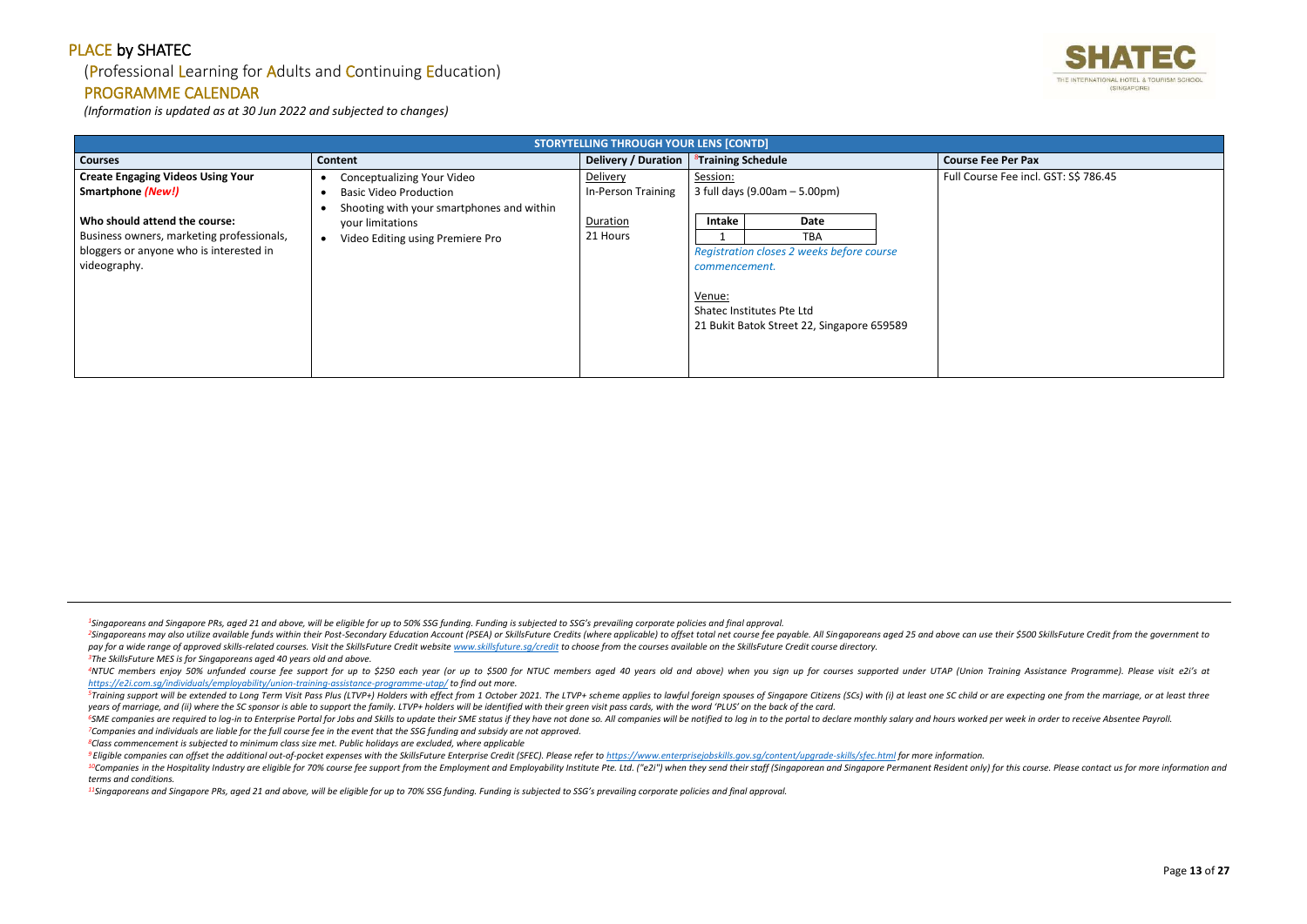## (Professional Learning for Adults and Continuing Education)

#### PROGRAMME CALENDAR

*(Information is updated as at 30 Jun 2022 and subjected to changes)*

<sup>2</sup>Singaporeans may also utilize available funds within their Post-Secondary Education Account (PSEA) or SkillsFuture Credits (where applicable) to offset total net course fee payable. All Singaporeans aged 25 and above ca pay for a wide range of approved skills-related courses. Visit the SkillsFuture Credit website www.skillsfuture.sa/credit to choose from the courses available on the SkillsFuture Credit course directory. *<sup>3</sup>The SkillsFuture MES is for Singaporeans aged 40 years old and above.*

<sup>4</sup>NTUC members enjoy 50% unfunded course fee support for up to \$250 each year (or up to \$500 for NTUC members aged 40 years old and above) when you sign up for courses supported under UTAP (Union Training Assistance Progr *<https://e2i.com.sg/individuals/employability/union-training-assistance-programme-utap/> to find out more.* 

<sup>5</sup>Training support will be extended to Long Term Visit Pass Plus (LTVP+) Holders with effect from 1 October 2021. The LTVP+ scheme applies to lawful foreign spouses of Singapore Citizens (SCs) with (i) at least one SC chi *years of marriage, and (ii) where the SC sponsor is able to support the family. LTVP+ holders will be identified with their green visit pass cards, with the word 'PLUS' on the back of the card.*

<sup>6</sup>SME companies are required to log-in to Enterprise Portal for Jobs and Skills to update their SME status if they have not done so. All companies will be notified to log in to the portal to declare monthly salary and hou *<sup>7</sup>Companies and individuals are liable for the full course fee in the event that the SSG funding and subsidy are not approved.*

<sup>9</sup> Eligible companies can offset the additional out-of-pocket expenses with the SkillsFuture Enterprise Credit (SFEC). Please refer to https://www.enterpriseiobskills.gov.sa/content/uparade-skills/sfec.html for more infor <sup>10</sup>Companies in the Hospitality Industry are eligible for 70% course fee support from the Employment and Employability Institute Pte. Ltd. ("e2i") when they send their staff (Singaporean and Singapore Permanent Resident o *terms and conditions.*

*<sup>8</sup>Class commencement is subjected to minimum class size met. Public holidays are excluded, where applicable*

*<sup>11</sup>Singaporeans and Singapore PRs, aged 21 and above, will be eligible for up to 70% SSG funding. Funding is subjected to SSG's prevailing corporate policies and final approval.*



# se Fee incl. GST: S\$ 508.25 *Ptt Course Fee Payable after SSG Grant, incl.* aporeans/PRs/Long Term Visit Pass Plus 21 years old): S\$ 270.75 Course Fee Payable after MES Grant, incl. GST (Singaporeans ≥ 40 years old): S\$ 175.75 *6, <sup>7</sup>*Nett Course Fee Payable for SMEs, incl. GST: S\$ 175.75 **e** Payroll Payroll rate at S\$ 4.50 per hour, capped at 00 per enterprise per calendar year

| <b>SIP &amp; SAVOUR: WINES</b>                                                                                                                                            |                                                                                                                                                                                                                                                                                                               |                                                       |                                                                                                                                                                                                                                                                                                                                                                                                                                                                                                      |                                                                                                                                                                                                                                                                          |
|---------------------------------------------------------------------------------------------------------------------------------------------------------------------------|---------------------------------------------------------------------------------------------------------------------------------------------------------------------------------------------------------------------------------------------------------------------------------------------------------------|-------------------------------------------------------|------------------------------------------------------------------------------------------------------------------------------------------------------------------------------------------------------------------------------------------------------------------------------------------------------------------------------------------------------------------------------------------------------------------------------------------------------------------------------------------------------|--------------------------------------------------------------------------------------------------------------------------------------------------------------------------------------------------------------------------------------------------------------------------|
| <b>Courses</b>                                                                                                                                                            | <b>Content</b>                                                                                                                                                                                                                                                                                                | <b>Delivery / Duration</b>                            | <sup>8</sup> Training Schedule                                                                                                                                                                                                                                                                                                                                                                                                                                                                       | <b>Course Fee Per Pax</b>                                                                                                                                                                                                                                                |
| <b>WSET Level 1 Award in Wines</b><br>Who should attend the course:<br>New entrants to the industry and/or wine<br>enthusiasts<br>Course Reference Number: TGS-2020000197 | The main types and styles of wines<br>$\bullet$<br>Common wine grapes and their characteristics<br>$\bullet$<br>How to store and serve wine<br>$\bullet$<br>The principles of food and wine pairing<br>$\bullet$<br>How to describe wine using the WSET Level 1<br>Systematic Approach to Tasting Wine® (SAT) | Delivery<br>In-Person Training<br>Duration<br>7 Hours | Session:<br>1 full day (9am - 4.15pm) +<br>Closed-book exam (4.15pm - 5pm)<br><b>Date</b><br>Run<br>#38<br>27 May 2022<br>(Class Full!)<br>#40<br>11 Jun 2022<br>(Class Full!)<br>#43<br>9 Jul 2022<br>(Class Full!)<br>#44<br>13 Jul 2022<br>30 Jul 2022<br>#45<br>Registration closes 3 weeks before course<br>commencement.<br>Venue:<br>ibis Singapore on Bencoolen<br>170 Bencoolen Street Singapore 189657<br>and/or<br>Shatec Institutes Pte Ltd<br>21 Bukit Batok Street 22 Singapore 659589 | Full Course Fee incl<br>1, 2, 4, 5, 7Nett Course<br>GST (Singaporeans/<br>Holders $\geq$ 21 years<br>3, 4, 7Nett Course Fee<br>(Singaporeans $\geq 40$<br><sup>6, 7</sup> Nett Course Fee<br><sup>6</sup> Absentee Payroll<br>Absentee Payroll ra<br>S\$ 100,000 per ent |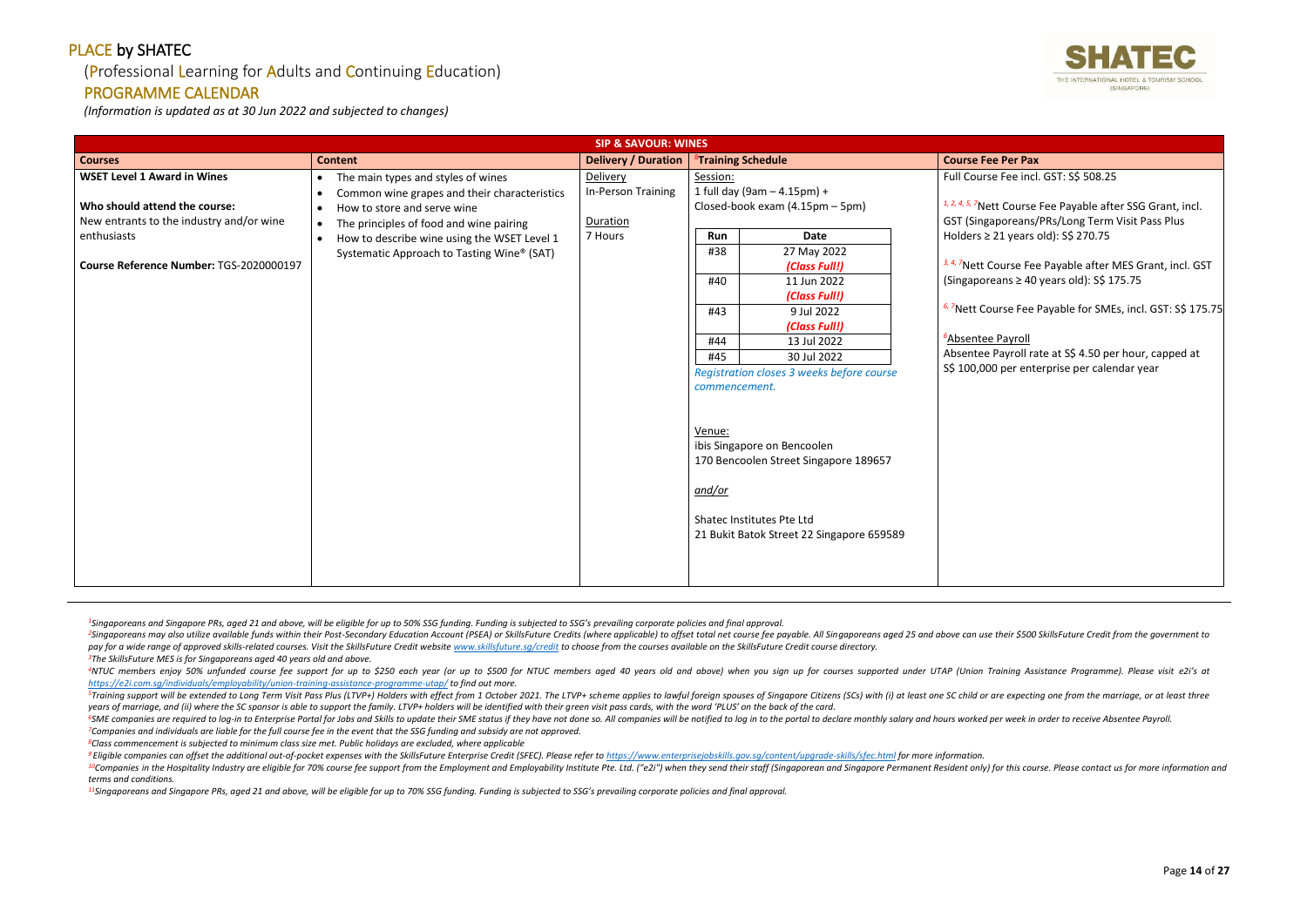## (Professional Learning for Adults and Continuing Education)

#### PROGRAMME CALENDAR

*(Information is updated as at 30 Jun 2022 and subjected to changes)*

<sup>2</sup>Singaporeans may also utilize available funds within their Post-Secondary Education Account (PSEA) or SkillsFuture Credits (where applicable) to offset total net course fee payable. All Singaporeans aged 25 and above ca pay for a wide range of approved skills-related courses. Visit the SkillsFuture Credit website www.skillsfuture.sa/credit to choose from the courses available on the SkillsFuture Credit course directory. *<sup>3</sup>The SkillsFuture MES is for Singaporeans aged 40 years old and above.*

<sup>4</sup>NTUC members enjoy 50% unfunded course fee support for up to \$250 each year (or up to \$500 for NTUC members aged 40 years old and above) when you sign up for courses supported under UTAP (Union Training Assistance Progr *<https://e2i.com.sg/individuals/employability/union-training-assistance-programme-utap/> to find out more.* 

<sup>5</sup>Training support will be extended to Long Term Visit Pass Plus (LTVP+) Holders with effect from 1 October 2021. The LTVP+ scheme applies to lawful foreign spouses of Singapore Citizens (SCs) with (i) at least one SC chi *years of marriage, and (ii) where the SC sponsor is able to support the family. LTVP+ holders will be identified with their green visit pass cards, with the word 'PLUS' on the back of the card.*

<sup>6</sup>SME companies are required to log-in to Enterprise Portal for Jobs and Skills to update their SME status if they have not done so. All companies will be notified to log in to the portal to declare monthly salary and hou *<sup>7</sup>Companies and individuals are liable for the full course fee in the event that the SSG funding and subsidy are not approved.*

<sup>9</sup> Eligible companies can offset the additional out-of-pocket expenses with the SkillsFuture Enterprise Credit (SFEC). Please refer to https://www.enterpriseiobskills.gov.sa/content/uparade-skills/sfec.html for more infor <sup>10</sup>Companies in the Hospitality Industry are eligible for 70% course fee support from the Employment and Employability Institute Pte. Ltd. ("e2i") when they send their staff (Singaporean and Singapore Permanent Resident o *terms and conditions.*

*<sup>8</sup>Class commencement is subjected to minimum class size met. Public holidays are excluded, where applicable*

*<sup>11</sup>Singaporeans and Singapore PRs, aged 21 and above, will be eligible for up to 70% SSG funding. Funding is subjected to SSG's prevailing corporate policies and final approval.*



# se Fee incl. GST: S\$ 941.60 *Ptt Course Fee Payable after SSG Grant, incl.* aporeans/PRs/Long Term Visit Pass Plus  $\geqslant$  21 years old): SS 501.60 Course Fee Payable after MES Grant, incl. GST  $r$ eans  $\geqslant$  40 years old): S\$ 325.60 *6, <sup>7</sup>*Nett Course Fee Payable for SMEs, incl. GST: S\$ 325.60 **e** Payroll Payroll rate at S\$ 4.50 per hour, capped at 00 per enterprise per calendar year

|                                                                                                                                                                     | SIP & SAVOUR: WINES [CONT'D]                                                                                                                                                                                                                                                                                                                                                                                                                                                                                                                                                                                                                                                                                                                                               |                                                        |                                                                                                                                                                                                                                                                                                                                                                                                                                                                                                                                                                 |                                                                                                                                                                                                                                                                                     |  |
|---------------------------------------------------------------------------------------------------------------------------------------------------------------------|----------------------------------------------------------------------------------------------------------------------------------------------------------------------------------------------------------------------------------------------------------------------------------------------------------------------------------------------------------------------------------------------------------------------------------------------------------------------------------------------------------------------------------------------------------------------------------------------------------------------------------------------------------------------------------------------------------------------------------------------------------------------------|--------------------------------------------------------|-----------------------------------------------------------------------------------------------------------------------------------------------------------------------------------------------------------------------------------------------------------------------------------------------------------------------------------------------------------------------------------------------------------------------------------------------------------------------------------------------------------------------------------------------------------------|-------------------------------------------------------------------------------------------------------------------------------------------------------------------------------------------------------------------------------------------------------------------------------------|--|
| <b>Courses</b>                                                                                                                                                      | <b>Content</b>                                                                                                                                                                                                                                                                                                                                                                                                                                                                                                                                                                                                                                                                                                                                                             | <b>Delivery / Duration</b>                             | <sup>8</sup> Training Schedule                                                                                                                                                                                                                                                                                                                                                                                                                                                                                                                                  | <b>Course Fee Per Pax</b>                                                                                                                                                                                                                                                           |  |
| <b>WSET Level 2 Award in Wines</b><br>Who should attend the course:<br>Industry professionals and/or wine<br>enthusiasts<br>Course Reference Number: TGS-2020000195 | How to taste and describe wine using the WSET<br>Level 2 Systematic Approach to Tasting Wines <sup>®</sup><br>(SAT)<br>How environmental factors, grape-growing,<br>winemaking and maturation options influence<br>the style and quality of wines made from eight<br>principal grape varieties<br>The style and quality of wines made from 22<br>regionally important grape varieties and<br>produced in over 70 geographical indications<br>(GIs) around the world<br>How grape varieties and winemaking processes<br>influence key styles of Sparkling wines &<br>Fortified wines<br>Key labelling terms used to indicate origin, style<br>and quality<br>Principles and processes involved in the storage<br>and service of wine<br>Principles of food and wine pairing | Delivery<br>In-Person Training<br>Duration<br>17 Hours | Sessions:<br>2 full days (9am $-$ 6pm) +<br>Closed-book exam (11am - 12pm)<br><b>Course Date</b><br><b>Exam Date</b><br>Run<br>6, 13 Jun 2022<br>#37<br>27 Jun 2022<br>(Class Full!)<br>18, 19 Jun 2022<br>3 Jul 2022<br>#40<br>(Class Full!)<br>31 Jul 2022<br>23, 24 Jul 2022<br>#43<br><b>(Limited Seats)</b><br>Left!)<br>Registration closes 3 weeks before course<br>commencement.<br>Venue:<br>ibis Singapore on Bencoolen<br>170 Bencoolen Street Singapore 189657<br>and/or<br>Shatec Institutes Pte Ltd,<br>21 Bukit Batok Street 22 Singapore 659589 | <b>Full Course Fee incl</b><br>1, 2, 4, 5, 7Nett Course<br>GST (Singaporeans/<br>Holders $\geqslant$ 21 years<br>3, 4, 7Nett Course Fee<br>(Singaporeans $\geq 4$<br><sup>6, 7</sup> Nett Course Fee<br><sup>6</sup> Absentee Payroll<br>Absentee Payroll ra<br>S\$ 100,000 per ent |  |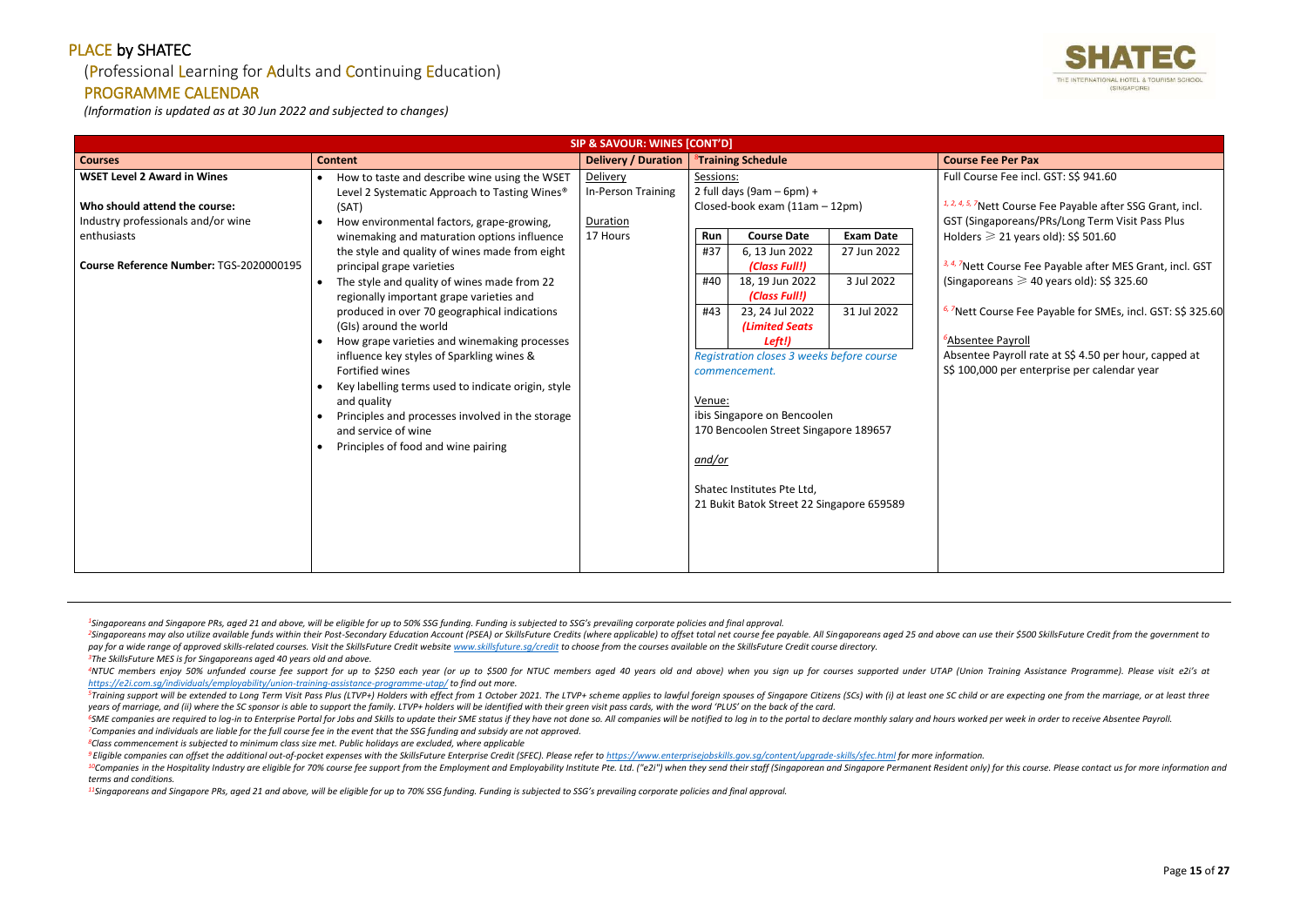## (Professional Learning for Adults and Continuing Education)

#### PROGRAMME CALENDAR

*(Information is updated as at 30 Jun 2022 and subjected to changes)*

<sup>2</sup>Singaporeans may also utilize available funds within their Post-Secondary Education Account (PSEA) or SkillsFuture Credits (where applicable) to offset total net course fee payable. All Singaporeans aged 25 and above ca pay for a wide range of approved skills-related courses. Visit the SkillsFuture Credit website www.skillsfuture.sa/credit to choose from the courses available on the SkillsFuture Credit course directory. *<sup>3</sup>The SkillsFuture MES is for Singaporeans aged 40 years old and above.*

<sup>4</sup>NTUC members enjoy 50% unfunded course fee support for up to \$250 each year (or up to \$500 for NTUC members aged 40 years old and above) when you sign up for courses supported under UTAP (Union Training Assistance Progr *<https://e2i.com.sg/individuals/employability/union-training-assistance-programme-utap/> to find out more.* 

<sup>5</sup>Training support will be extended to Long Term Visit Pass Plus (LTVP+) Holders with effect from 1 October 2021. The LTVP+ scheme applies to lawful foreign spouses of Singapore Citizens (SCs) with (i) at least one SC chi *years of marriage, and (ii) where the SC sponsor is able to support the family. LTVP+ holders will be identified with their green visit pass cards, with the word 'PLUS' on the back of the card.*

<sup>6</sup>SME companies are required to log-in to Enterprise Portal for Jobs and Skills to update their SME status if they have not done so. All companies will be notified to log in to the portal to declare monthly salary and hou *<sup>7</sup>Companies and individuals are liable for the full course fee in the event that the SSG funding and subsidy are not approved.*

<sup>9</sup> Eligible companies can offset the additional out-of-pocket expenses with the SkillsFuture Enterprise Credit (SFEC). Please refer to https://www.enterpriseiobskills.gov.sa/content/uparade-skills/sfec.html for more infor <sup>10</sup>Companies in the Hospitality Industry are eligible for 70% course fee support from the Employment and Employability Institute Pte. Ltd. ("e2i") when they send their staff (Singaporean and Singapore Permanent Resident o *terms and conditions.*

*<sup>8</sup>Class commencement is subjected to minimum class size met. Public holidays are excluded, where applicable*

*<sup>11</sup>Singaporeans and Singapore PRs, aged 21 and above, will be eligible for up to 70% SSG funding. Funding is subjected to SSG's prevailing corporate policies and final approval.*



# se Fee incl. GST: S\$ 2,568.00 *Ptt Course Fee Payable after SSG Grant, incl.* aporeans/PRs/Long Term Visit Pass Plus 21 years old): S\$ 1368.00 Course Fee Payable after MES Grant, incl. GST (Singaporeans ≥ 40 years old): S\$ 888.00 *6, <sup>7</sup>*Nett Course Fee Payable for SMES, incl. GST: S\$ 888.00 **e** Payroll Payroll rate at S\$ 4.50 per hour, capped at 00 per enterprise per calendar year

|                                                                                                                                                                     | SIP & SAVOUR: WINES [CONT'D]                                                                                                                                                                                                                                                                                                                                                                                                                                                                                                                  |                                                          |                                                                                                                                                                                                                                                                                                                                                                                                                                              |                                                                                                                                                                                                                                                                                                              |  |
|---------------------------------------------------------------------------------------------------------------------------------------------------------------------|-----------------------------------------------------------------------------------------------------------------------------------------------------------------------------------------------------------------------------------------------------------------------------------------------------------------------------------------------------------------------------------------------------------------------------------------------------------------------------------------------------------------------------------------------|----------------------------------------------------------|----------------------------------------------------------------------------------------------------------------------------------------------------------------------------------------------------------------------------------------------------------------------------------------------------------------------------------------------------------------------------------------------------------------------------------------------|--------------------------------------------------------------------------------------------------------------------------------------------------------------------------------------------------------------------------------------------------------------------------------------------------------------|--|
| <b>Courses</b>                                                                                                                                                      | <b>Content</b>                                                                                                                                                                                                                                                                                                                                                                                                                                                                                                                                | Delivery / Duration                                      | <sup>8</sup> Training Schedule                                                                                                                                                                                                                                                                                                                                                                                                               |                                                                                                                                                                                                                                                                                                              |  |
| <b>WSET Level 3 Award in Wines</b><br>Who should attend the course:<br>Industry professionals and/or wine<br>enthusiasts<br>Course Reference Number: TGS-2020000196 | The key factors in the production of wine:<br>$\bullet$<br>location, grape growing, winemaking,<br>maturation and bottling<br>How these key factors influence the key<br>characteristics of the principal - still wines of<br>the world - sparkling wines of the world -<br>fortified wines of the world<br>How to apply your understanding to explain<br>wine style and quality<br>How to taste wines, describe their<br>characteristics and evaluate their quality, using<br>the WSET Level 3 Systematic Approach to<br>Tasting Wine® (SAT) | Delivery<br>In-Person Training<br>Duration<br>37.5 Hours | Sessions:<br>5 full days (9am $-$ 5pm) +<br>Closed-book exam (9.30am - 12.30pm)<br><b>Course Date</b><br><b>Exam Date</b><br>Run<br>#7<br>10, 11, 17, 18<br>7 Jul 2022<br>May, 24 Jun 2022<br>(Class Full!)<br>3 Sep 2022<br>#8<br>2, 9, 16, 23, 30<br>Jul 2022<br>(Class Full!)<br>25 Oct 2022<br>#9<br>6, 7, 13, 14, 20<br>Sep 2022<br>Registration closes 3 weeks before course<br>commencement.<br>Venue:<br>ibis Singapore on Bencoolen | <b>Course Fee Per Pax</b><br><b>Full Course Fee incl</b><br>1, 2, 4, 5, 7Nett Course<br>GST (Singaporeans/<br>Holders $\geq$ 21 years<br>3, 4, 7Nett Course Fer<br>(Singaporeans $\geq 40$<br><sup>6, 7</sup> Nett Course Fee<br><sup>5</sup> Absentee Payroll<br>Absentee Payroll ra<br>S\$ 100,000 per ent |  |
|                                                                                                                                                                     |                                                                                                                                                                                                                                                                                                                                                                                                                                                                                                                                               |                                                          | 170 Bencoolen Street Singapore 189657<br>and/or<br>Shatec Institutes Pte Ltd<br>21 Bukit Batok Street 22 Singapore 659589                                                                                                                                                                                                                                                                                                                    |                                                                                                                                                                                                                                                                                                              |  |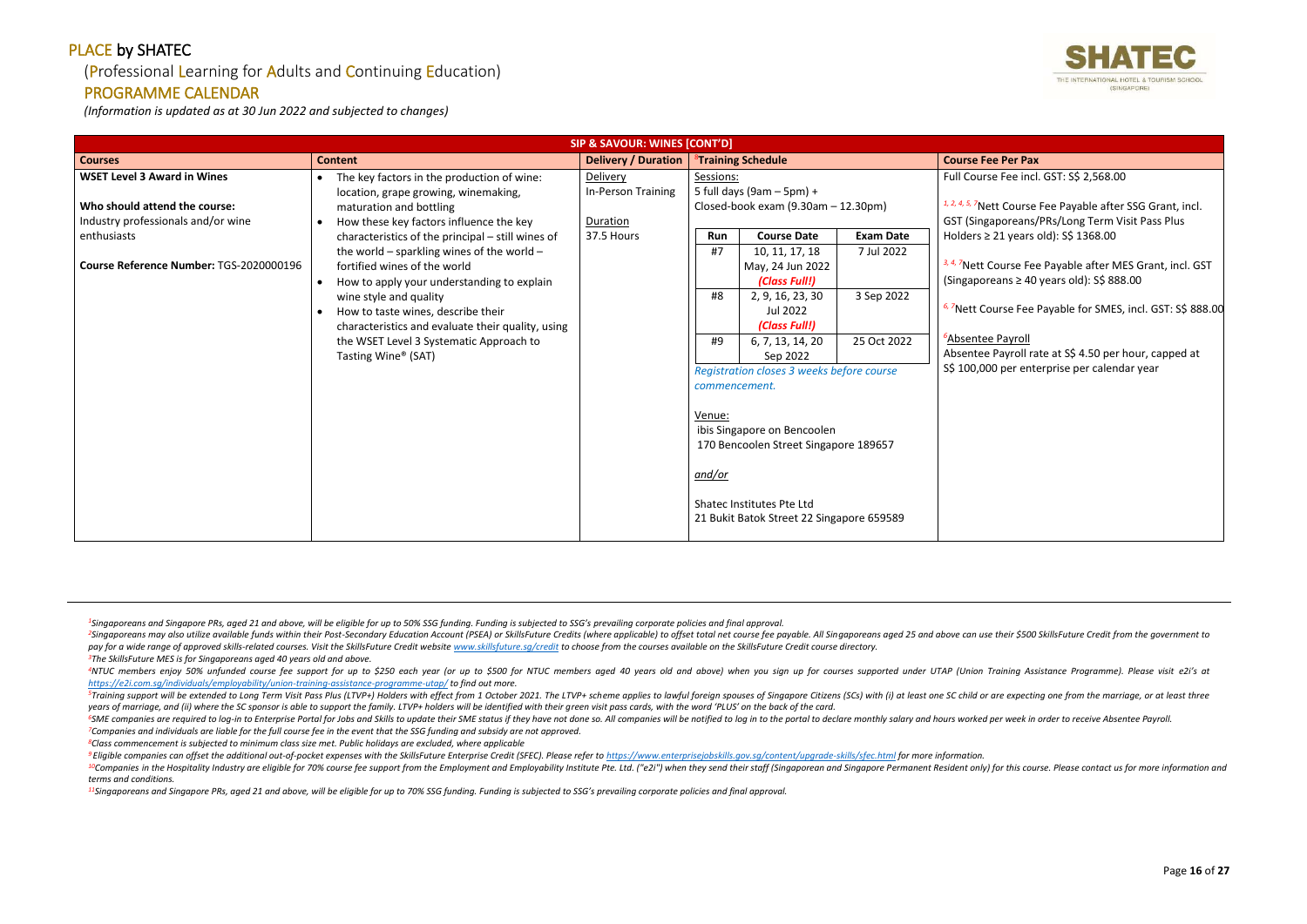#### (Professional Learning for Adults and Continuing Education)

#### PROGRAMME CALENDAR

*(Information is updated as at 30 Jun 2022 and subjected to changes)*

<sup>2</sup>Singaporeans may also utilize available funds within their Post-Secondary Education Account (PSEA) or SkillsFuture Credits (where applicable) to offset total net course fee payable. All Singaporeans aged 25 and above ca pay for a wide range of approved skills-related courses. Visit the SkillsFuture Credit website www.skillsfuture.sa/credit to choose from the courses available on the SkillsFuture Credit course directory. *<sup>3</sup>The SkillsFuture MES is for Singaporeans aged 40 years old and above.*

<sup>4</sup>NTUC members enjoy 50% unfunded course fee support for up to \$250 each year (or up to \$500 for NTUC members aged 40 years old and above) when you sign up for courses supported under UTAP (Union Training Assistance Progr *<https://e2i.com.sg/individuals/employability/union-training-assistance-programme-utap/> to find out more.* 

<sup>5</sup>Training support will be extended to Long Term Visit Pass Plus (LTVP+) Holders with effect from 1 October 2021. The LTVP+ scheme applies to lawful foreign spouses of Singapore Citizens (SCs) with (i) at least one SC chi *years of marriage, and (ii) where the SC sponsor is able to support the family. LTVP+ holders will be identified with their green visit pass cards, with the word 'PLUS' on the back of the card.*

<sup>6</sup>SME companies are required to log-in to Enterprise Portal for Jobs and Skills to update their SME status if they have not done so. All companies will be notified to log in to the portal to declare monthly salary and hou *<sup>7</sup>Companies and individuals are liable for the full course fee in the event that the SSG funding and subsidy are not approved.*

<sup>9</sup> Eligible companies can offset the additional out-of-pocket expenses with the SkillsFuture Enterprise Credit (SFEC). Please refer to https://www.enterpriseiobskills.gov.sa/content/uparade-skills/sfec.html for more infor <sup>10</sup>Companies in the Hospitality Industry are eligible for 70% course fee support from the Employment and Employability Institute Pte. Ltd. ("e2i") when they send their staff (Singaporean and Singapore Permanent Resident o *terms and conditions.*

*<sup>8</sup>Class commencement is subjected to minimum class size met. Public holidays are excluded, where applicable*

*<sup>11</sup>Singaporeans and Singapore PRs, aged 21 and above, will be eligible for up to 70% SSG funding. Funding is subjected to SSG's prevailing corporate policies and final approval.*

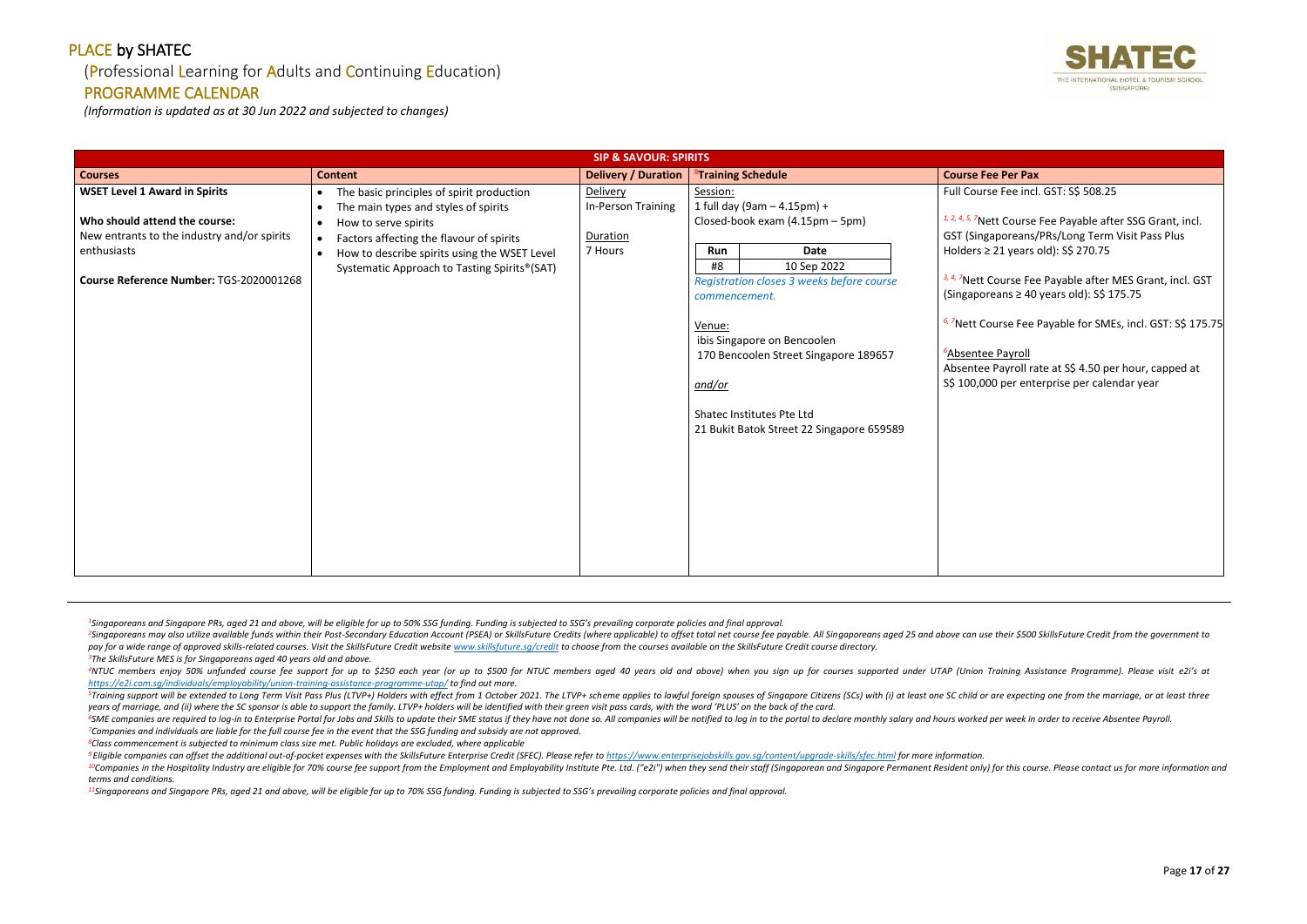## (Professional Learning for Adults and Continuing Education)

#### PROGRAMME CALENDAR

*(Information is updated as at 30 Jun 2022 and subjected to changes)*

<sup>2</sup>Singaporeans may also utilize available funds within their Post-Secondary Education Account (PSEA) or SkillsFuture Credits (where applicable) to offset total net course fee payable. All Singaporeans aged 25 and above ca pay for a wide range of approved skills-related courses. Visit the SkillsFuture Credit website www.skillsfuture.sa/credit to choose from the courses available on the SkillsFuture Credit course directory. *<sup>3</sup>The SkillsFuture MES is for Singaporeans aged 40 years old and above.*

<sup>4</sup>NTUC members enjoy 50% unfunded course fee support for up to \$250 each year (or up to \$500 for NTUC members aged 40 years old and above) when you sign up for courses supported under UTAP (Union Training Assistance Progr *<https://e2i.com.sg/individuals/employability/union-training-assistance-programme-utap/> to find out more.* 

<sup>5</sup>Training support will be extended to Long Term Visit Pass Plus (LTVP+) Holders with effect from 1 October 2021. The LTVP+ scheme applies to lawful foreign spouses of Singapore Citizens (SCs) with (i) at least one SC chi *years of marriage, and (ii) where the SC sponsor is able to support the family. LTVP+ holders will be identified with their green visit pass cards, with the word 'PLUS' on the back of the card.*

<sup>6</sup>SME companies are required to log-in to Enterprise Portal for Jobs and Skills to update their SME status if they have not done so. All companies will be notified to log in to the portal to declare monthly salary and hou *<sup>7</sup>Companies and individuals are liable for the full course fee in the event that the SSG funding and subsidy are not approved.*

<sup>9</sup> Eligible companies can offset the additional out-of-pocket expenses with the SkillsFuture Enterprise Credit (SFEC). Please refer to https://www.enterpriseiobskills.gov.sa/content/uparade-skills/sfec.html for more infor <sup>10</sup>Companies in the Hospitality Industry are eligible for 70% course fee support from the Employment and Employability Institute Pte. Ltd. ("e2i") when they send their staff (Singaporean and Singapore Permanent Resident o *terms and conditions.*

*<sup>8</sup>Class commencement is subjected to minimum class size met. Public holidays are excluded, where applicable*

*<sup>11</sup>Singaporeans and Singapore PRs, aged 21 and above, will be eligible for up to 70% SSG funding. Funding is subjected to SSG's prevailing corporate policies and final approval.*



| <b>Delivery / Duration</b><br><b>Content</b><br><sup>8</sup> Training Schedule<br><b>Course Fee Per Pax</b><br><b>Courses</b><br><b>WSET Level 2 Award in Spirits</b><br>Full Course Fee incl. GST: S\$ 941.60<br>Delivery<br>Sessions:<br>How production methods affect the<br>$\bullet$<br>2 full days (9am $-$ 6pm) +<br>In-Person Training<br>characteristics of spirits and liqueurs<br>Who should attend the course:<br>Closed-book exam (11am - 12pm)<br>The characteristics of the principal international<br>$\bullet$<br>Industry professionals and/or spirits<br>GST (Singaporeans/PRs/Long Term Visit Pass Plus<br>Duration<br>spirits and liqueurs<br>Holders $\geqslant$ 21 years old): S\$ 501.60<br>enthusiasts<br>17 Hours<br><b>Course Date</b><br><b>Exam Date</b><br>How to describe spirits using the WSET Level 2<br>Run<br>$\bullet$<br>8 Oct 2022<br>#7<br>24, 25 Sep 2022<br>Systematic Approach to Tasting Spirits <sup>®</sup> (SAT)<br>Course Reference Number: TGS-2020001266<br>Registration closes 3 weeks before course<br>(Singaporeans $\geqslant$ 40 years old): S\$ 325.60<br>commencement.<br>Venue: | <b>SIP &amp; SAVOUR: SPIRITS</b> |  |  |                             |                                                                                                                                                                                                                                                                                      |  |  |  |
|-------------------------------------------------------------------------------------------------------------------------------------------------------------------------------------------------------------------------------------------------------------------------------------------------------------------------------------------------------------------------------------------------------------------------------------------------------------------------------------------------------------------------------------------------------------------------------------------------------------------------------------------------------------------------------------------------------------------------------------------------------------------------------------------------------------------------------------------------------------------------------------------------------------------------------------------------------------------------------------------------------------------------------------------------------------------------------------------------------------------------------------------|----------------------------------|--|--|-----------------------------|--------------------------------------------------------------------------------------------------------------------------------------------------------------------------------------------------------------------------------------------------------------------------------------|--|--|--|
|                                                                                                                                                                                                                                                                                                                                                                                                                                                                                                                                                                                                                                                                                                                                                                                                                                                                                                                                                                                                                                                                                                                                           |                                  |  |  |                             |                                                                                                                                                                                                                                                                                      |  |  |  |
| 170 Bencoolen Street Singapore 189657<br><sup>6</sup> Absentee Payroll<br>S\$ 100,000 per enterprise per calendar year<br><u>and/or</u><br>Shatec Institutes Pte Ltd<br>21 Bukit Batok Street 22 Singapore 659589                                                                                                                                                                                                                                                                                                                                                                                                                                                                                                                                                                                                                                                                                                                                                                                                                                                                                                                         |                                  |  |  | ibis Singapore on Bencoolen | <sup>1, 2, 4, 5, 7</sup> Nett Course Fee Payable after SSG Grant, incl.<br><sup>3, 4, 7</sup> Nett Course Fee Payable after MES Grant, incl. GST<br><sup>6, 7</sup> Nett Course Fee Payable for SMEs, incl. GST: S\$ 325.60<br>Absentee Payroll rate at S\$ 4.50 per hour, capped at |  |  |  |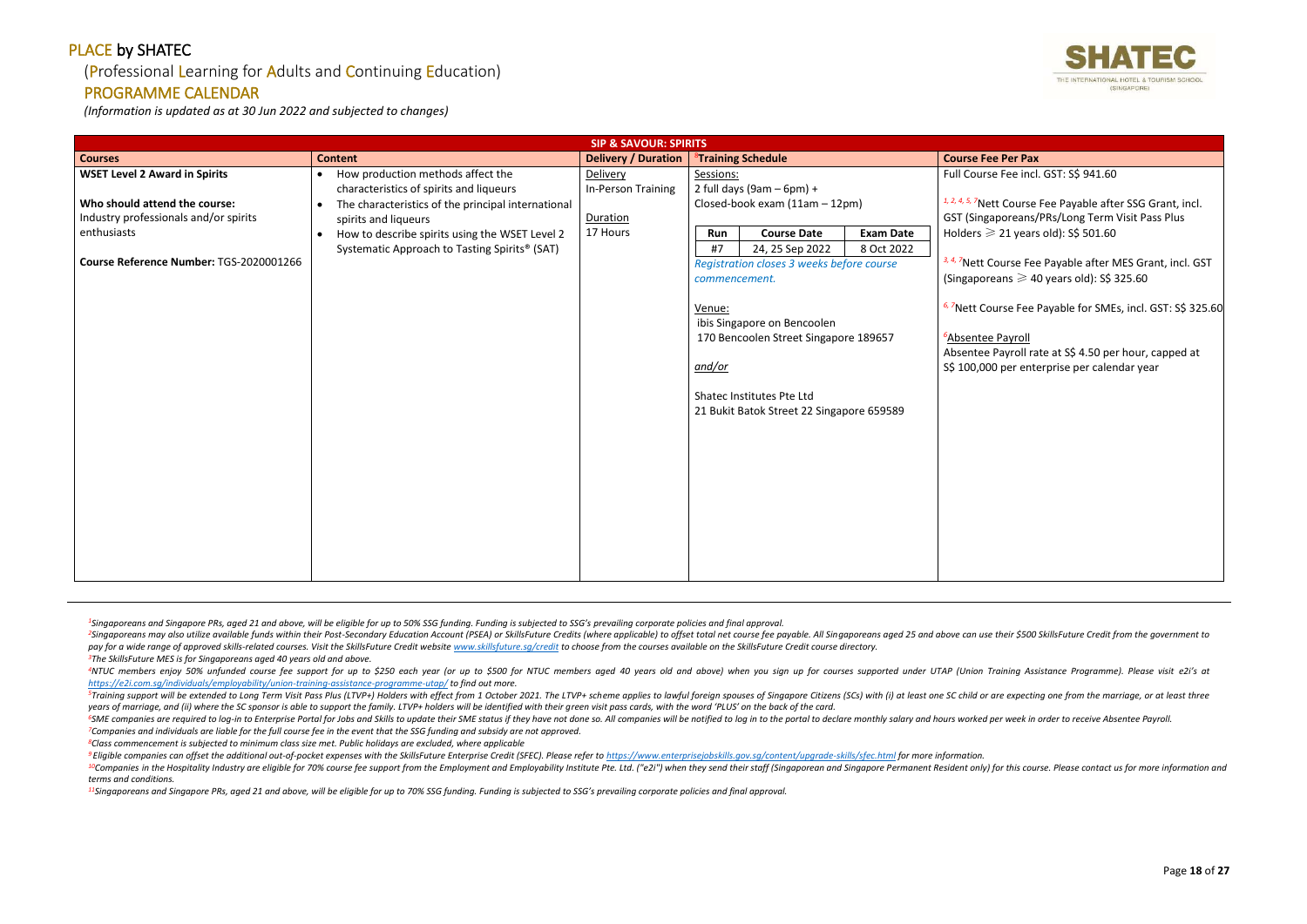## (Professional Learning for Adults and Continuing Education)

#### PROGRAMME CALENDAR

*(Information is updated as at 30 Jun 2022 and subjected to changes)*

<sup>2</sup>Singaporeans may also utilize available funds within their Post-Secondary Education Account (PSEA) or SkillsFuture Credits (where applicable) to offset total net course fee payable. All Singaporeans aged 25 and above ca pay for a wide range of approved skills-related courses. Visit the SkillsFuture Credit website www.skillsfuture.sa/credit to choose from the courses available on the SkillsFuture Credit course directory. *<sup>3</sup>The SkillsFuture MES is for Singaporeans aged 40 years old and above.*

<sup>4</sup>NTUC members enjoy 50% unfunded course fee support for up to \$250 each year (or up to \$500 for NTUC members aged 40 years old and above) when you sign up for courses supported under UTAP (Union Training Assistance Progr *<https://e2i.com.sg/individuals/employability/union-training-assistance-programme-utap/> to find out more.* 

<sup>5</sup>Training support will be extended to Long Term Visit Pass Plus (LTVP+) Holders with effect from 1 October 2021. The LTVP+ scheme applies to lawful foreign spouses of Singapore Citizens (SCs) with (i) at least one SC chi *years of marriage, and (ii) where the SC sponsor is able to support the family. LTVP+ holders will be identified with their green visit pass cards, with the word 'PLUS' on the back of the card.*

<sup>6</sup>SME companies are required to log-in to Enterprise Portal for Jobs and Skills to update their SME status if they have not done so. All companies will be notified to log in to the portal to declare monthly salary and hou *<sup>7</sup>Companies and individuals are liable for the full course fee in the event that the SSG funding and subsidy are not approved.*

<sup>9</sup> Eligible companies can offset the additional out-of-pocket expenses with the SkillsFuture Enterprise Credit (SFEC). Please refer to https://www.enterpriseiobskills.gov.sa/content/uparade-skills/sfec.html for more infor <sup>10</sup>Companies in the Hospitality Industry are eligible for 70% course fee support from the Employment and Employability Institute Pte. Ltd. ("e2i") when they send their staff (Singaporean and Singapore Permanent Resident o *terms and conditions.*

*<sup>8</sup>Class commencement is subjected to minimum class size met. Public holidays are excluded, where applicable*

*<sup>11</sup>Singaporeans and Singapore PRs, aged 21 and above, will be eligible for up to 70% SSG funding. Funding is subjected to SSG's prevailing corporate policies and final approval.*



# se Fee incl. GST: S\$ 535.00 *Ptt Course Fee Payable after SSG Grant, incl.* aporeans/PRs/Long Term Visit Pass Plus 21 years old): S\$ 285.00 Course Fee Payable after MES Grant, incl. GST (Singaporeans ≥ 40 years old): S\$ 185.00 *6, <sup>7</sup>*Nett Course Fee Payable for SMES, incl. GST: S\$ 185.00 **e** Payroll Payroll rate at S\$ 4.50 per hour, capped at 00 per enterprise per calendar year

|                                                                                                                                                                          | <b>SIP &amp; SAVOUR: SAKE</b>                                                                                                                                                                                                                                                                            |                                                       |                                                                                                                                                                                                                                                                                                                                                        |                                                                                                                                                                                                                                                                          |
|--------------------------------------------------------------------------------------------------------------------------------------------------------------------------|----------------------------------------------------------------------------------------------------------------------------------------------------------------------------------------------------------------------------------------------------------------------------------------------------------|-------------------------------------------------------|--------------------------------------------------------------------------------------------------------------------------------------------------------------------------------------------------------------------------------------------------------------------------------------------------------------------------------------------------------|--------------------------------------------------------------------------------------------------------------------------------------------------------------------------------------------------------------------------------------------------------------------------|
| <b>Courses</b>                                                                                                                                                           | <b>Content</b>                                                                                                                                                                                                                                                                                           | <b>Delivery / Duration</b>                            | <sup>8</sup> Training Schedule                                                                                                                                                                                                                                                                                                                         | <b>Course Fee Per Pax</b>                                                                                                                                                                                                                                                |
| <b>WSET Level 1 Award in Sake</b><br>Who should attend the course:<br>New entrants to the industry and/or sake<br>enthusiasts<br>Course Reference Number: TGS-2020512726 | The basic principles of sake production<br>$\bullet$<br>The main types and styles of sake<br>$\bullet$<br>How to serve sake<br>$\bullet$<br>Factors affecting the flavour of sake<br>$\bullet$<br>How to describe sake using the WSET Level 1<br>$\bullet$<br>Systematic Approach to Tasting Sake® (SAT) | Delivery<br>In-Person Training<br>Duration<br>8 Hours | Session:<br>1 full day (9am $-$ 5pm) +<br>Closed-book exam (5pm - 6pm)<br><b>Date</b><br>Run<br>23 Jul 2022<br>#14<br>Registration closes 3 weeks before course<br>commencement.<br>Venue:<br>ibis Singapore on Bencoolen<br>170 Bencoolen Street Singapore 189657<br>and/or<br>Shatec Institutes Pte Ltd<br>21 Bukit Batok Street 22 Singapore 659589 | Full Course Fee incl<br>1, 2, 4, 5, 7Nett Course<br>GST (Singaporeans/<br>Holders $\geq$ 21 years<br>3, 4, 7Nett Course Fee<br>(Singaporeans $\geq 40$<br><sup>6, 7</sup> Nett Course Fee<br><sup>6</sup> Absentee Payroll<br>Absentee Payroll ra<br>S\$ 100,000 per ent |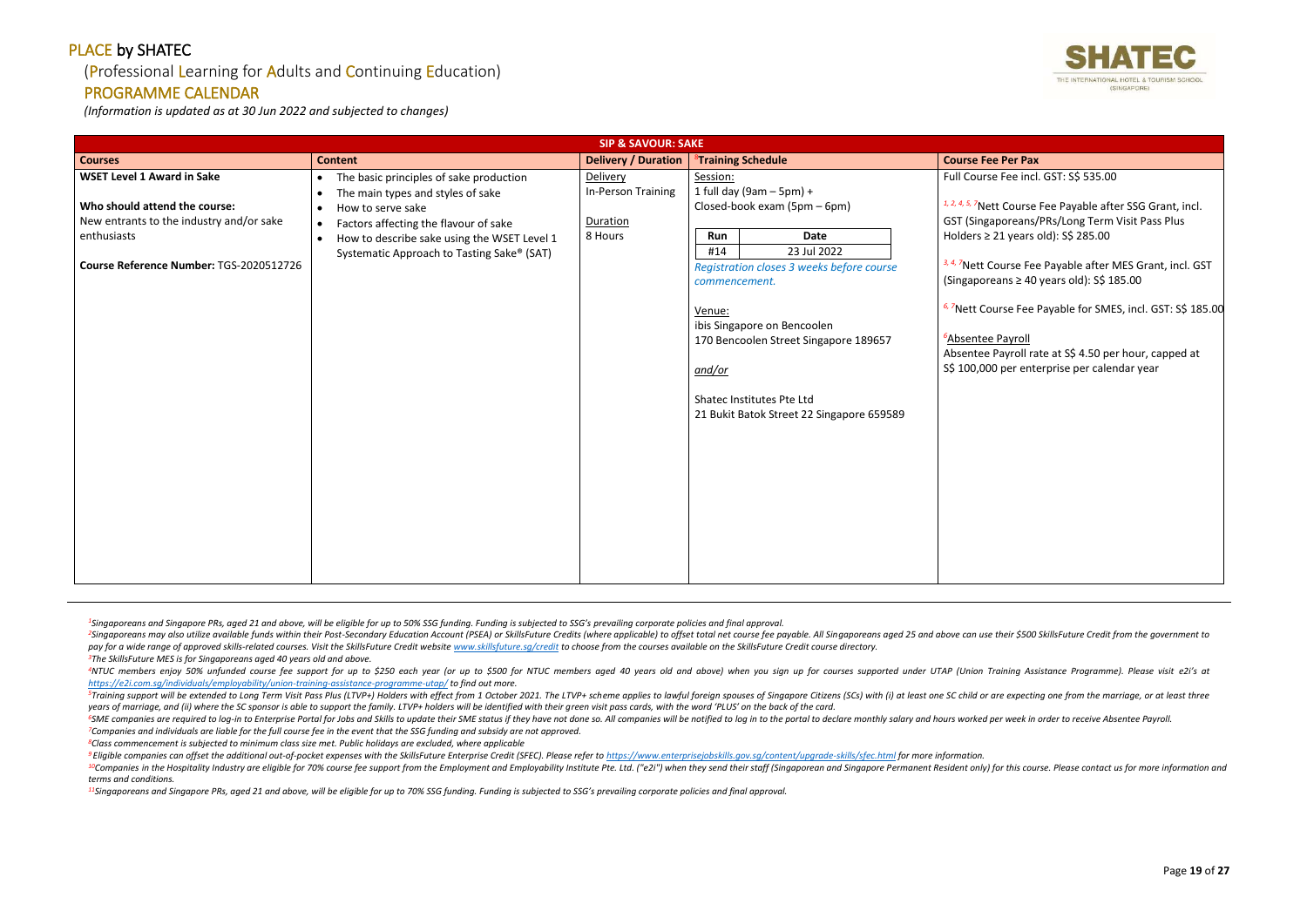#### (Professional Learning for Adults and Continuing Education)

#### PROGRAMME CALENDAR

*(Information is updated as at 30 Jun 2022 and subjected to changes)*

<sup>2</sup>Singaporeans may also utilize available funds within their Post-Secondary Education Account (PSEA) or SkillsFuture Credits (where applicable) to offset total net course fee payable. All Singaporeans aged 25 and above ca pay for a wide range of approved skills-related courses. Visit the SkillsFuture Credit website www.skillsfuture.sa/credit to choose from the courses available on the SkillsFuture Credit course directory. *<sup>3</sup>The SkillsFuture MES is for Singaporeans aged 40 years old and above.*

<sup>4</sup>NTUC members enjoy 50% unfunded course fee support for up to \$250 each year (or up to \$500 for NTUC members aged 40 years old and above) when you sign up for courses supported under UTAP (Union Training Assistance Progr *<https://e2i.com.sg/individuals/employability/union-training-assistance-programme-utap/> to find out more.* 

<sup>5</sup>Training support will be extended to Long Term Visit Pass Plus (LTVP+) Holders with effect from 1 October 2021. The LTVP+ scheme applies to lawful foreign spouses of Singapore Citizens (SCs) with (i) at least one SC chi *years of marriage, and (ii) where the SC sponsor is able to support the family. LTVP+ holders will be identified with their green visit pass cards, with the word 'PLUS' on the back of the card.*

<sup>6</sup>SME companies are required to log-in to Enterprise Portal for Jobs and Skills to update their SME status if they have not done so. All companies will be notified to log in to the portal to declare monthly salary and hou *<sup>7</sup>Companies and individuals are liable for the full course fee in the event that the SSG funding and subsidy are not approved.*

<sup>9</sup> Eligible companies can offset the additional out-of-pocket expenses with the SkillsFuture Enterprise Credit (SFEC). Please refer to https://www.enterpriseiobskills.gov.sa/content/uparade-skills/sfec.html for more infor <sup>10</sup>Companies in the Hospitality Industry are eligible for 70% course fee support from the Employment and Employability Institute Pte. Ltd. ("e2i") when they send their staff (Singaporean and Singapore Permanent Resident o *terms and conditions.*

*<sup>8</sup>Class commencement is subjected to minimum class size met. Public holidays are excluded, where applicable*

*<sup>11</sup>Singaporeans and Singapore PRs, aged 21 and above, will be eligible for up to 70% SSG funding. Funding is subjected to SSG's prevailing corporate policies and final approval.*



rse Fee incl. GST: S\$ 2,343.30

|                                                                                                                                | <b>SIP &amp; SAVOUR: SAKE</b>                                                                                                                                                                                                                                                                                                                                                                                                                                                                                                                   |                                                        |                                                                                                                                                                                                                                                                                                                                                                                                                                                                   |                                  |
|--------------------------------------------------------------------------------------------------------------------------------|-------------------------------------------------------------------------------------------------------------------------------------------------------------------------------------------------------------------------------------------------------------------------------------------------------------------------------------------------------------------------------------------------------------------------------------------------------------------------------------------------------------------------------------------------|--------------------------------------------------------|-------------------------------------------------------------------------------------------------------------------------------------------------------------------------------------------------------------------------------------------------------------------------------------------------------------------------------------------------------------------------------------------------------------------------------------------------------------------|----------------------------------|
| <b>Courses</b>                                                                                                                 | <b>Content</b>                                                                                                                                                                                                                                                                                                                                                                                                                                                                                                                                  | <b>Delivery / Duration</b>                             | <sup>8</sup> Training Schedule                                                                                                                                                                                                                                                                                                                                                                                                                                    | <b>Course Fee Per Pax</b>        |
| <b>WSET Level 3 Award in Sake (New!)</b><br>Who should attend the course:<br>Industry professionals and/or sake<br>enthusiasts | The main techniques that are used in the<br>$\bullet$<br>production of sake and how they influence style<br>and quality<br>The principal and specialty categories of sake<br>$\bullet$<br>The sake industry and the commercial<br>$\bullet$<br>importance of sake in the Japanese and export<br>markets<br>The principles behind the storage, selection and<br>$\bullet$<br>service of sake<br>How to taste sake, and evaluate quality, identify<br>$\bullet$<br>and price, using the WSET Level 3 Systematic<br>Approach to Tasting Sake (SAT) | Delivery<br>In-Person Training<br>Duration<br>31 Hours | Sessions:<br>5 full days<br>(Day 1 to 4: 9am - 5pm)<br>$(Day 5: 9am - 4pm) +$<br>Closed-book exam (9.30am - 12.30pm)<br><b>Course Date</b><br><b>Exam Date</b><br>Run<br>4, 11, 18, 25 Sep,<br>6 Nov 2022<br>#1<br>2 Oct 2022<br>Registration closes 3 weeks before course<br>commencement.<br>Venue:<br>ibis Singapore on Bencoolen<br>170 Bencoolen Street Singapore 189657<br>and/or<br>Shatec Institutes Pte Ltd<br>21 Bukit Batok Street 22 Singapore 659589 | <sup>4</sup> Full Course Fee inc |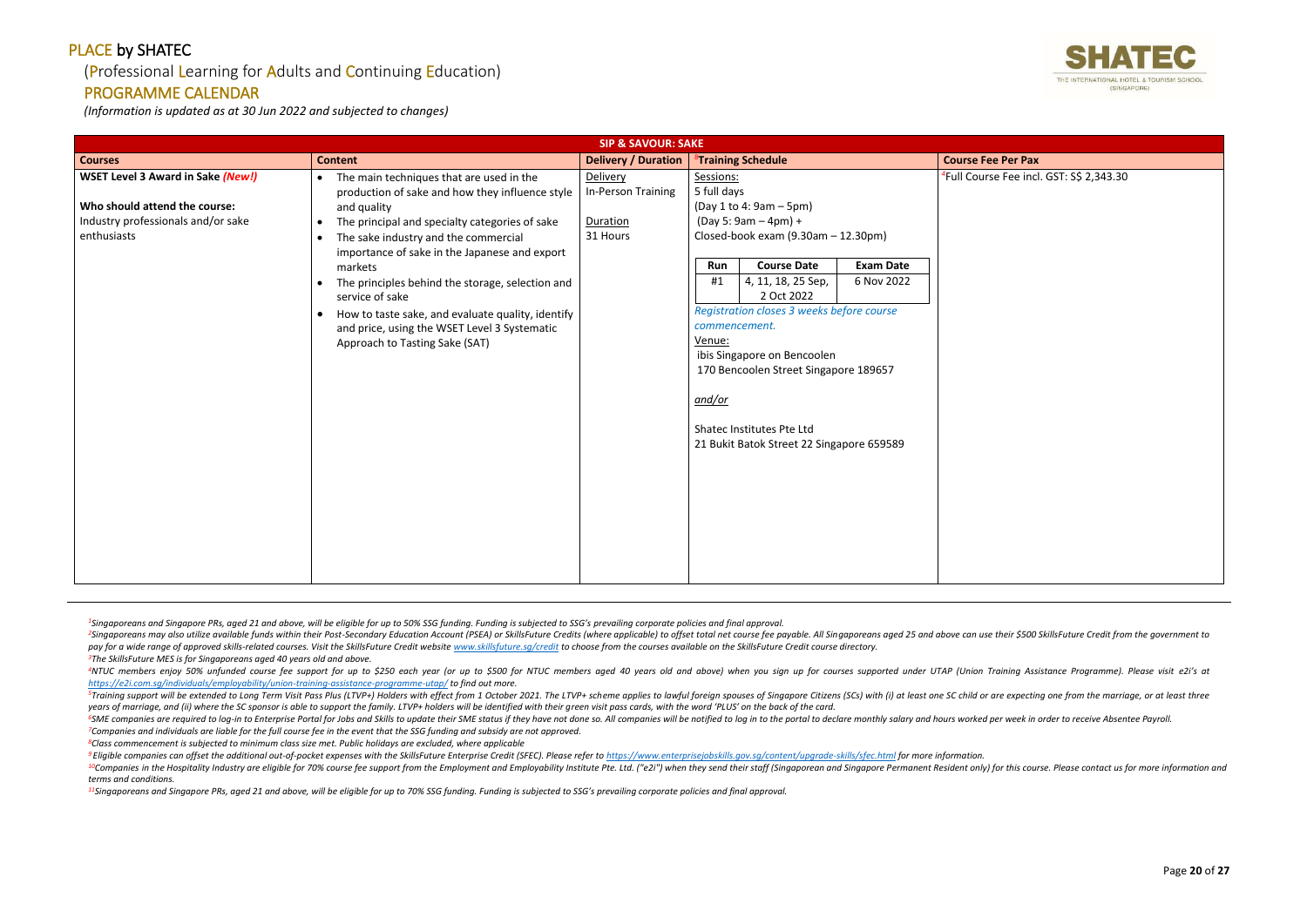## (Professional Learning for Adults and Continuing Education)

#### PROGRAMME CALENDAR

*(Information is updated as at 30 Jun 2022 and subjected to changes)*

<sup>2</sup>Singaporeans may also utilize available funds within their Post-Secondary Education Account (PSEA) or SkillsFuture Credits (where applicable) to offset total net course fee payable. All Singaporeans aged 25 and above ca pay for a wide range of approved skills-related courses. Visit the SkillsFuture Credit website www.skillsfuture.sa/credit to choose from the courses available on the SkillsFuture Credit course directory. *<sup>3</sup>The SkillsFuture MES is for Singaporeans aged 40 years old and above.*

<sup>4</sup>NTUC members enjoy 50% unfunded course fee support for up to \$250 each year (or up to \$500 for NTUC members aged 40 years old and above) when you sign up for courses supported under UTAP (Union Training Assistance Progr *<https://e2i.com.sg/individuals/employability/union-training-assistance-programme-utap/> to find out more.* 

<sup>5</sup>Training support will be extended to Long Term Visit Pass Plus (LTVP+) Holders with effect from 1 October 2021. The LTVP+ scheme applies to lawful foreign spouses of Singapore Citizens (SCs) with (i) at least one SC chi *years of marriage, and (ii) where the SC sponsor is able to support the family. LTVP+ holders will be identified with their green visit pass cards, with the word 'PLUS' on the back of the card.*

<sup>6</sup>SME companies are required to log-in to Enterprise Portal for Jobs and Skills to update their SME status if they have not done so. All companies will be notified to log in to the portal to declare monthly salary and hou *<sup>7</sup>Companies and individuals are liable for the full course fee in the event that the SSG funding and subsidy are not approved.*

<sup>9</sup> Eligible companies can offset the additional out-of-pocket expenses with the SkillsFuture Enterprise Credit (SFEC). Please refer to https://www.enterpriseiobskills.gov.sa/content/uparade-skills/sfec.html for more infor <sup>10</sup>Companies in the Hospitality Industry are eligible for 70% course fee support from the Employment and Employability Institute Pte. Ltd. ("e2i") when they send their staff (Singaporean and Singapore Permanent Resident o *terms and conditions.*

*<sup>8</sup>Class commencement is subjected to minimum class size met. Public holidays are excluded, where applicable*

*<sup>11</sup>Singaporeans and Singapore PRs, aged 21 and above, will be eligible for up to 70% SSG funding. Funding is subjected to SSG's prevailing corporate policies and final approval.*



se Fee incl. GST: S\$ 262.15

se Fee incl. GST: S\$ 262.15

|                                                                                                                                                                                                                                                                | <b>SIP &amp; SAVOUR: COFFEE</b>                                                                                                                                                                            |                                                       |                                                                                                                                                                                                                                                                            |                             |
|----------------------------------------------------------------------------------------------------------------------------------------------------------------------------------------------------------------------------------------------------------------|------------------------------------------------------------------------------------------------------------------------------------------------------------------------------------------------------------|-------------------------------------------------------|----------------------------------------------------------------------------------------------------------------------------------------------------------------------------------------------------------------------------------------------------------------------------|-----------------------------|
| <b>Courses</b>                                                                                                                                                                                                                                                 | <b>Content</b>                                                                                                                                                                                             | <b>Delivery / Duration</b>                            | <sup>8</sup> Training Schedule                                                                                                                                                                                                                                             | <b>Course Fee Per Pax</b>   |
| Coffee 101<br>Who should attend the course:<br>Adult learners and hobbyists who wish to get<br>an overview on the coffee of the world and<br>learn to appreciate coffee.                                                                                       | Origins of Coffee<br>$\bullet$<br><b>Coffee Producing Regions</b><br>The Coffee Plant<br>$\bullet$<br>Processing Stages of Coffee Beans<br>$\bullet$<br>The Coffee Experience                              | Delivery<br>In-Person Training<br>Duration<br>7 Hours | Session:<br>1 full day (9am $-5$ pm)<br>Date<br>Run<br>13 Jun 2022<br>#1<br>#2<br>8 Jul 2022<br>#3<br>6 Aug 2022<br>Registration closes 2 weeks before course<br>commencement.<br>Venue:<br>Shatec Institutes Pte Ltd<br>21 Bukit Batok Street 22, Singapore 659589        | <b>Full Course Fee incl</b> |
| Espresso 101<br>Who should attend the course:<br>Adult learners and hobbyists who have<br>completed Coffee 101 and wish to delve<br>deeper into techniques of expresso<br>extraction.<br>Beneficial to new entrants or existing staff<br>performing F&B roles. | Introduction to Brewing Methods<br>$\bullet$<br>Exploring the "Gold Cup Standards"<br>$\bullet$<br>What are the brewing considerations?<br>$\bullet$<br>Experiencing the sensory differences!<br>$\bullet$ | Delivery<br>In-Person Training<br>Duration<br>7 Hours | Session:<br>1 full day (9am - 5pm)<br><b>Date</b><br>Run<br>20 Jun 2022<br>#1<br>#2<br>15 Jul 2022<br>#3<br>13 Aug 2022<br>Registration closes 2 weeks before course<br>commencement.<br>Venue:<br>Shatec Institutes Pte Ltd<br>21 Bukit Batok Street 22, Singapore 659589 | Full Course Fee incl        |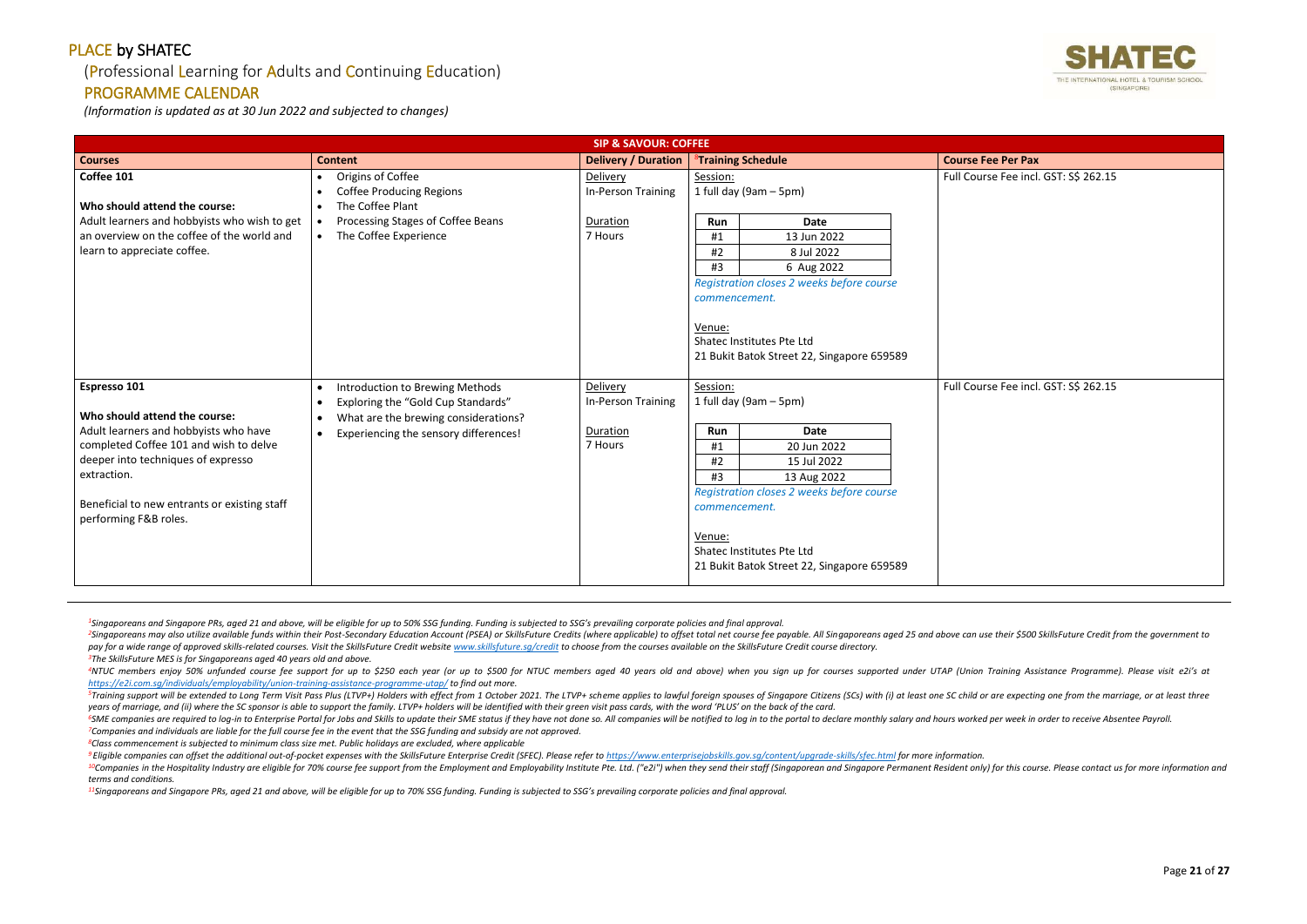## (Professional Learning for Adults and Continuing Education)

## PROGRAMME CALENDAR

*(Information is updated as at 30 Jun 2022 and subjected to changes)*

<sup>2</sup>Singaporeans may also utilize available funds within their Post-Secondary Education Account (PSEA) or SkillsFuture Credits (where applicable) to offset total net course fee payable. All Singaporeans aged 25 and above ca pay for a wide range of approved skills-related courses. Visit the SkillsFuture Credit website www.skillsfuture.sa/credit to choose from the courses available on the SkillsFuture Credit course directory. *<sup>3</sup>The SkillsFuture MES is for Singaporeans aged 40 years old and above.*

<sup>4</sup>NTUC members enjoy 50% unfunded course fee support for up to \$250 each year (or up to \$500 for NTUC members aged 40 years old and above) when you sign up for courses supported under UTAP (Union Training Assistance Progr *<https://e2i.com.sg/individuals/employability/union-training-assistance-programme-utap/> to find out more.* 

<sup>5</sup>Training support will be extended to Long Term Visit Pass Plus (LTVP+) Holders with effect from 1 October 2021. The LTVP+ scheme applies to lawful foreign spouses of Singapore Citizens (SCs) with (i) at least one SC chi *years of marriage, and (ii) where the SC sponsor is able to support the family. LTVP+ holders will be identified with their green visit pass cards, with the word 'PLUS' on the back of the card.*

<sup>6</sup>SME companies are required to log-in to Enterprise Portal for Jobs and Skills to update their SME status if they have not done so. All companies will be notified to log in to the portal to declare monthly salary and hou *<sup>7</sup>Companies and individuals are liable for the full course fee in the event that the SSG funding and subsidy are not approved.*

<sup>9</sup> Eligible companies can offset the additional out-of-pocket expenses with the SkillsFuture Enterprise Credit (SFEC). Please refer to https://www.enterpriseiobskills.gov.sa/content/uparade-skills/sfec.html for more infor <sup>10</sup>Companies in the Hospitality Industry are eligible for 70% course fee support from the Employment and Employability Institute Pte. Ltd. ("e2i") when they send their staff (Singaporean and Singapore Permanent Resident o *terms and conditions.*

*<sup>8</sup>Class commencement is subjected to minimum class size met. Public holidays are excluded, where applicable*

*<sup>11</sup>Singaporeans and Singapore PRs, aged 21 and above, will be eligible for up to 70% SSG funding. Funding is subjected to SSG's prevailing corporate policies and final approval.*



rse Fee incl. GST: S\$ 262.15

rse Fee incl. GST: S\$ 262.15

Page **22** of **27**

|                                                                                                                                                                                                                                                                                                                                                                                                                                                      |                                                                                                                                                                                  | <b>SIP &amp; SAVOUR: COFFEE</b>                              |                                                                                                                                                                                                                                                                                   |                             |
|------------------------------------------------------------------------------------------------------------------------------------------------------------------------------------------------------------------------------------------------------------------------------------------------------------------------------------------------------------------------------------------------------------------------------------------------------|----------------------------------------------------------------------------------------------------------------------------------------------------------------------------------|--------------------------------------------------------------|-----------------------------------------------------------------------------------------------------------------------------------------------------------------------------------------------------------------------------------------------------------------------------------|-----------------------------|
| <b>Courses</b>                                                                                                                                                                                                                                                                                                                                                                                                                                       | <b>Delivery / Duration</b><br><b>Content</b>                                                                                                                                     |                                                              | <sup>8</sup> Training Schedule                                                                                                                                                                                                                                                    | <b>Course Fee Per Pax</b>   |
| <b>Exploring Latte Art!</b><br>Who should attend the course:<br>Adult learners, hobbyists and/or staff<br>performing F&B roles who have completed<br>Coffee 101 and Espresso 101 with interests of<br>having an in-depth understanding of milk<br>frothing technique using the different types<br>of milk available within the industry.<br>Participants will be guided to master the<br>basic latte art techniques for Heart, Rosetta<br>and Tulip. | Introduction to Latte Art<br>$\bullet$<br>Different types of Milk (Fresh vs Low Fat vs Oat<br>vs Soy)<br><b>Essence of Milk Frothing Techniques</b><br>Let's get Creative!       | Delivery<br>In-Person Training<br>Duration<br>7 Hours        | Session:<br>1 full day (9am - 5pm)<br><b>Date</b><br><b>Run</b><br>27 Jun 2022<br>#1<br>#2<br>22 Jul 2022<br>#3<br>20 Aug 2022<br>Registration closes 2 weeks before course<br>commencement.<br>Venue:<br>Shatec Institutes Pte Ltd<br>21 Bukit Batok Street 22, Singapore 659589 | <b>Full Course Fee incl</b> |
| <b>Brewing 101</b><br>Who should attend the course:<br>Adult learners and hobbyists who have<br>completed Coffee 101 and wish to delve<br>deeper into brewing techniques techniques<br>using the Syphon, Pourover and AeroPress.<br>Participants will be able to explore the sensory<br>differences within coffee through the<br>different techniques.                                                                                               | Introduction to Brewing Methods<br>$\bullet$<br>Exploring the "Gold Cup Standards"<br>What are the brewing considerations?<br>Experiencing the sensory differences!<br>$\bullet$ | Delivery<br><b>In-Person Training</b><br>Duration<br>7 Hours | Session:<br>1 full day (9am $-5$ pm)<br><b>Date</b><br>Run<br>4 Jul 2022<br>#1<br>29 Jul 2022<br>#2<br>#3<br>27 Aug 2022<br>Registration closes 2 weeks before course<br>commencement.<br>Venue:<br>Shatec Institutes Pte Ltd<br>21 Bukit Batok Street 22, Singapore 659589       | <b>Full Course Fee incl</b> |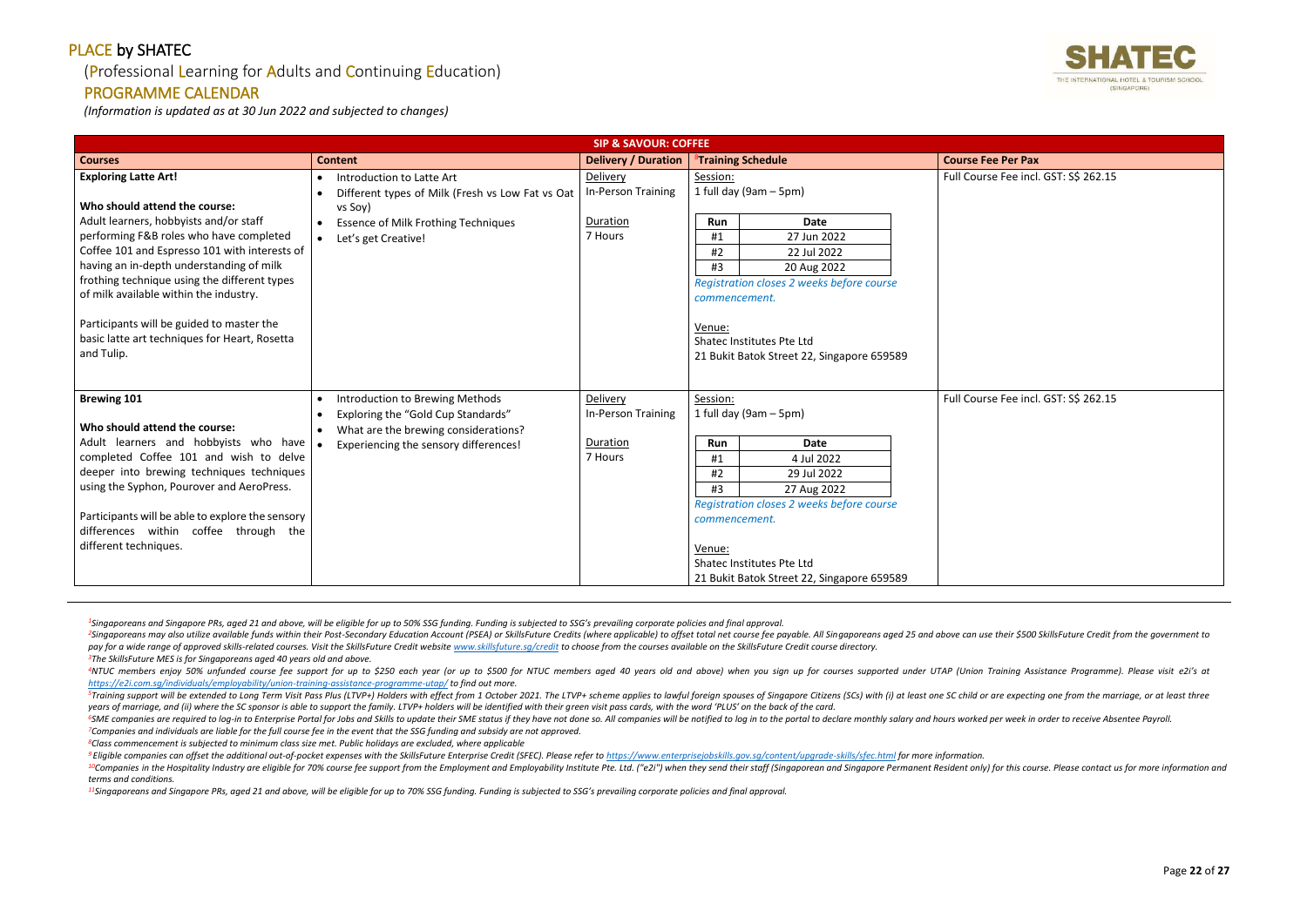## (Professional Learning for Adults and Continuing Education)

#### PROGRAMME CALENDAR

*(Information is updated as at 30 Jun 2022 and subjected to changes)*

<sup>2</sup>Singaporeans may also utilize available funds within their Post-Secondary Education Account (PSEA) or SkillsFuture Credits (where applicable) to offset total net course fee payable. All Singaporeans aged 25 and above ca pay for a wide range of approved skills-related courses. Visit the SkillsFuture Credit website www.skillsfuture.sa/credit to choose from the courses available on the SkillsFuture Credit course directory. *<sup>3</sup>The SkillsFuture MES is for Singaporeans aged 40 years old and above.*

<sup>5</sup>Training support will be extended to Long Term Visit Pass Plus (LTVP+) Holders with effect from 1 October 2021. The LTVP+ scheme applies to lawful foreign spouses of Singapore Citizens (SCs) with (i) at least one SC chi *years of marriage, and (ii) where the SC sponsor is able to support the family. LTVP+ holders will be identified with their green visit pass cards, with the word 'PLUS' on the back of the card.*

<sup>6</sup>SME companies are required to log-in to Enterprise Portal for Jobs and Skills to update their SME status if they have not done so. All companies will be notified to log in to the portal to declare monthly salary and hou *<sup>7</sup>Companies and individuals are liable for the full course fee in the event that the SSG funding and subsidy are not approved.*

rse Fee Payable after NSA Funding, incl. GST (Singaporeans/PRs ≥ 50 years old): S\$ 102.60

*<sup>8</sup>Class commencement is subjected to minimum class size met. Public holidays are excluded, where applicable*

*<sup>11</sup>Singaporeans and Singapore PRs, aged 21 and above, will be eligible for up to 70% SSG funding. Funding is subjected to SSG's prevailing corporate policies and final approval.*



se Fee incl. GST: S\$ 406.60

Page **23** of **27**

|                                                                                                                                                                                            | <b>SIP &amp; SAVOUR: COFFEE</b>                                                                                                                                                                                                                                                                                                                                                                                                                                                                 |                                                        |                                                                                                                                                                                                                                 |                                                                 |
|--------------------------------------------------------------------------------------------------------------------------------------------------------------------------------------------|-------------------------------------------------------------------------------------------------------------------------------------------------------------------------------------------------------------------------------------------------------------------------------------------------------------------------------------------------------------------------------------------------------------------------------------------------------------------------------------------------|--------------------------------------------------------|---------------------------------------------------------------------------------------------------------------------------------------------------------------------------------------------------------------------------------|-----------------------------------------------------------------|
| <b>Courses</b>                                                                                                                                                                             | <b>Content</b>                                                                                                                                                                                                                                                                                                                                                                                                                                                                                  | <b>Delivery / Duration</b>                             | <sup>8</sup> Training Schedule                                                                                                                                                                                                  | <b>Course Fee Per Pax</b>                                       |
| The Art of Espresso Preparation<br>Who should attend the course:<br>Adult learners and hobbyists who wish to<br>learn the basics of coffee and preparation of<br>espresso based beverages. | Introduction to the World of Coffee<br>o Origins of coffee<br>o Coffee producing regions<br>o The coffee plant<br>o Processing stages of coffee<br>o Roasting process<br>o Coffee appreciation<br>Preparation of Espresso Based Beverages<br>o Defining espresso<br>o Types of espresso machine & grinder<br>o The barista's tool kit<br>o Expresso extraction techniques<br>o Milk texturing techniques<br>o Introduction to latte art<br>o Basic maintenance of espresso machine &<br>grinder | Delivery<br>In-Person Training<br>Duration<br>16 Hours | Session:<br>2 full days (9am - 6pm)<br>Run<br>Date<br>11 & 18 Jun 2022<br>#1<br>Registration closes 2 weeks before course<br>commencement.<br>Venue:<br>Shatec Institutes Pte Ltd<br>21 Bukit Batok Street 22, Singapore 659589 | Full Course Fee incl<br>Nett Course Fee Pa<br>(Singaporeans/PRs |

*~Recommended Progression for the Coffee Workshops:*

- *Coffee 101 > Brewing 101*
- *Coffee 101 > Espresso 101 > Exploring Latte Art!*
- *Participants who have taken The Art of Espresso will only need to complete Coffee 101 for Exploring Latte Art!*

<sup>&</sup>lt;sup>4</sup>NTUC members enjoy 50% unfunded course fee support for up to \$250 each year (or up to \$500 for NTUC members aged 40 years old and above) when you sign up for courses supported under UTAP (Union Training Assistance Progr *<https://e2i.com.sg/individuals/employability/union-training-assistance-programme-utap/> to find out more.* 

<sup>&</sup>lt;sup>9</sup> Eligible companies can offset the additional out-of-pocket expenses with the SkillsFuture Enterprise Credit (SFEC). Please refer to https://www.enterpriseiobskills.gov.sa/content/uparade-skills/sfec.html for more infor <sup>10</sup>Companies in the Hospitality Industry are eligible for 70% course fee support from the Employment and Employability Institute Pte. Ltd. ("e2i") when they send their staff (Singaporean and Singapore Permanent Resident o *terms and conditions.*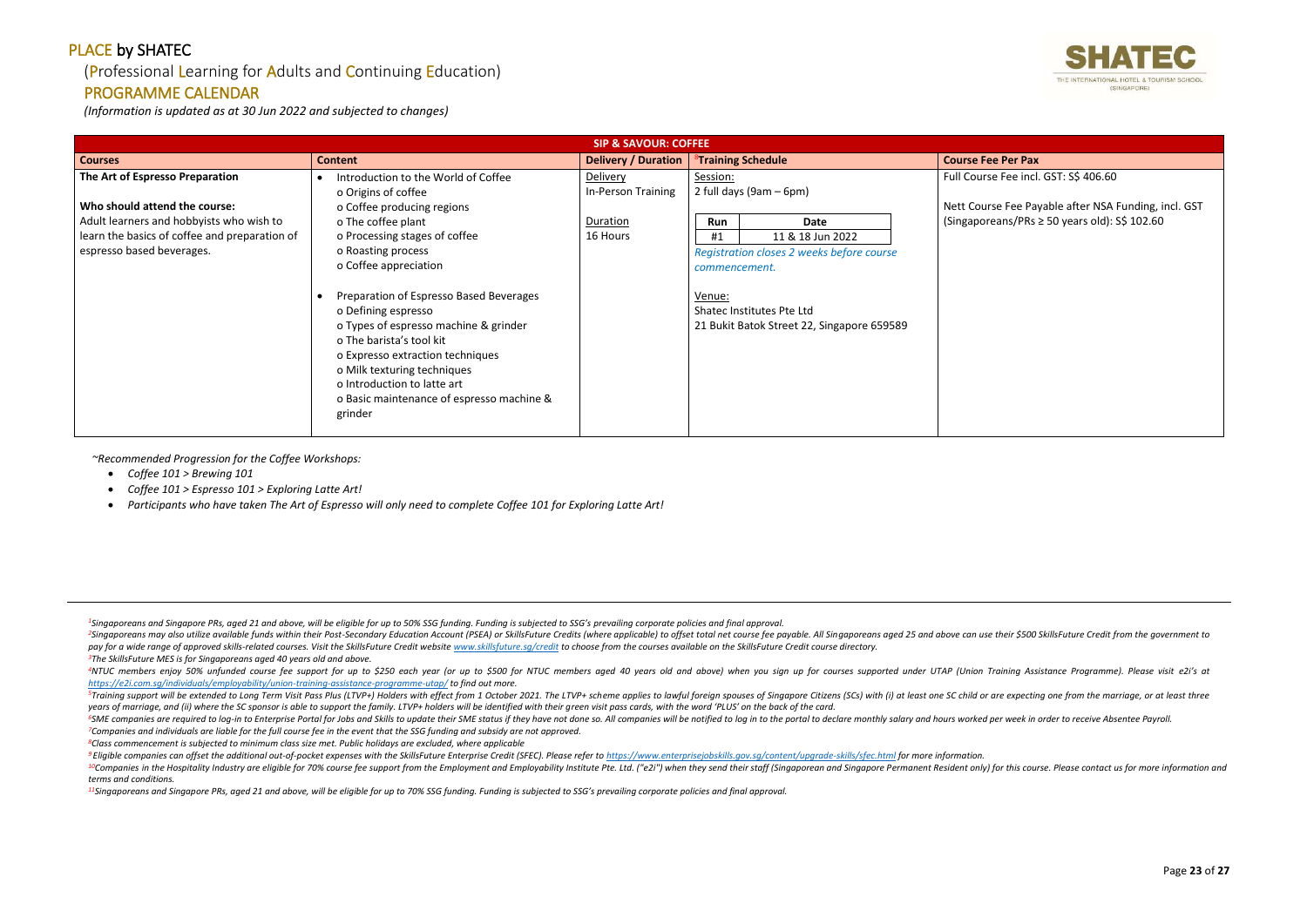## (Professional Learning for Adults and Continuing Education)

#### PROGRAMME CALENDAR

*(Information is updated as at 30 Jun 2022 and subjected to changes)*

<sup>2</sup>Singaporeans may also utilize available funds within their Post-Secondary Education Account (PSEA) or SkillsFuture Credits (where applicable) to offset total net course fee payable. All Singaporeans aged 25 and above ca pay for a wide range of approved skills-related courses. Visit the SkillsFuture Credit website www.skillsfuture.sa/credit to choose from the courses available on the SkillsFuture Credit course directory. *<sup>3</sup>The SkillsFuture MES is for Singaporeans aged 40 years old and above.*

<sup>4</sup>NTUC members enjoy 50% unfunded course fee support for up to \$250 each year (or up to \$500 for NTUC members aged 40 years old and above) when you sign up for courses supported under UTAP (Union Training Assistance Progr *<https://e2i.com.sg/individuals/employability/union-training-assistance-programme-utap/> to find out more.* 

<sup>5</sup>Training support will be extended to Long Term Visit Pass Plus (LTVP+) Holders with effect from 1 October 2021. The LTVP+ scheme applies to lawful foreign spouses of Singapore Citizens (SCs) with (i) at least one SC chi *years of marriage, and (ii) where the SC sponsor is able to support the family. LTVP+ holders will be identified with their green visit pass cards, with the word 'PLUS' on the back of the card.*

<sup>6</sup>SME companies are required to log-in to Enterprise Portal for Jobs and Skills to update their SME status if they have not done so. All companies will be notified to log in to the portal to declare monthly salary and hou *<sup>7</sup>Companies and individuals are liable for the full course fee in the event that the SSG funding and subsidy are not approved.*

<sup>9</sup> Eligible companies can offset the additional out-of-pocket expenses with the SkillsFuture Enterprise Credit (SFEC). Please refer to https://www.enterpriseiobskills.gov.sa/content/uparade-skills/sfec.html for more infor <sup>10</sup>Companies in the Hospitality Industry are eligible for 70% course fee support from the Employment and Employability Institute Pte. Ltd. ("e2i") when they send their staff (Singaporean and Singapore Permanent Resident o *terms and conditions.*

*<sup>8</sup>Class commencement is subjected to minimum class size met. Public holidays are excluded, where applicable*

*<sup>11</sup>Singaporeans and Singapore PRs, aged 21 and above, will be eligible for up to 70% SSG funding. Funding is subjected to SSG's prevailing corporate policies and final approval.*



e Fee incl. GST for 1 person: S\$ 104.86

|                                                                                                                                                  |                                                                                                                                                                                                                                                                                                                                                                                                                                                                                                                                                                                                                          | <b>SWEET DELIGHTS PROGRAMME</b>                       |                                                                                                                                         |                                                                                                                                                                                                                                                              |                                             |
|--------------------------------------------------------------------------------------------------------------------------------------------------|--------------------------------------------------------------------------------------------------------------------------------------------------------------------------------------------------------------------------------------------------------------------------------------------------------------------------------------------------------------------------------------------------------------------------------------------------------------------------------------------------------------------------------------------------------------------------------------------------------------------------|-------------------------------------------------------|-----------------------------------------------------------------------------------------------------------------------------------------|--------------------------------------------------------------------------------------------------------------------------------------------------------------------------------------------------------------------------------------------------------------|---------------------------------------------|
| <b>Courses</b>                                                                                                                                   | <b>Content</b>                                                                                                                                                                                                                                                                                                                                                                                                                                                                                                                                                                                                           | <b>Delivery / Duration</b>                            | <sup>8</sup> Training Schedule                                                                                                          |                                                                                                                                                                                                                                                              | <b>Course Fee Per Pax</b>                   |
| <b>Sweet Delights - Make Strawberry Swiss Roll</b><br>Who should attend the course:<br>New entrants to the industry and/or baking<br>enthusiasts | Emphasize the technique required in<br>attaining quality products<br>Identify the technique required in<br>mixing/whisking process<br>Explain the use of quality ingredients<br>$\bullet$<br>in achieving quality consistency<br>Describe the process leavening in<br>$\bullet$<br>products<br>Outline the different faults in<br>$\bullet$<br>tart/cake making<br>Suggest corrections/preventive to the<br>$\bullet$<br>baking faults to attain a desired<br>outcome<br>Examine the quality and analyse the<br>$\bullet$<br>texture of products<br>List the storage and handling<br>$\bullet$<br>guidelines of products | Delivery<br>In-Person Training<br>Duration<br>3 Hours | Session:<br>$2pm - 5pm$<br>Intake<br>$\mathbf{1}$<br>commencement.<br><b>Sugar Flour!</b><br>Venue:<br><b>SHATEC Institutes Pte Ltd</b> | <b>Date</b><br>24 Jun 2022<br>Registration closes 2 weeks before workshop<br>Bring home your masterpiece and a<br>Complimentary slice of delicious cake by Butter<br>Complimentary Apron will be provided too!<br>21 Bukit Batok Street 22, Singapore 659589 | Course Fee incl. GST<br>Bring a baking buda |
|                                                                                                                                                  |                                                                                                                                                                                                                                                                                                                                                                                                                                                                                                                                                                                                                          |                                                       |                                                                                                                                         |                                                                                                                                                                                                                                                              |                                             |

<sup>1</sup>Singaporeans and Singapore PRs, aged 21 and above, will be eligible for up to 50% SSG funding. Funding is subjected to SSG's prevailing corporate policies and final approval.

*Bring a baking buddy and get 10% off!*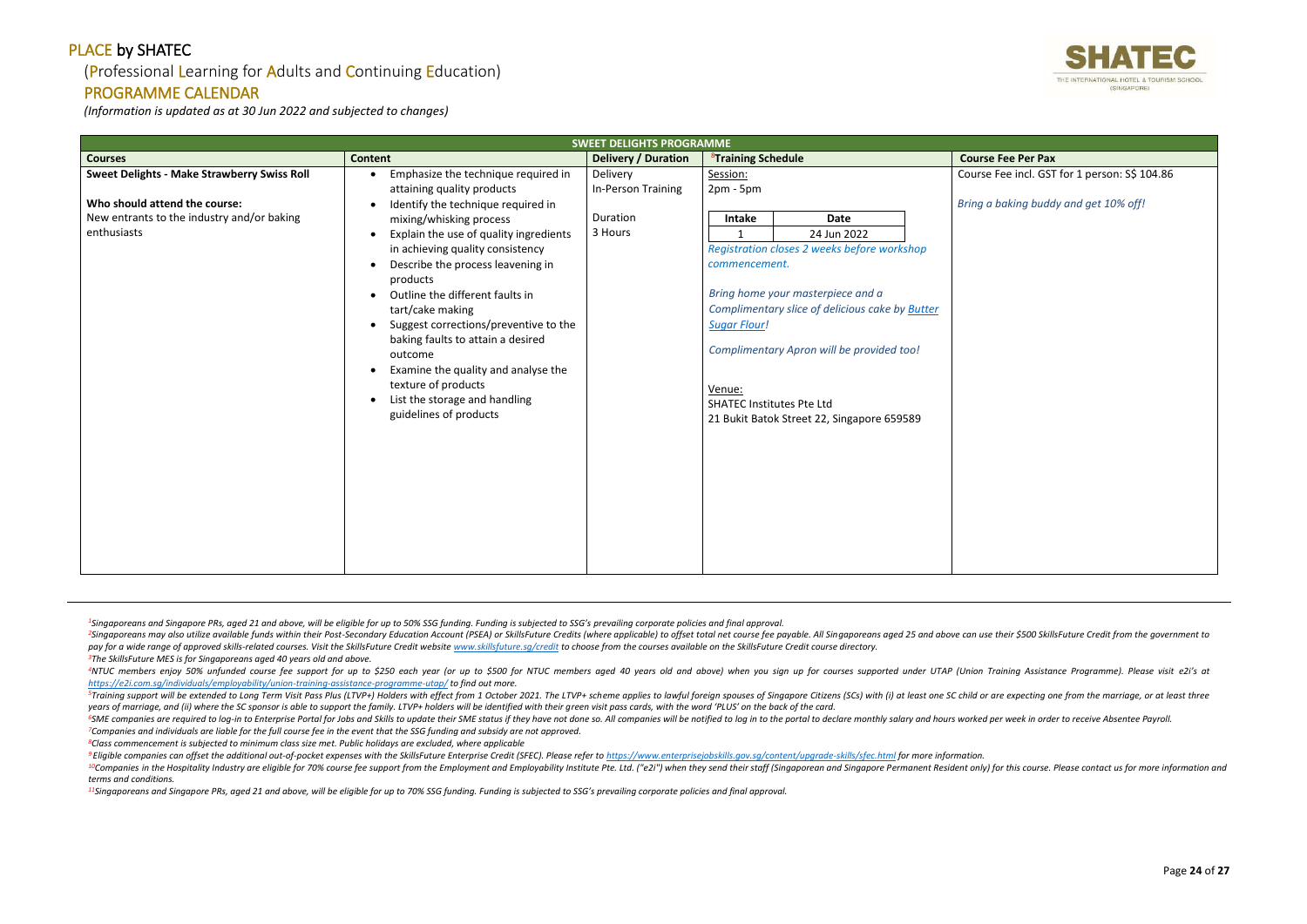## (Professional Learning for Adults and Continuing Education)

#### PROGRAMME CALENDAR

*(Information is updated as at 30 Jun 2022 and subjected to changes)*

<sup>2</sup>Singaporeans may also utilize available funds within their Post-Secondary Education Account (PSEA) or SkillsFuture Credits (where applicable) to offset total net course fee payable. All Singaporeans aged 25 and above ca pay for a wide range of approved skills-related courses. Visit the SkillsFuture Credit website www.skillsfuture.sa/credit to choose from the courses available on the SkillsFuture Credit course directory. *<sup>3</sup>The SkillsFuture MES is for Singaporeans aged 40 years old and above.*

<sup>4</sup>NTUC members enjoy 50% unfunded course fee support for up to \$250 each year (or up to \$500 for NTUC members aged 40 years old and above) when you sign up for courses supported under UTAP (Union Training Assistance Progr *<https://e2i.com.sg/individuals/employability/union-training-assistance-programme-utap/> to find out more.* 

<sup>5</sup>Training support will be extended to Long Term Visit Pass Plus (LTVP+) Holders with effect from 1 October 2021. The LTVP+ scheme applies to lawful foreign spouses of Singapore Citizens (SCs) with (i) at least one SC chi *years of marriage, and (ii) where the SC sponsor is able to support the family. LTVP+ holders will be identified with their green visit pass cards, with the word 'PLUS' on the back of the card.*

<sup>6</sup>SME companies are required to log-in to Enterprise Portal for Jobs and Skills to update their SME status if they have not done so. All companies will be notified to log in to the portal to declare monthly salary and hou *<sup>7</sup>Companies and individuals are liable for the full course fee in the event that the SSG funding and subsidy are not approved.*

<sup>9</sup> Eligible companies can offset the additional out-of-pocket expenses with the SkillsFuture Enterprise Credit (SFEC). Please refer to https://www.enterpriseiobskills.gov.sa/content/uparade-skills/sfec.html for more infor <sup>10</sup>Companies in the Hospitality Industry are eligible for 70% course fee support from the Employment and Employability Institute Pte. Ltd. ("e2i") when they send their staff (Singaporean and Singapore Permanent Resident o *terms and conditions.*

*<sup>8</sup>Class commencement is subjected to minimum class size met. Public holidays are excluded, where applicable*

*<sup>11</sup>Singaporeans and Singapore PRs, aged 21 and above, will be eligible for up to 70% SSG funding. Funding is subjected to SSG's prevailing corporate policies and final approval.*



ourse Fee incl. GST: S\$ 104.86

Page **25** of **27**

| <b>SWEET DELIGHTS PROGRAMME (CONT'D)</b>                                                                                                |                                                                                                                                                                                                                                                                                                                                                                                                                                                                                                                                                                                                                          |                                                       |                                                                                                                                                                                                                                                                                                                                                                                       |                                              |  |  |  |  |  |  |
|-----------------------------------------------------------------------------------------------------------------------------------------|--------------------------------------------------------------------------------------------------------------------------------------------------------------------------------------------------------------------------------------------------------------------------------------------------------------------------------------------------------------------------------------------------------------------------------------------------------------------------------------------------------------------------------------------------------------------------------------------------------------------------|-------------------------------------------------------|---------------------------------------------------------------------------------------------------------------------------------------------------------------------------------------------------------------------------------------------------------------------------------------------------------------------------------------------------------------------------------------|----------------------------------------------|--|--|--|--|--|--|
| <b>Courses</b>                                                                                                                          | <b>Content</b>                                                                                                                                                                                                                                                                                                                                                                                                                                                                                                                                                                                                           | <b>Delivery / Duration</b>                            | <sup>8</sup> Training Schedule                                                                                                                                                                                                                                                                                                                                                        | <b>Course Fee Per Pax</b>                    |  |  |  |  |  |  |
| <b>Sweet Delights - Make Apricot Tart</b><br>Who should attend the course:<br>New entrants to the industry and/or baking<br>enthusiasts | Emphasize the technique required in<br>attaining quality products<br>Identify the technique required in<br>mixing/whisking process<br>Explain the use of quality ingredients<br>$\bullet$<br>in achieving quality consistency<br>Describe the process leavening in<br>$\bullet$<br>products<br>Outline the different faults in<br>$\bullet$<br>tart/cake making<br>Suggest corrections/preventive to the<br>$\bullet$<br>baking faults to attain a desired<br>outcome<br>Examine the quality and analyse the<br>$\bullet$<br>texture of products<br>List the storage and handling<br>$\bullet$<br>guidelines of products | Delivery<br>In-Person Training<br>Duration<br>3 Hours | Session:<br>$2pm - 5pm$<br>Intake<br>Date<br>15 Jul 2022<br>1<br>Registration closes 2 weeks before workshop<br>commencement.<br>Bring home your masterpiece and a<br>Complimentary slice of delicious cake by Butter<br><b>Sugar Flour!</b><br>Complimentary Apron will be provided too!<br>Venue:<br><b>SHATEC Institutes Pte Ltd</b><br>21 Bukit Batok Street 22, Singapore 659589 | Full Course Fee incl.<br>Bring a baking buda |  |  |  |  |  |  |
|                                                                                                                                         |                                                                                                                                                                                                                                                                                                                                                                                                                                                                                                                                                                                                                          |                                                       |                                                                                                                                                                                                                                                                                                                                                                                       |                                              |  |  |  |  |  |  |

<sup>1</sup>Singaporeans and Singapore PRs, aged 21 and above, will be eligible for up to 50% SSG funding. Funding is subjected to SSG's prevailing corporate policies and final approval.

*Bring a baking buddy and get 10% off!*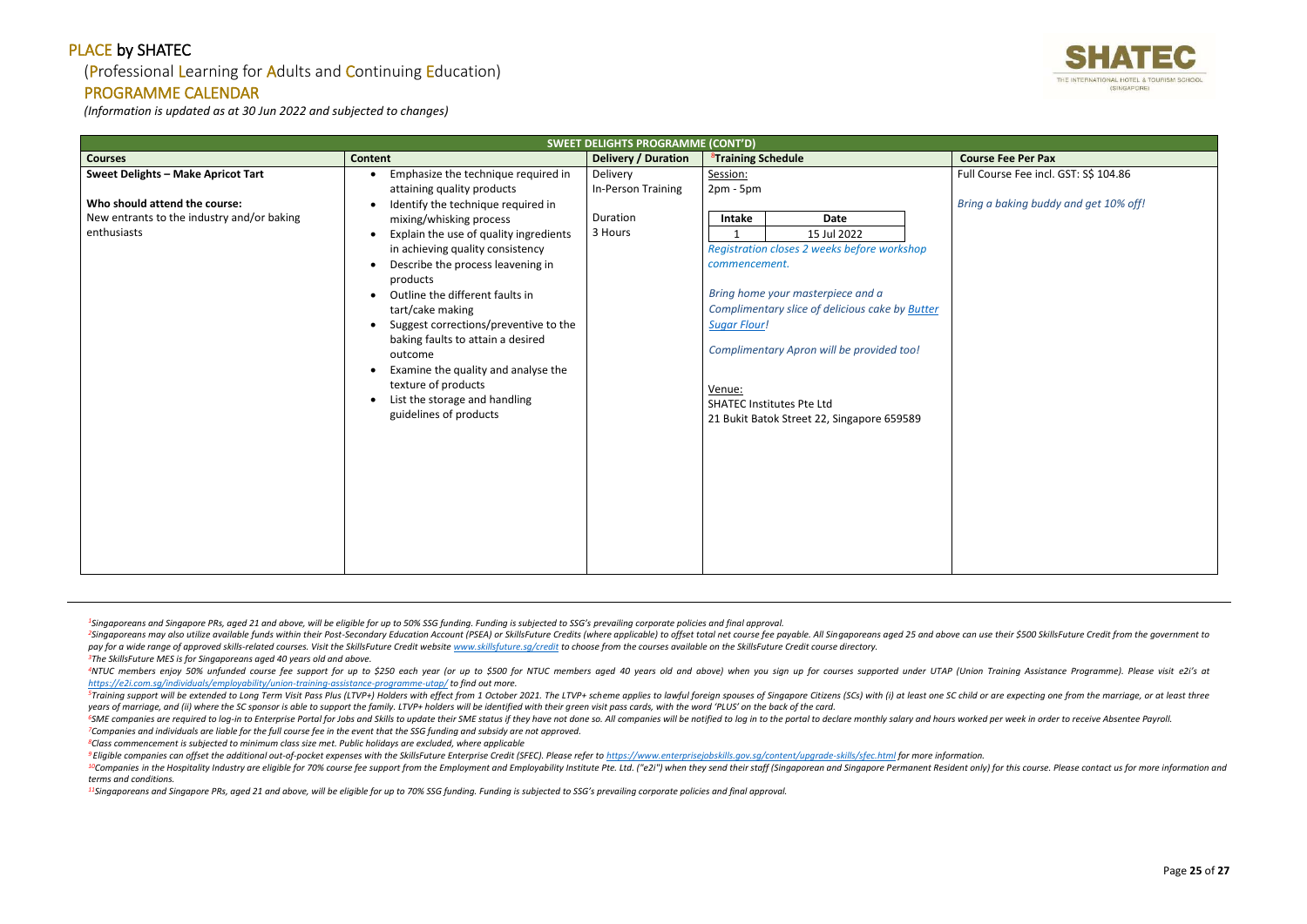## (Professional Learning for Adults and Continuing Education)

#### PROGRAMME CALENDAR

*(Information is updated as at 30 Jun 2022 and subjected to changes)*

<sup>2</sup>Singaporeans may also utilize available funds within their Post-Secondary Education Account (PSEA) or SkillsFuture Credits (where applicable) to offset total net course fee payable. All Singaporeans aged 25 and above ca pay for a wide range of approved skills-related courses. Visit the SkillsFuture Credit website www.skillsfuture.sa/credit to choose from the courses available on the SkillsFuture Credit course directory. *<sup>3</sup>The SkillsFuture MES is for Singaporeans aged 40 years old and above.*

<sup>4</sup>NTUC members enjoy 50% unfunded course fee support for up to \$250 each year (or up to \$500 for NTUC members aged 40 years old and above) when you sign up for courses supported under UTAP (Union Training Assistance Progr *<https://e2i.com.sg/individuals/employability/union-training-assistance-programme-utap/> to find out more.* 

<sup>5</sup>Training support will be extended to Long Term Visit Pass Plus (LTVP+) Holders with effect from 1 October 2021. The LTVP+ scheme applies to lawful foreign spouses of Singapore Citizens (SCs) with (i) at least one SC chi *years of marriage, and (ii) where the SC sponsor is able to support the family. LTVP+ holders will be identified with their green visit pass cards, with the word 'PLUS' on the back of the card.*

<sup>6</sup>SME companies are required to log-in to Enterprise Portal for Jobs and Skills to update their SME status if they have not done so. All companies will be notified to log in to the portal to declare monthly salary and hou *<sup>7</sup>Companies and individuals are liable for the full course fee in the event that the SSG funding and subsidy are not approved.*

<sup>9</sup> Eligible companies can offset the additional out-of-pocket expenses with the SkillsFuture Enterprise Credit (SFEC). Please refer to https://www.enterpriseiobskills.gov.sa/content/uparade-skills/sfec.html for more infor <sup>10</sup>Companies in the Hospitality Industry are eligible for 70% course fee support from the Employment and Employability Institute Pte. Ltd. ("e2i") when they send their staff (Singaporean and Singapore Permanent Resident o *terms and conditions.*

*<sup>8</sup>Class commencement is subjected to minimum class size met. Public holidays are excluded, where applicable*

*<sup>11</sup>Singaporeans and Singapore PRs, aged 21 and above, will be eligible for up to 70% SSG funding. Funding is subjected to SSG's prevailing corporate policies and final approval.*



ourse Fee incl. GST: S\$ 104.86

Page **26** of **27**

|                                                                                                                                    | <b>SWEET DELIGHTS PROGRAMME (CONT'D)</b>                                                                                                                                                                                                                                                                                                                                                                                                                                                                                                                                                                                                           |                                                       |                                                                                                                              |                                                                                                                                                                                                                                                              |  |                                                                           |  |  |
|------------------------------------------------------------------------------------------------------------------------------------|----------------------------------------------------------------------------------------------------------------------------------------------------------------------------------------------------------------------------------------------------------------------------------------------------------------------------------------------------------------------------------------------------------------------------------------------------------------------------------------------------------------------------------------------------------------------------------------------------------------------------------------------------|-------------------------------------------------------|------------------------------------------------------------------------------------------------------------------------------|--------------------------------------------------------------------------------------------------------------------------------------------------------------------------------------------------------------------------------------------------------------|--|---------------------------------------------------------------------------|--|--|
| <b>Courses</b>                                                                                                                     | <b>Content</b>                                                                                                                                                                                                                                                                                                                                                                                                                                                                                                                                                                                                                                     | <b>Delivery / Duration</b>                            | <sup>8</sup> Training Schedule                                                                                               |                                                                                                                                                                                                                                                              |  |                                                                           |  |  |
| Sweet Delights - Make Pineapple Tart<br>Who should attend the course:<br>New entrants to the industry and/or baking<br>enthusiasts | Emphasize the technique required in<br>$\bullet$<br>attaining quality products<br>Identify the technique required in<br>$\bullet$<br>mixing/whisking process<br>Explain the use of quality ingredients<br>$\bullet$<br>in achieving quality consistency<br>Describe the process leavening in<br>$\bullet$<br>products<br>Outline the different faults in<br>$\bullet$<br>tart/cake making<br>Suggest corrections/preventive to the<br>$\bullet$<br>baking faults to attain a desired<br>outcome<br>Examine the quality and analyse the<br>$\bullet$<br>texture of products<br>List the storage and handling<br>$\bullet$<br>guidelines of products | Delivery<br>In-Person Training<br>Duration<br>3 Hours | Session:<br>$2pm - 5pm$<br>Intake<br>1<br>commencement.<br><b>Sugar Flour!</b><br>Venue:<br><b>SHATEC Institutes Pte Ltd</b> | <b>Date</b><br>19 Aug 2022<br>Registration closes 2 weeks before workshop<br>Bring home your masterpiece and a<br>Complimentary slice of delicious cake by Butter<br>Complimentary Apron will be provided too!<br>21 Bukit Batok Street 22, Singapore 659589 |  | <b>Course Fee Per Pax</b><br>Full Course Fee incl.<br>Bring a baking buda |  |  |
|                                                                                                                                    |                                                                                                                                                                                                                                                                                                                                                                                                                                                                                                                                                                                                                                                    |                                                       |                                                                                                                              |                                                                                                                                                                                                                                                              |  |                                                                           |  |  |

<sup>1</sup>Singaporeans and Singapore PRs, aged 21 and above, will be eligible for up to 50% SSG funding. Funding is subjected to SSG's prevailing corporate policies and final approval.

*Bring a baking buddy and get 10% off!*